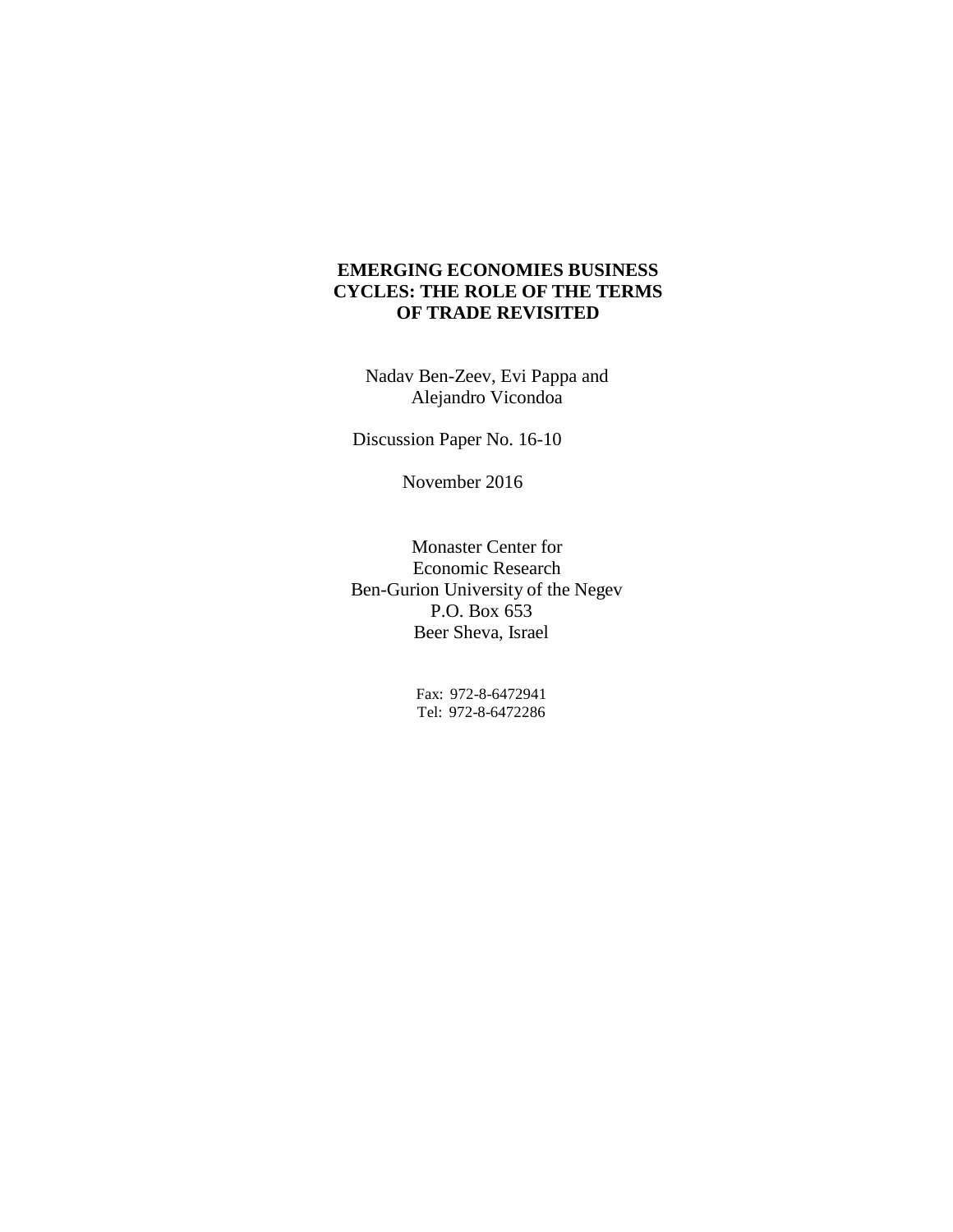# Emerging Economies Business Cycles: The Role of the Terms of Trade Revisited<sup>∗</sup>

Nadav Ben Zeev † Evi Pappa ‡ Alejandro Vicondoa §

June 13, 2016

#### Abstract

Common wisdom and standard models suggest that terms-of-trade (TOT) shocks are an important source of cyclical fluctuations in small open economies. Recently, [Schmitt-Grohe and Uribe](#page-42-0) [\(2015\)](#page-42-0) have challenged this hypothesis by showing that in the data unexpected TOT shocks explain only 10% of output movements in emerging countries. We confirm their findings for a sample of Latin American countries and show that TOT news shocks account for 26% of output fluctuations. TOT news shocks are identified as the shocks that best explain future movements in the TOT over an horizon of five quarters and that are orthogonal to current TOT. Augmenting the standard small open economy model with labor adjustment costs, we match theoretical and empirical predictions for both shocks.

JEL classification: E32, F41

Keywords: Terms of Trade, Small Open Economy DSGE Models, News Shocks, Maximum Forecast Error Variance

<sup>∗</sup>We are grateful to seminar participants at the GPEFM Alumni meeting 2015, University of York, LUISS Guido Carli, University of Bonn, Bocconi University and University of Surrey for helpful comments and suggestions.

<sup>†</sup>Department of Economics, Ben-Gurion University of the Negev, Beer-Sheva, Israel. E-mail: [na](mailto:nadavbz@bgu.ac.il)[davbz@bgu.ac.il.](mailto:nadavbz@bgu.ac.il)

<sup>‡</sup>Department of Economics, European University Institute, Florence, Italy; UAB; BGSE; and CEPR. E-mail: [evi.pappa@eui.eu.](mailto:evi.pappa@eui.eu)

<sup>§</sup>Department of Economics, European University Institute, Florence, Italy. Email:[alejandro.vicondoa@eui.eu.](mailto:alejandro.vicondoa@eui.eu)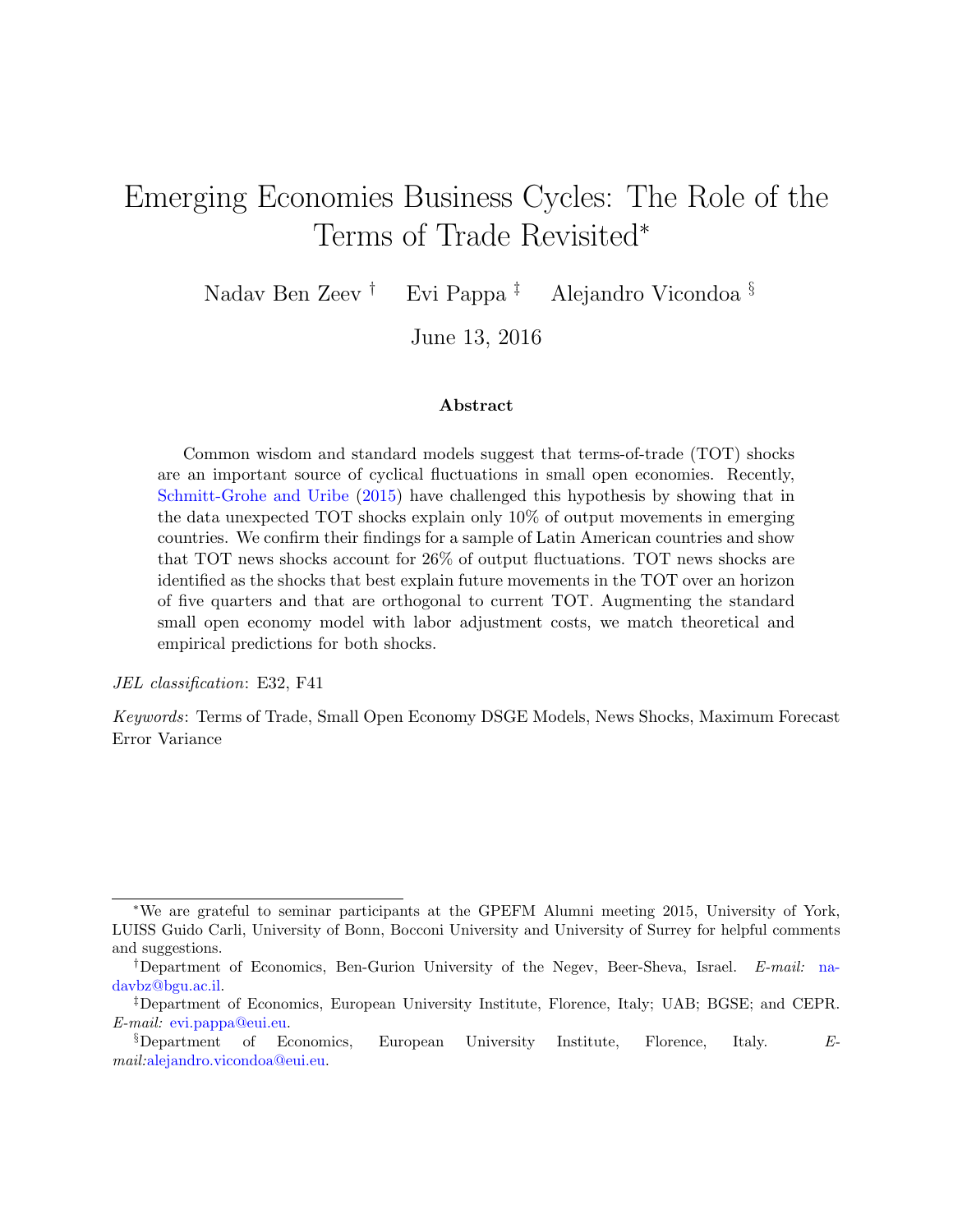# 1 Introduction

Until recently it has been commonly accepted in the international macroeconomics literature (see, e.g., [Mendoza](#page-42-1) [\(1995\)](#page-42-1) and [Kose](#page-41-0) [\(2002\)](#page-41-0)) that terms of trade shocks (henceforth, TOT) - shocks to the price of exports relative to the price of imports - were an important determinant of macroeconomic dynamics in most emerging market economies (henceforth, EMEs). In their latest article, [Schmitt-](#page-42-0)[Grohe and Uribe](#page-42-0) [\(2015\)](#page-42-0) have challenged this traditional view by estimating annual country-specific SVARs for 38 poor and EMEs and showing that TOT shocks explain only 10% of movements in aggregate activity on average. The literature on the important role of the TOT in propagating business cycles in EMEs countries is basically based on the analysis of calibrated business-cycle models. Indeed, [Schmitt-Grohe and Uribe](#page-42-0) [\(2015\)](#page-42-0) show that in standard estimated small open economy models TOT shocks explain on average 30% of the variance of key macroeconomic indicators, three times as much as in their SVAR model.

To address this disconnect between empirical and theoretical models, the starting point of our analysis is that many TOT movements are anticipated. For example, the increases in the TOT observed during the 2000s for many economies were largely due to rising commodity prices, driven by strong economic growth in countries such as China and India [\(Kilian and Hicks](#page-41-1) [\(2013\)](#page-41-1)). To the extent that agents recognize the underlying causes of changes in the TOT, it is reasonable to assume that they are able to forecast these changes. Also, the existence of futures prices for many commodities confirms that part of the TOT movements are anticipated. Futures prices can be thought of as providing "forecasts" of future commodity prices [\(Chinn and Coibion](#page-40-0) [\(2014\)](#page-40-0)). Hence, it is important to examine whether anticipated movements in the TOT matter for business cycle dynamics of small emerging countries.

There has recently been a renewed interest in theories of expectation-driven business cycles, focusing in particular on the effects of news shocks: shocks which are realized and observed before they materialize. [Beaudry and Portier](#page-40-1) [\(2006\)](#page-40-1) and [Jaimovich and Rebelo](#page-41-2) [\(2009\)](#page-41-2) present theoretical models in which news about future productivity is a primary source of business cycle fluctuations. [Beaudry and Portier](#page-40-1) [\(2006\)](#page-40-1) were the first to provide empirical evidence in favor of this hypothesis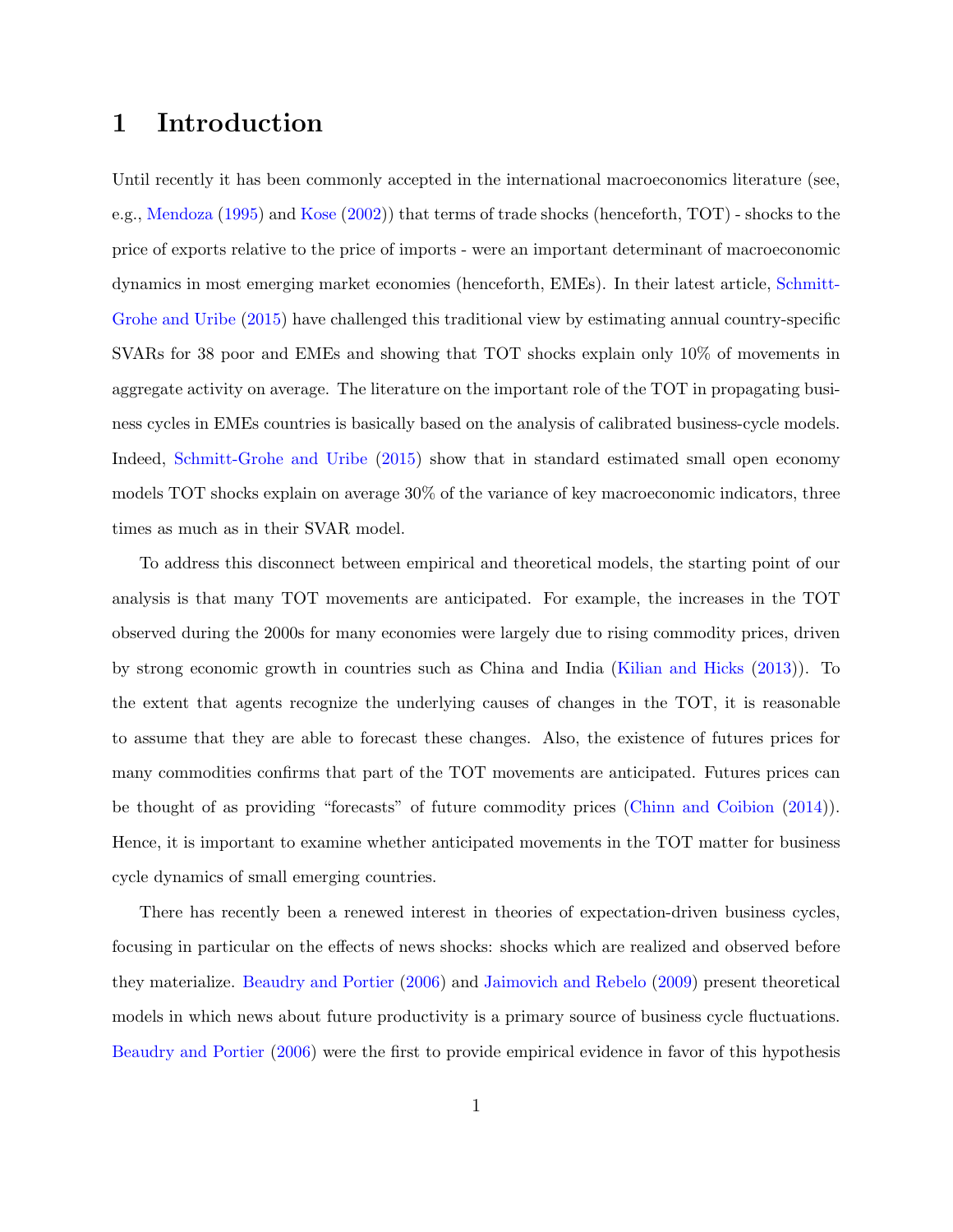in the context of structural VARs. Schmitt-Grohé and Uribe [\(2012\)](#page-42-2) estimate a closed economy DSGE model with flexible prices, which incorporates news about future fundamentals, and show that anticipated shocks account for around half of aggregate fluctuations in the U.S.

In the current paper, we first try to examine whether the empirical findings of [Schmitt-Grohe](#page-42-0) [and Uribe](#page-42-0) [\(2015\)](#page-42-0) can be challenged by analysing different SVAR models. We repeat their analysis using quarterly data for five Latin American countries and confirm their results and establish their robustness when using alternative: a) TOT series, b) data sample and frequency c) specifications that control for omitted variables. We then study the macroeconomic effects of anticipated shocks to the TOT and their sensitivity to the empirical model specification.

In their work, [Beaudry and Portier](#page-40-1) [\(2006\)](#page-40-1) use variations in stock prices to identify news about TFP. Following their approach, we could use fluctuations in commodity future prices to extract news shocks about the TOT. However, the accuracy of those forecasts is not high since the options markets tell us that we should not put a lot of confidence in the price forecasts that can be obtained from the futures markets. Commodity prices are difficult to forecast because their expected price depends on both the spot price of the commodity in the future but also on a risk premium associated with the commodities risk exposure (see, e.g. [Husain and Bowman](#page-41-3)  $(2004)$ ).

Given the shortcomings of using futures on commodity prices to identify anticipated shocks in the TOT, we employ an alternative identification scheme for extracting news about TOT movements in the data. Our identification strategy relies on "medium-run" restrictions and builds on [Uhlig](#page-42-3) [\(2003\)](#page-42-3) and [Barsky and Sims](#page-40-2) [\(2011\)](#page-40-2). We identify TOT news shocks as the shocks that best explain future movements in the TOT over a horizon of five quarters, and that are orthogonal to current TOT movements. In particular, we estimate country-specific quarterly VARs for Argentina, Brazil, Chile, Colombia, and Peru and construct average responses to anticipated and surprise shocks to the TOT. The benchmark VAR includes the TOT, real output, consumption, investment, the trade balance to GDP ratio, the real exchange rate and one year ahead future commodity prices.

Individual and mean responses confirm the findings of [Schmitt-Grohe and Uribe](#page-42-0) [\(2015\)](#page-42-0): unex-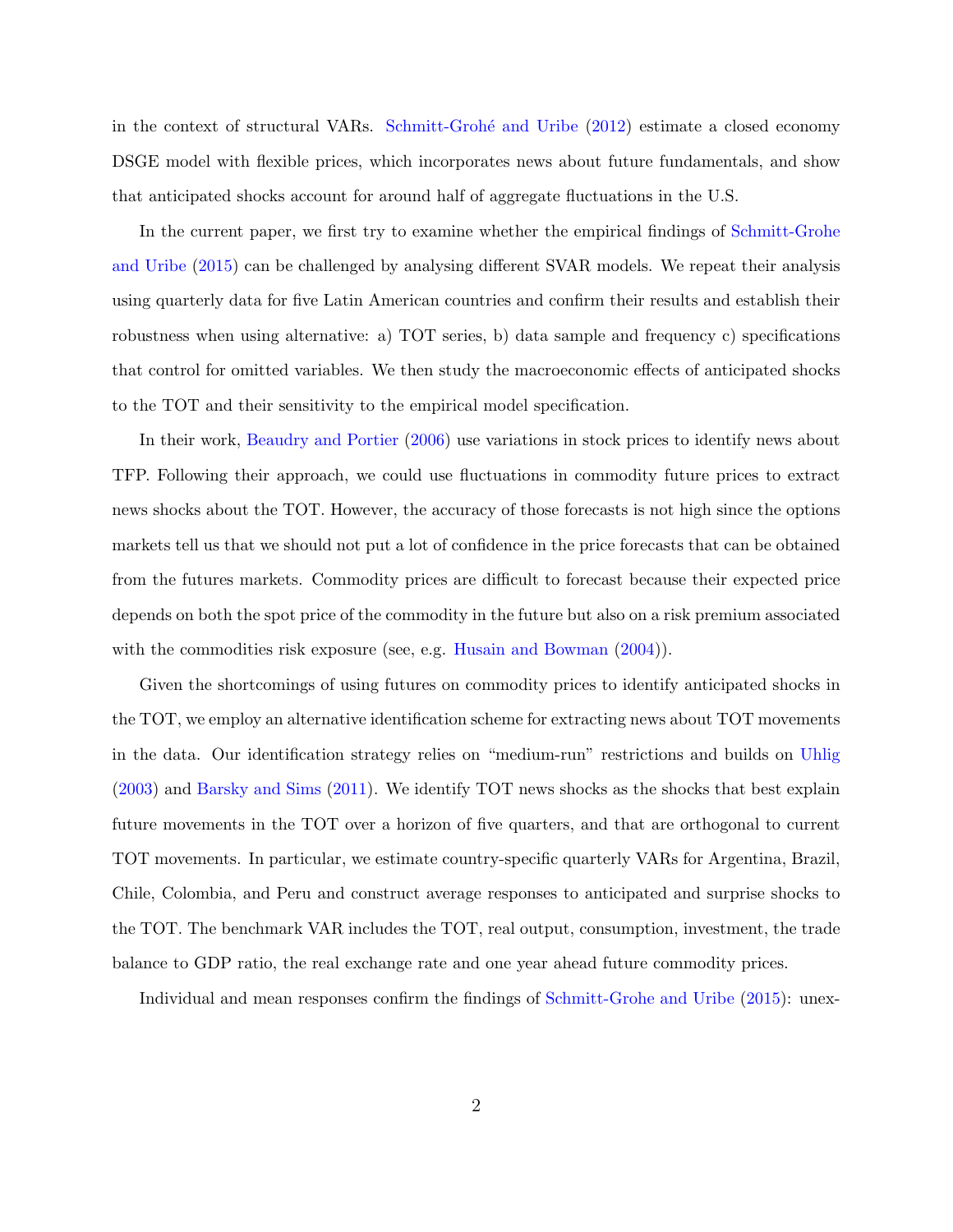pected changes in the TOT explain on average  $18\%$  $18\%$  of business cycles fluctuations in EMEs.<sup>1</sup> Yet, in those countries, our identified TOT news shock explains on average 26% of cyclical fluctuations. Unanticipated increases in the TOT improve significantly on impact the trade balance, induce prolonged increases in private investment and consumption, and cause the country to become more expensive vis-a-vis the rest of the world. Similarly, anticipated increases in the TOT induce significant and persistent increases in output, the trade balance and consumption. Investment drops on impact after the realisation of the news but bounces back quickly and increases persistently until reaching its peak after five quarters. Notably, the TOT news shocks induces a significant impact response of the unrestricted futures prices. As in the case of unexpected shocks, TOT news shocks appreciate the real exchange rate.

We perform various robustness analysis and show that our results hold even when we we use annual data and the extended sample of developing countries considered in [Schmitt-Grohe and](#page-42-0) [Uribe](#page-42-0) [\(2015\)](#page-42-0). They also hold when alternative commodity based TOT series are used in the VAR to identify the shocks and when we control for TFP movements, the conduct of fiscal policy, or variations in the world interest rate.

TOT news shocks matter at least as much as unexpected TOT shocks for business cycle fluctuations in emerging countries. Moreover, anticipated shocks induce a significant and persistent fall in the country sovereign spread and significant increases in government spending. [Fernandez,](#page-41-4) [Gonzalez, and Rodriguez](#page-41-4) [\(2015\)](#page-41-4) and [Shousha](#page-42-4) [\(2016\)](#page-42-4) suggest that unexpected commodity price shocks are important in Latin American countries because they reduce country spreads causing larger expansions that would otherwise occur. On the one hand, in our exercise, it is the anticipated movements in the TOT that induce significant and persistent variations in country spreads and government spending on impact. On the other hand, surprise TOT shocks induce a short-lived reduction in country spreads and do not induce in the short run a significant response of government expenditure. Since it is hard to differentiate between endogenous and direct feedbacks, we

<span id="page-4-0"></span><sup>1</sup>[Schmitt-Grohe and Uribe](#page-42-0) [\(2015\)](#page-42-0) find that TOT surprise shocks explain on average 10% of output fluctuations in EMEs. However, the Forecast Error Variance (FEV) increases up to 19% if we consider only Argentina, Brazil, Colombia, and Peru, which are the countries considered in our sample and to 27% if we consider all the Latin American countries of their sample.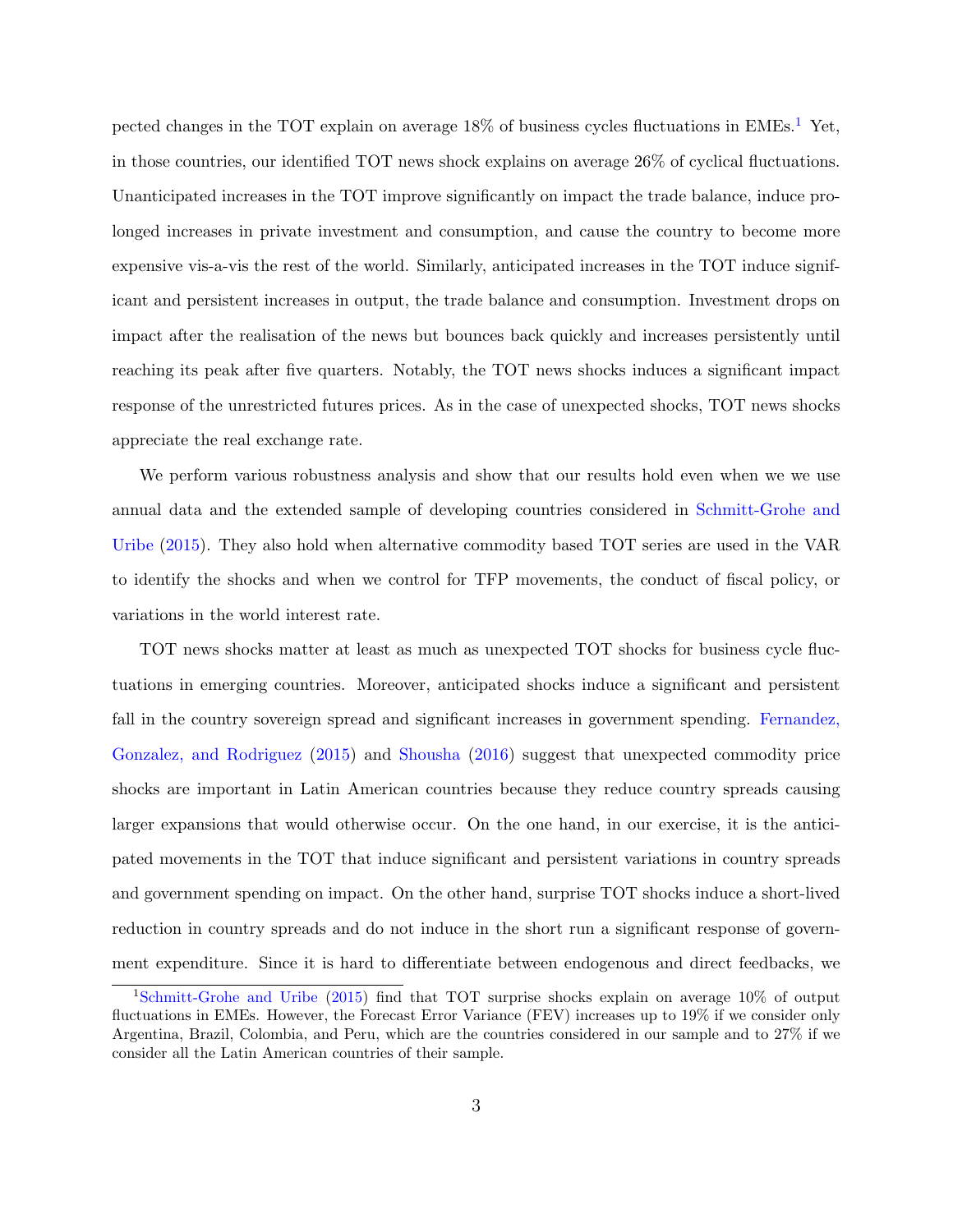conclude that possible government and market reactions in anticipation to news about the TOT can make the role of TOT news shocks as potential source of cyclical fluctuations more important relative to the standard unexpected TOT shocks examined in the literature so far.

Turning to the theoretical model, we show that feeding the standard small open economy model suggested by [Schmitt-Grohe and Uribe](#page-42-0) [\(2015\)](#page-42-0) with TOT news and unexpected shocks helps us match reasonably well model and empirical predictions for news shocks, while the model exacerbates the role of unexpected TOT shocks. Allowing for adjustment costs in labor helps the model match somewhat better the empirical responses. Our assumption can be rationalized by the abundance of evidence for the existence of labor rigidities in Latin America (see Heckman and Pagés-Serra [\(2007\)](#page-41-5)). To be able to compare consistently model and data predictions, we simulate series from our model and use our identification strategy in the simulated series in order to recover the two types of TOT shocks identified in the empirical exercise. In particular, we perform a Monte Carlo exercise in which we simulate data using as the data generating process our suggested small open economy model. For each simulation, we apply our identification method on the artificial data and include in the Monte Carlo VAR the same variables that we use in the empirical exercise. The two structural shocks in the model are the unanticipated and anticipated TOT shocks, which we calibrate by using the estimated TOT process for each country (as in [Kurmann and Otrok](#page-41-6) [\(2013\)](#page-41-6)). We then perform a forecast error variance decomposition analysis in the simulated data. Both unexpected and anticipated TOT shocks explain on average 46% and 44% of output fluctuations in the MC exercise and the empirical model, respectively. While TOT News shocks explain 20% of output variations in the model and  $26\%$  in the data, unexpected shocks explain the remaining 26% of output variations in the Monte Carlo exercise. In terms of individual responses, the model matches pretty well the empirical predictions for Argentina, Brazil, Colombia, and Peru while it under-emphasizes the role of both TOT shocks in Chile. We conclude that the role of the TOT as a source of cyclical fluctuations in Latin America is, by no means, dead.

The remainder of the paper is organized as follows. Section [2](#page-6-0) describes the econometric framework. Section [3](#page-10-0) presents the benchmark empirical results and also reports results from additional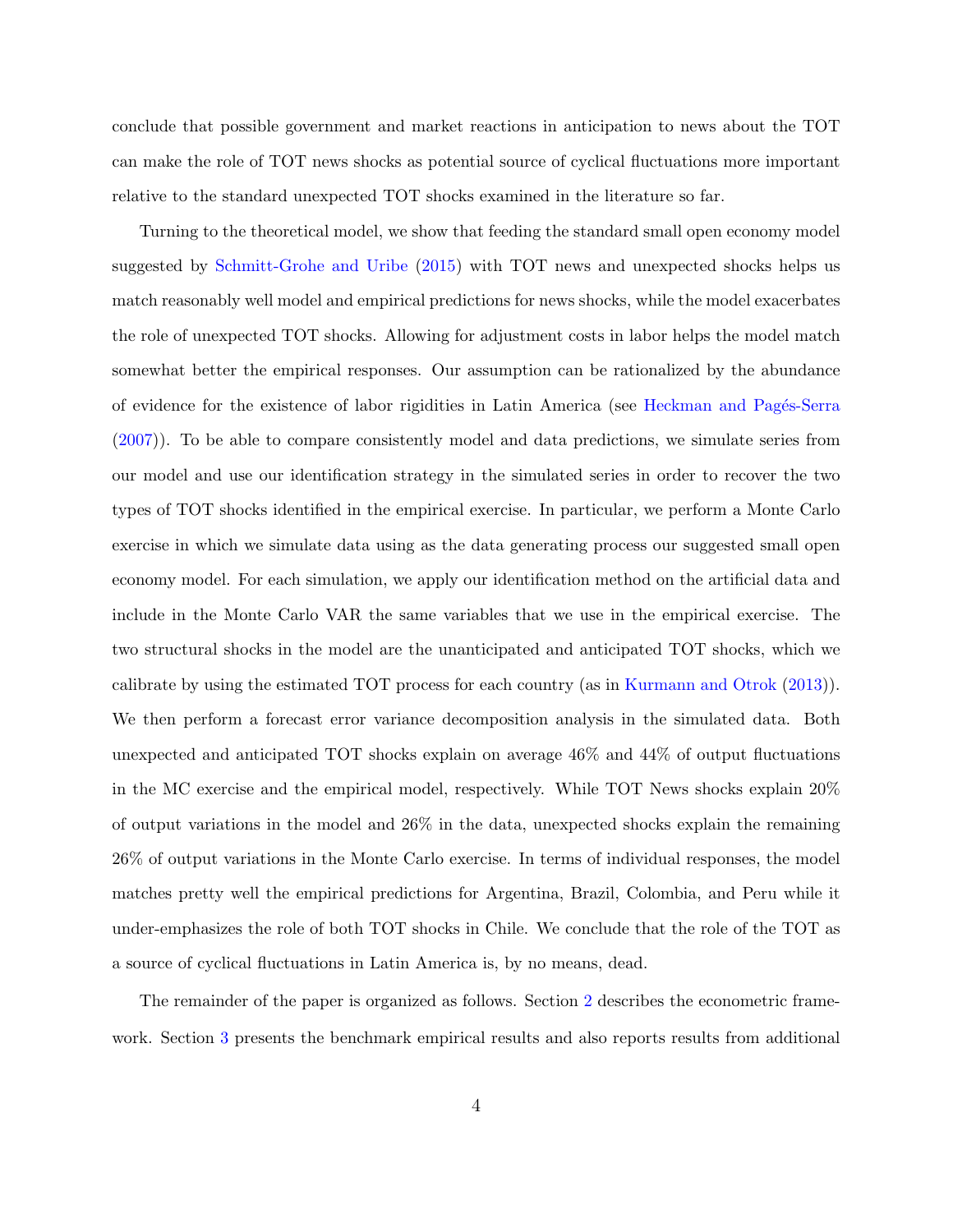robustness exercises and extensions. Section [4](#page-20-0) describes briefly the small open economy model, presents forecast error variance decompositions based on simulated data and compares them with their empirical counterpart. Finally, Section [5](#page-28-0) concludes.

# <span id="page-6-0"></span>2 Econometric Strategy

To identify news and surprise TOT shocks, we need to estimate first a SVAR that includes the main transmission channels of both shocks. In particular, we estimate a baseline VAR that includes: TOT series, which are defined as the price of exports relative to the price of imports; the trade balance, measured as net exports over output; GDP; consumption; investment; a real exchange rate index; and a country-specific indicator of future commodity prices, computed as a weighted average of the future price of the main commodities exported by each country. We include future commodity prices in the benchmark model for several reasons. TOT news shocks generate foresight about changes in future fundamentals and lead to an undeniable missing state variable problem and, hence, noninvertible VAR representations. As is shown in [Sims](#page-42-5) [\(2012\)](#page-42-5), conditioning on more information ameliorates or eliminates invertibility problems altogether. As a result, including futures in the VAR is essential for addressing the missing information problem. Moreover, introducing future prices in our VAR we offer our methodology a chance to be confronted with the data. Since we do not restrict the responses of futures at any horizon, the reaction of future prices to our news shocks is a natural way to test the validity of our identification approach.

Our identification strategy relies on the Maximum Forecast Error Variance (MFEV) identification approach put forward by [Uhlig](#page-42-3) [\(2003\)](#page-42-3) and later extended by [Barsky and Sims](#page-40-2) [\(2011\)](#page-40-2). The TOT news shock is identified as the shock that best explains future movements in TOT over an horizon of one year and that is orthogonal to current TOT. Our underlying identifying assumption is that the TOT news shock is the only shock that affects future TOT while having no impact effect on current movements of TOT. This assumption is consistent with the reasonable notion that TOT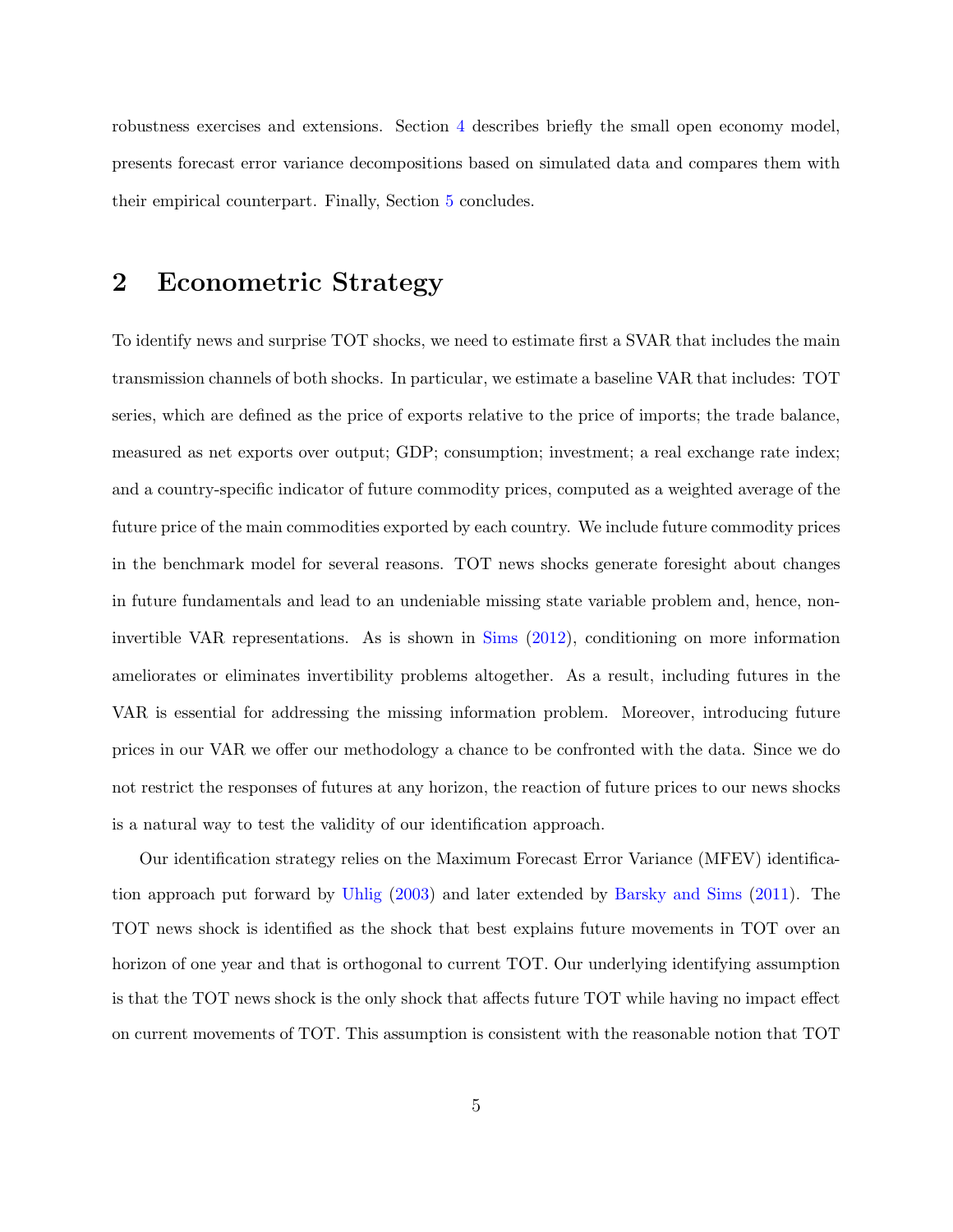does not respond to domestic economic variables in a small open economy, which implies that it is driven by only two shocks, one being the traditional unanticipated TOT shock which moves TOT on impact and the other being the TOT news shock which moves TOT with a lag. An example of a process that would satisfy this condition is:

$$
TOT_t = \rho TOT_{t-1} + \varepsilon_t^{sTOT} + \varepsilon_{t-s}^{TOTnews}
$$
\n
$$
\tag{1}
$$

where  $0 < \rho < 1$ ,  $\varepsilon^{sTOT}$  and  $\varepsilon^{TOTnews}$  are the surprise and anticipated innovations in TOT, respectively, and the news shock is realized  $s > 0$  periods in advance. As explained in [Barsky](#page-40-2) [and Sims](#page-40-2) [\(2011\)](#page-40-2), an appealing way to identify news shocks to a fundamental that is driven by an unanticipated shock and a news shock, is to estimate a reduced-form multivariate VAR where all variables, including the fundamental itself, are regressed on their own lags as well as the other variables' lags, and then use the resulting reduced-form VAR innovations to search for the structural shock that is i) contemporaneously orthogonal to the fundamental and that  $ii)$  maximally explains the future variation in the fundamental over some finite horizon. We therefore consider a VAR that includes TOT together with other domestic macroeconomic variables.

Specifically, let the VAR in the observables be given by:

$$
y_t = F_1 y_{t-1} + F_2 y_{t-2} + \ldots + F_p y_{t-p} + F_c + e_t \tag{2}
$$

where  $y_t$  represents the vector of observables,  $F_i$  are  $7 \times 7$  matrices, p denotes the number of lags,  $F_c$  is a 7 x 1 vector of constants, and  $e_t$  is the 7 x 1 vector of reduced-form innovations with variance-covariance matrix  $\Sigma$ . The reduced form moving average representation in the levels of the observables is:

<span id="page-7-0"></span>
$$
y_t = B(L)e_t \tag{3}
$$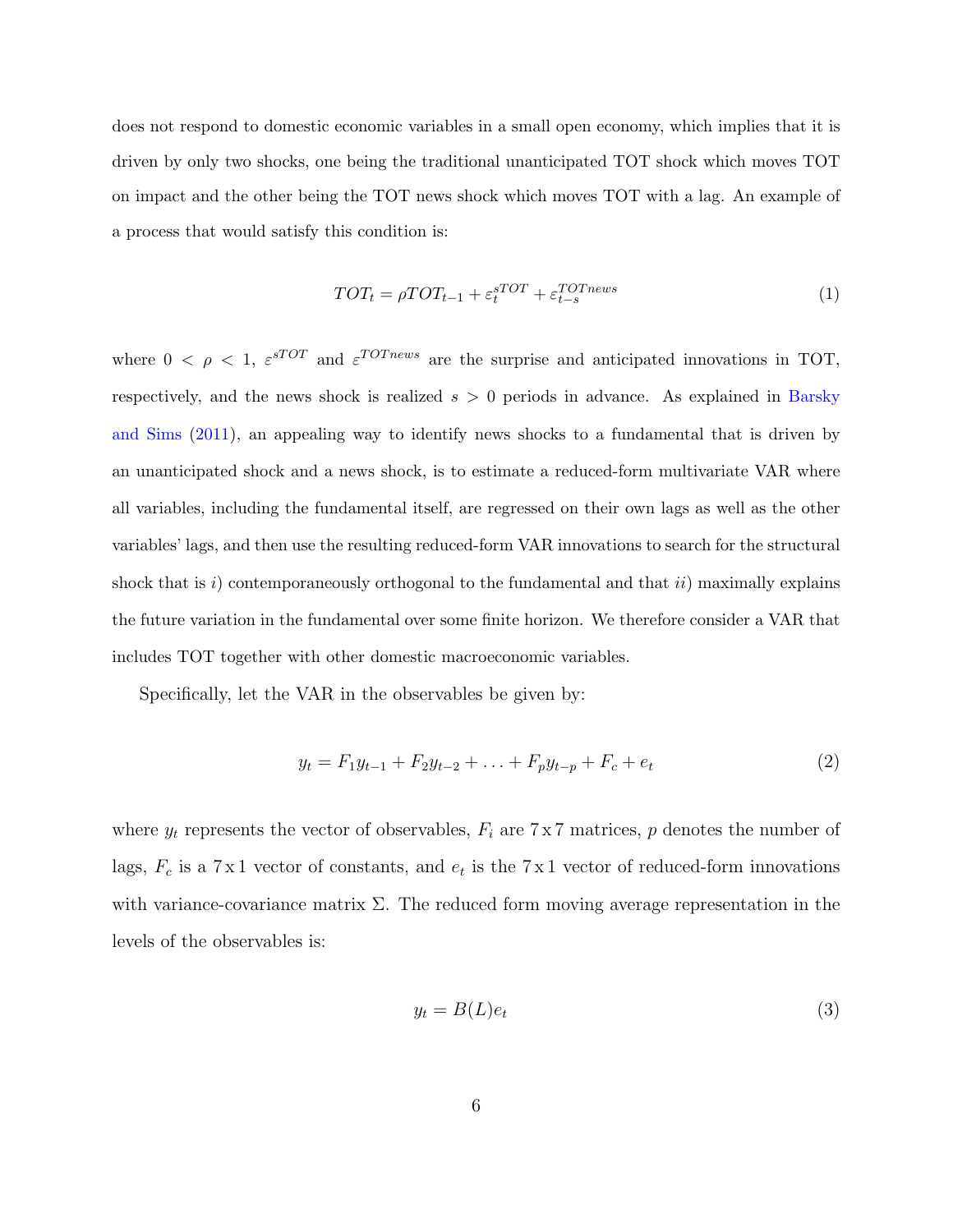where  $B(L)$  is a 7x7 matrix polynomial in the lag operator, L, of moving average coefficients and  $e_t$  is the  $B(L)$  is a 7x1 vector of reduced-form innovations. We assume that there exists a linear mapping between the reduced-form innovations and structural shocks,  $\varepsilon_t$ , given as:

<span id="page-8-0"></span>
$$
e_t = A\varepsilon_t. \tag{4}
$$

Equation [\(3\)](#page-7-0) and [\(4\)](#page-8-0) imply a structural moving average representation:

$$
y_t = C(L)\varepsilon_t,\tag{5}
$$

where  $C(L) = B(L)A$  and  $\varepsilon_t = A^{-1}e_t$ . The impact matrix A must satisfy  $AA' = \Sigma$ . There are, however, an infinite number of impact matrices that solve the system. In particular, for some arbitrary orthogonalization,  $\tilde{A}$  (we choose the convenient Cholesky decomposition<sup>[2](#page-8-1)</sup>), the entire space of permissible impact matrices can be written as  $AD$ , where D is a 7x7 orthonormal matrix  $(D' = D^{-1}$  and  $DD' = I$ , where I is the identity matrix).

The h step ahead forecast error is:

$$
y_{t+h} - E_t y_{t+h} = \sum_{\tau=0}^h B_\tau \widetilde{A} D \varepsilon_{t+h-\tau},
$$
\n<sup>(6)</sup>

where  $B_{\tau}$  is the matrix of moving average coefficients at horizon  $\tau$ . The contribution to the forecast error variance of variable i attributable to structural shock j at horizon h is then given as:

$$
\Omega_{i,j} = \sum_{\tau=0}^{h} B_{i,\tau} \widetilde{A} \gamma \gamma' \widetilde{A}' B'_{i,\tau},\tag{7}
$$

<span id="page-8-1"></span><sup>&</sup>lt;sup>2</sup>The Cholesky decomposition allows us to recover comparable unexpected shocks to the TOT to the ones identified in the [Schmitt-Grohe and Uribe](#page-42-0) [\(2015\)](#page-42-0) empirical framework.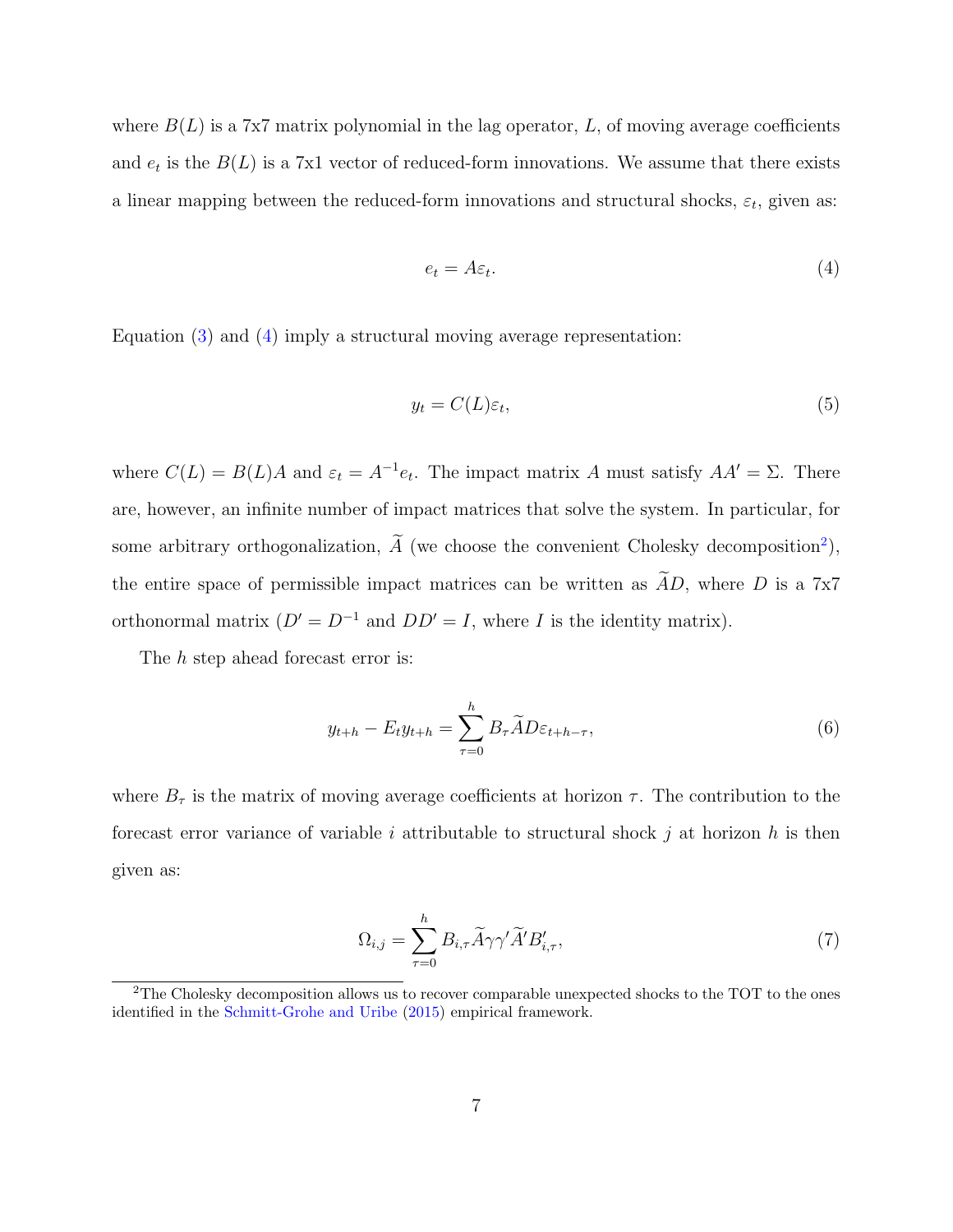where  $\gamma$  is the jth column of D,  $\widetilde{A}\gamma$  is a 7x1 vector corresponding to the jth column of a possible orthogonalization, and  $B_{i,\tau}$  represents the *i*th row of the matrix of moving average coefficients at horizon  $\tau$ . We index the unanticipated TOT shock as 1 and the TOT news shock as 2 in the  $\varepsilon_t$  vector. TOT news shocks identification requires finding the  $\gamma$  which maximizes the sum of contribution to the forecast error variance of the TOT over a range of horizons, from 0 to  $H$  (the truncation horizon), subject to the restriction that these shocks have no contemporaneous effect on the TOT. Formally, this identification strategy requires solving the following optimization problem:

<span id="page-9-1"></span>
$$
\gamma^* = \operatorname{argmax} \sum_{h=0}^H \Omega_{1,2}(h) = \operatorname{argmax} \sum_{h=0}^H \sum_{\tau=0}^h B_{1,\tau} \widetilde{A} \gamma \gamma' \widetilde{A}' B'_{1,\tau}
$$
(8)

subject to 
$$
\gamma(1,1) = 0
$$
 (9)

$$
\gamma'\gamma = 1. \tag{10}
$$

The first constraints impose on the identified news shock to have no contemporaneous effect on the TOT. That is, our news shock is orthogonal to the unanticipated TOT shock. The second restriction that imposes on  $\gamma$  to have unit length ensures that  $\gamma$  is a column vector belonging to an orthonormal matrix. This normalization implies that the identified shocks have unit variance.

We follow the conventional Bayesian approach to estimation and inference by assuming a diffuse normal-inverse Wishart prior distribution for the reduced-form VAR parameters. Specifically, we take 1000 draws from the posterior distribution of reduced form VAR parameters  $p(F, \Sigma \mid data),^3$  $p(F, \Sigma \mid data),^3$  where for each draw we solve optimization problem [\(8\)](#page-9-1); we then use the resulting optimizing  $\gamma$  vector to compute impulse responses to the identified shock. This procedure generates 1000 sets of impulse responses which comprise the posterior distribution

<span id="page-9-0"></span><sup>&</sup>lt;sup>3</sup>Note that F here represents the stacked  $(7 \times (p + 1)) \times 7$  reduced form VAR coefficient matrix, i.e.,  $F = [F_1, \ldots, F_p, F_c]$ *l*.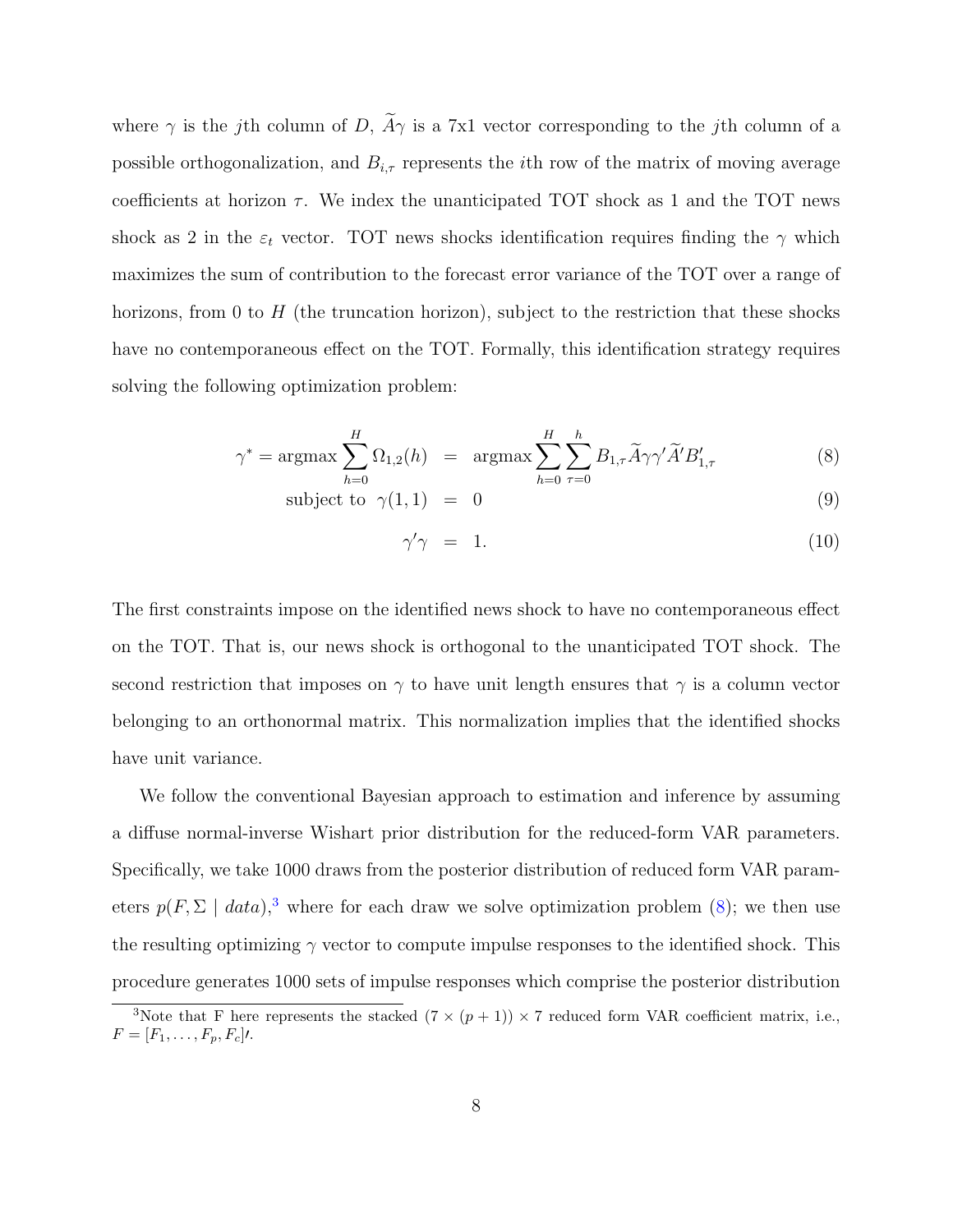of impulse responses to our identified shock. Our benchmark choices for the number of lags and truncation horizon are  $p=4$  and  $H=5$ , respectively. We have set  $H=5$  since, according to [Chinn and Coibion](#page-40-0) [\(2014\)](#page-40-0) and [Husain and Bowman](#page-41-3) [\(2004\)](#page-41-3), the optimal horizon for predicting commodity prices varies between one and two years.[4](#page-10-1)

# <span id="page-10-0"></span>3 Empirical Evidence

### 3.1 Data

We estimate five country-specific VARs. Data are quarterly and samples are as follows: Argentina 1994:Q1-2013:Q3, Brazil 1995:Q1-2014:Q3, Chile 1996:Q1-2014:Q3, Colombia 1994:Q1-2014:Q3, and Peru 1994:Q1-2014:Q3. Appendix [A](#page-43-0) contains a detailed description of the data. Following [Shousha](#page-42-4) [\(2016\)](#page-42-4), we focus on Latin American commodity exporters, defined as countries where exports of commodities account for more than 30% of total exports, but later draw comparisons with samples with more emerging countries when relevant. Moreover, we found that pooling all set of Latin American and Asian countries together in the benchmark regression, as [Schmitt-Grohe and](#page-42-0) [Uribe](#page-42-0) [\(2015\)](#page-42-0) and [Shousha](#page-42-4) [\(2016\)](#page-42-4) do, was not a good idea for several reasons: a) the two regions are different both in TOT performance and in terms of output dynamics, b) in Latin America there is a lack of potential supply conditions to determine the TOT by smaller economies – instead in Asia some economies have become in a few years star cases in terms of export performance in manufactured products, and c) TOT shocks appear to be more important in Latin America than in the typical developing country.

<span id="page-10-1"></span><sup>4</sup>We have confirmed the robustness of our results to different VAR lag specifications and truncation horizons. These results are available upon request from the authors.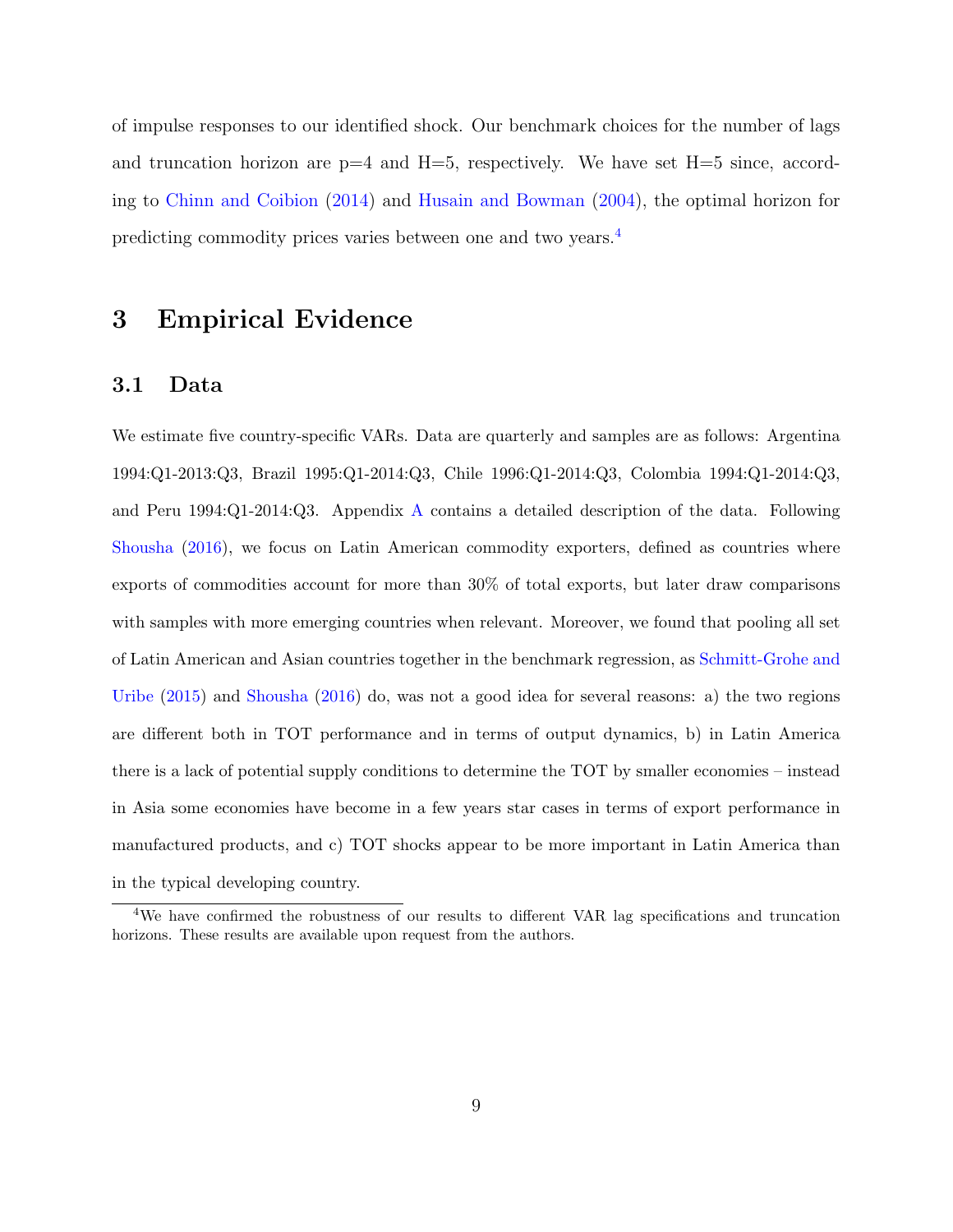### 3.2 The Identified News Shock

Following the identification strategy outlined in Section [2,](#page-6-0) we identify news and surprise TOT shock series for all the countries included in our sample. One way to assess the identification procedure is to see whether the identified TOT news shock matches some events in the data. To provide an example, Figure [1](#page-30-0) displays this series for Brazil. In particular, we can see that the storm 'El Niño', which affected Brazil and other South American countries during the period under analysis, is associated with a positive news shock in this country. This storm generated changes of temperatures and increases in rainfalls that affected negatively the supply of many agricultural products and, therefore, was reflected in higher expected prices of these products (i.e. better TOT for Brazil). This series also peaks in the expected way with the two main collapses of financial markets, the burst of the Dot-Com Bubble and the collapse in the end of 2008, and the macroeconomic crisis that affected EMEs. In both cases, markets were uncertain about future demand for commodities and this is reflected as a negative peak in our news series. The series also reflects the recent oil discoveries in Brazil. These episodes, which occurred in years of higher oil prices, generated a wealth effect in the economy and are captured as positive news shocks in our series. Hence, our identified news series captures important events that affected the Brazilian TOT during the sample period.<sup>[5](#page-11-0)</sup>

Another important characteristic of the recovered news shocks for each country is that they have a very low correlation with each other, implying that what is identified as a news shock in one country does not reflect necessarily a factor which is global, like changes in world demand or supply. For example, the anticipated shock identified for Brazil has on average low correlation (0.14) with the shocks identified in the other four Latin American countries

<span id="page-11-0"></span><sup>5</sup>Notice that, although our shocks correlate positively with oil discoveries, they do not induce the same dynamics for all the variables to the news shocks identified in [Arezki, Ramey, and Sheng](#page-40-3) [\(2015\)](#page-40-3). This may be due to the fact that they just focus on news about oil discoveries, while we consider news about other commodities as well, and/or that they consider a more heterogenous sample, which includes Asian, European and Latin American economies.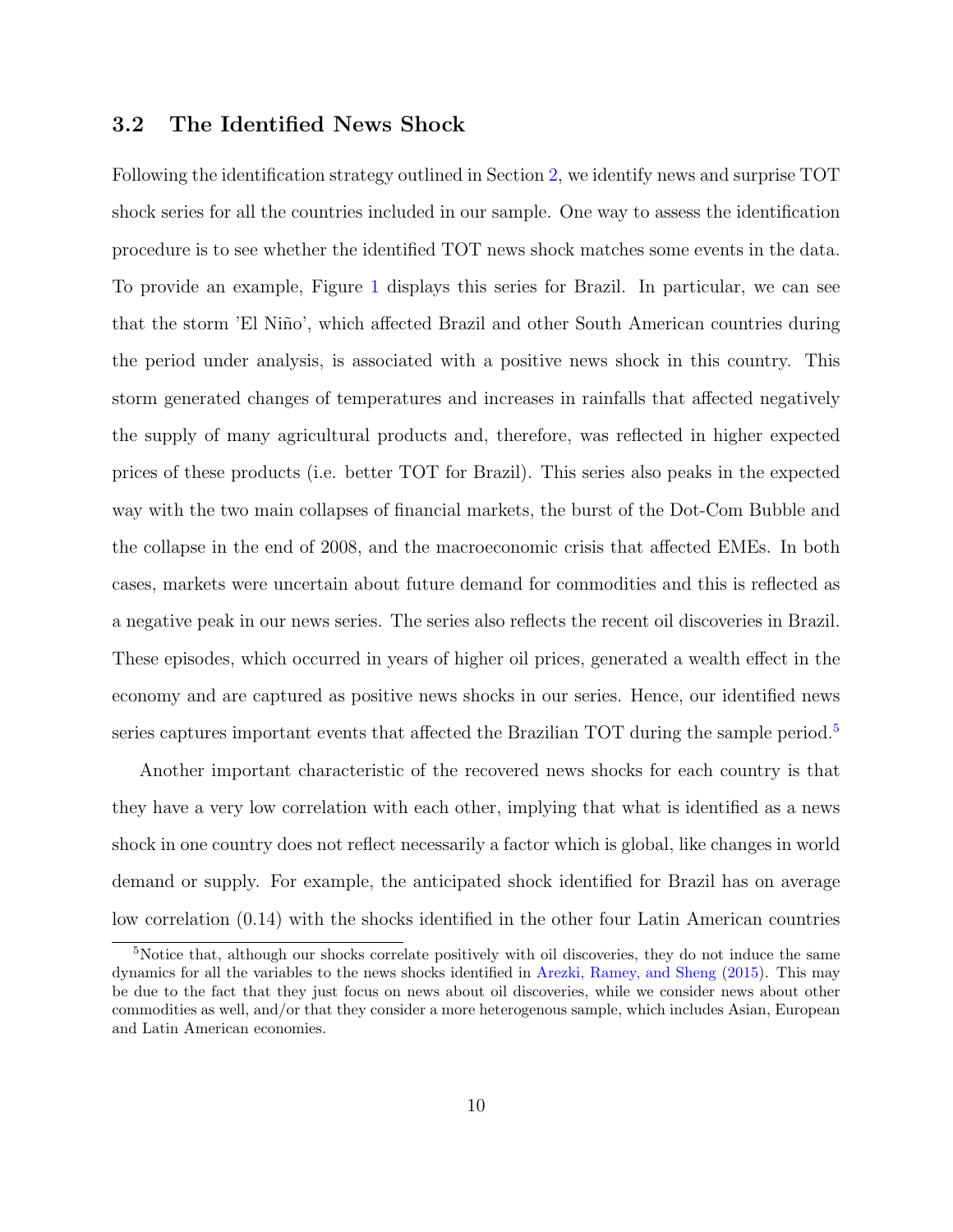that vary from (0.21 for the pair Brazil-Chile to 0.08 for the pair Brazil-Colombia). This result is encouraging to us because it implies that our TOT news shocks are not common future world productivity or demand shocks that we mislabel as TOT news shocks.

# <span id="page-12-0"></span>3.3 Impulse Responses and Forecast Error Variance Decomposition

Figure [2](#page-31-0) shows the estimated cross country average of impulse responses of all variables to a one standard deviation unanticipated TOT shock from the benchmark VAR. The bands in the figures are one standard error bands, where the standard error is the one corresponding to the standard error of the average estimate obtained from using the variances of the individual countries impulse responses. All responses should be interpreted as the typical responses of a Latin American country to an unexpected increase in the TOT. We present the individual responses in the Online Appendix.

The identification of the unexpected TOT shock does not actually differ substantially from what other researchers have studied in the literature. In particular, Figure [2](#page-31-0) is comparable with the findings of [Schmitt-Grohe and Uribe](#page-42-0) [\(2015\)](#page-42-0). Our responses are not qualitatively very different from theirs besides the fact that the sample and frequency of the data as well are different. The TOT shocks appreciates the real exchange rate and moves positively on impact the trade balance. Contrary to their findings, the initial consumption, investment, and output responses to the unexpected TOT positive disturbance are small but positive and they increase with a lag. Turning to the variance decompositions (see Table [1\)](#page-33-0) we also confirm the [Schmitt-Grohe and Uribe](#page-42-0) [\(2015\)](#page-42-0) findings. Unexpected TOT shocks explain over a two-year horizon on average 9%-18% of fluctuations in output, consumption, investment, and the trade balance and they explain approximately 45% of TOT fluctuations. With the exception of Colombia, where unexpected TOT shocks explain almost 30% of output fluctuations, those numbers are comparable across countries.

In Figure [3](#page-32-0) we plot the estimated average impulse responses of all variables to a positive news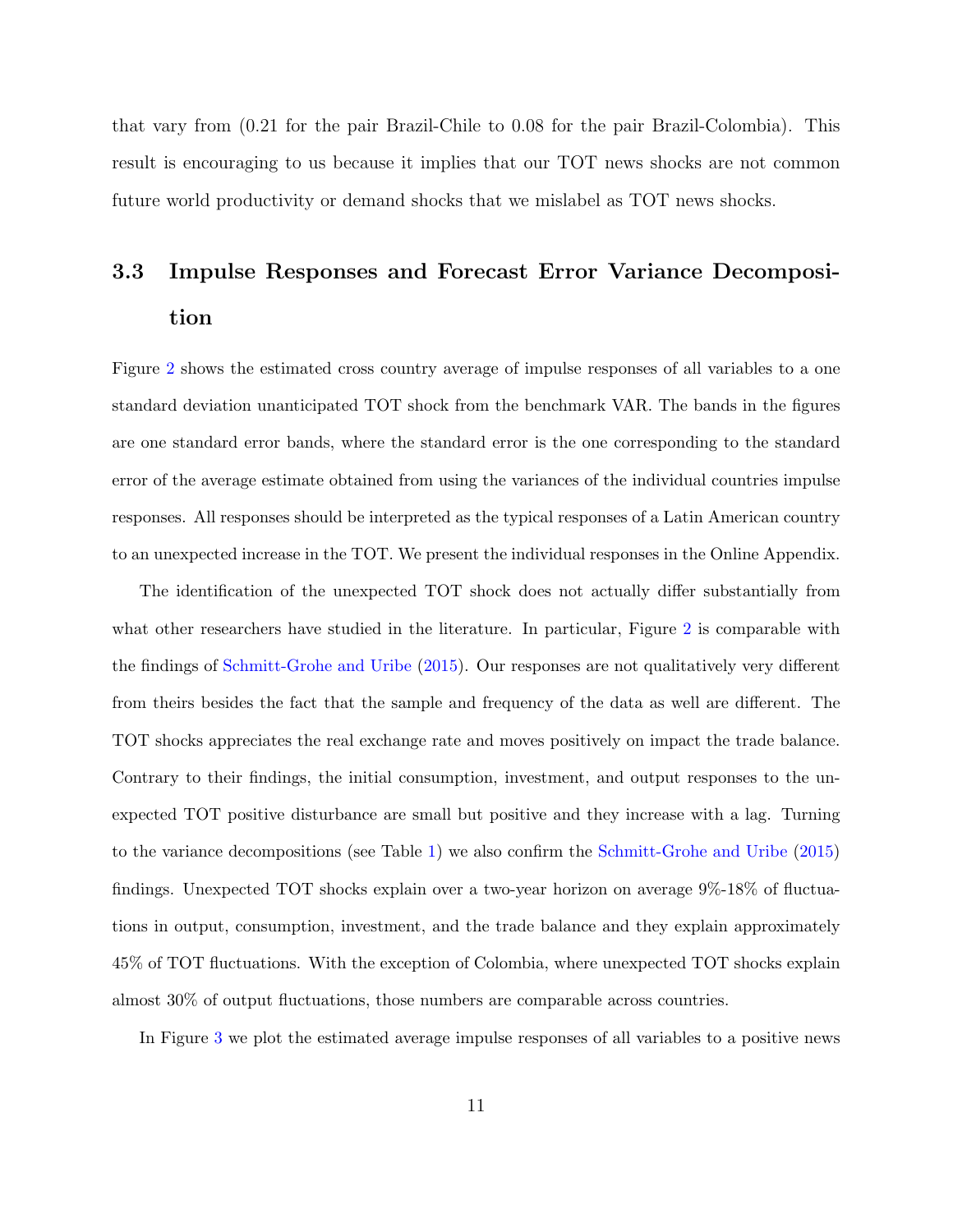shock in the TOT. News about TOT increase TOT persistently and the TOT response reaches its peak in the fourth quarter, before the horizon for which news shocks explain the biggest share of TOT variations. In response to the news about the positive shock to the TOT, future prices increase on impact and continue growing, following the actual path of the TOT. Since we have not imposed any restrictions on those series, their impulses imply that our identified shocks seem to capture news about future movements in the TOT pretty well. The response of output and the trade balance is significant and economically important on impact. Consumption increases on impact and investment declines initially, while it bounces back in later periods, after the increase in the TOT. The real exchange rate sluggishly appreciates. Turning to the variance decomposition in Table [2,](#page-33-1) we observe that TOT news shocks explain on average 26% of output fluctuations and 38% of TOT fluctuations, while they explain a considerable amount of future prices fluctuations  $(29\%$  approximately).<sup>[6](#page-13-0)</sup> There is more heterogeneity in the responses at the country level relative to the unanticipated shocks.

TOT news seem to be an important source of fluctuations in Argentina and Chile and less important for the variations in output in Brazil and Colombia. Since petroleum is Colombia's main export, making over 45% of Colombia's exports and is a net oil exporter, production of oil might be adjusting to hedge against the TOT news shocks in this country. For Argentina, since agricultural goods still account for a relevant share of exports when processed foods are included (soy products alone - soybeans, vegetable oil- account for almost one fourth of the total exports) it is not surprising to find that news shocks to the TOT might affect significantly the Argentinian economy. Similarly Chile is mostly exporting mining products, news about changes in the price of cooper might make firms adjust the production in the mining industry in advance affecting significantly the cyclical fluctuations in Chile.

<span id="page-13-0"></span><sup>&</sup>lt;sup>6</sup>The fact that the sum of the share of the variances of unexpected and expected shocks does not add up to one has to do with the fact that some domestic shocks (such as TFP, as we show in Section [3.4.6\)](#page-19-0) affect still the variability of the TOT. In Section [3.4.7](#page-19-1) we do not allow for such a feedback from domestic variables to examine the sensitivity of our results to this assumption.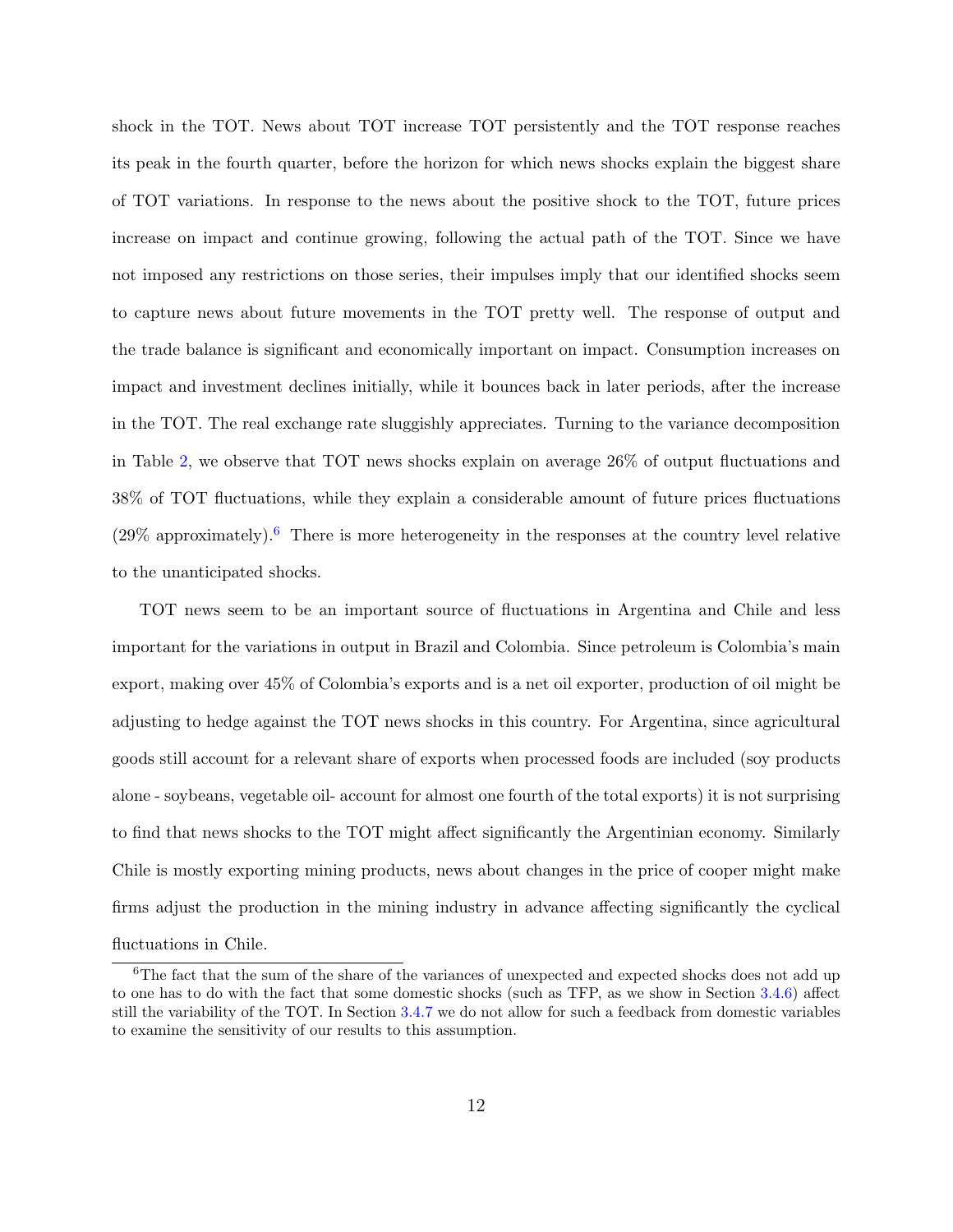### <span id="page-14-0"></span>3.4 Alternative SVAR Specifications

In this section, we consider alternative VAR specifications for our empirical exercise. The impulse responses of all the exercises performed in this section are included in the Online Appendix. Here, for ease of exposition, we only present the share of variance explained by the TOT unanticipated and news shocks in every exercise on average in Tables [3](#page-34-0) and [4,](#page-35-0) respectively.

### <span id="page-14-1"></span>3.4.1 Country Spreads

According to [Uribe and Yue](#page-42-6) [\(2006\)](#page-42-6) country spreads respond endogenously to business cycle conditions in EMEs and might be affected by external and anticipated shocks, such as the shocks in the TOT. For that reason, it is important to include this series in the VAR. We construct country spreads for each country by using the JP Morgan EMBI Global Index (Stripped Spread). Details of the series used are described in Appendix [A.](#page-43-0) We estimate the baseline SVAR including spreads as an endogenous variable in the system. The first row of Tables [3](#page-34-0) and [4,](#page-35-0) respectively, presents the average share of variance explained by the two identified TOT shocks in this exercise. The addition of country spreads in the analysis does not change results regarding the importance of the two identified shocks in explaining aggregate fluctuations in emerging countries. On average, surprise shocks explain 21% of output fluctuations and TOT news shocks explain 20% of output fluctuations. The numbers for the rest of the variables included in the SVAR are similar.

[Fernandez, Gonzalez, and Rodriguez](#page-41-4) [\(2015\)](#page-41-4) and [Shousha](#page-42-4) [\(2016\)](#page-42-4) suggest that commodity price shocks are important in Latin American countries because they reduce country spreads causing a larger expansion that would otherwise occur with constant country spreads. The impulse responses presented on the Online Appendix confirm that TOT shocks, unexpected or anticipated, reduce significantly the country spread. Moreover, according to our findings in Tables [3](#page-34-0) and [4,](#page-35-0) TOT news shocks explain 27% of variations in country spreads while unexpected TOT shocks explain 23% of spread fluctuations. Taking the findings of [Fernandez, Gonzalez, and Rodriguez](#page-41-4) [\(2015\)](#page-41-4), [Shousha](#page-42-4)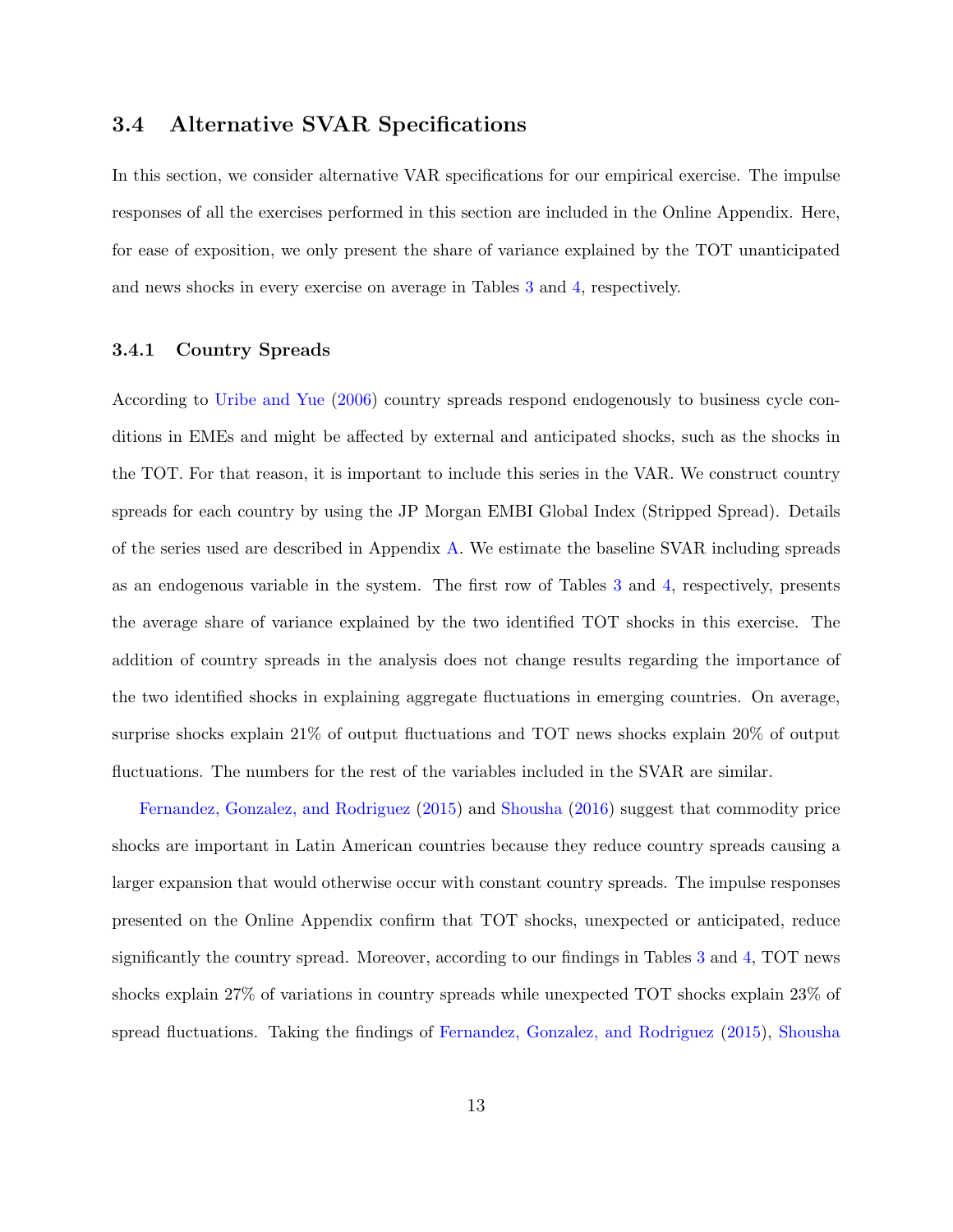[\(2016\)](#page-42-4) and ours together suggests that TOT news shocks might have a more important role in generating output fluctuations since they affect significantly movements in spreads that feedback in the small open economy.

#### <span id="page-15-1"></span>3.4.2 Government Spending

Since sovereign spreads are negatively affected by TOT shocks, the government reaction to such shocks might be key for shaping business cycle fluctuations. [Ilzetzki and Vegh](#page-41-7) [\(2008\)](#page-41-7) provide evidence that fiscal policy is procyclical in developing countries. The problem of procyclicality seems to be more acute in commodity rich nations since commodity related revenues can be a large proportion of total government revenues (see [Sinnott](#page-42-7) [\(2009\)](#page-42-7)). [Cespedes and Velasco](#page-40-4) [\(2014\)](#page-40-4) study the behavior of fiscal variables across the commodity cycle and show that there is a negative relation between the fiscal balance and the behavior of commodity prices.

In this exercise, we introduce government expenditure as an additional endogenous variables in our benchmark SVAR. The second row of Tables [3](#page-34-0) and [4,](#page-35-0) respectively, presents the share of variance explained by the two identified TOT shocks when we control for movements in government spending in our analysis. The share of output variations explained by TOT news and surprises remains almost the same. Moreover, we learn from this exercise that government reacts more to news about changes in the TOT relative to unexpected changes in the TOT. News shocks about the TOT explain 17% of government spending variability, while unexpected TOT shocks explain only 6% of the variability of government expenditure on average in our sample. This is an additional reason for why news about TOT affect more severely the economy relative to unexpected shocks.<sup>[7](#page-15-0)</sup>

#### <span id="page-15-2"></span>3.4.3 Federal Funds Rate

Recent literature has identified variations in the world interest rate as an important source of

<span id="page-15-0"></span><sup>7</sup>We have also run exercises including both government spending and spreads in the benchmark VAR. Results are robust and are available by the authors upon request.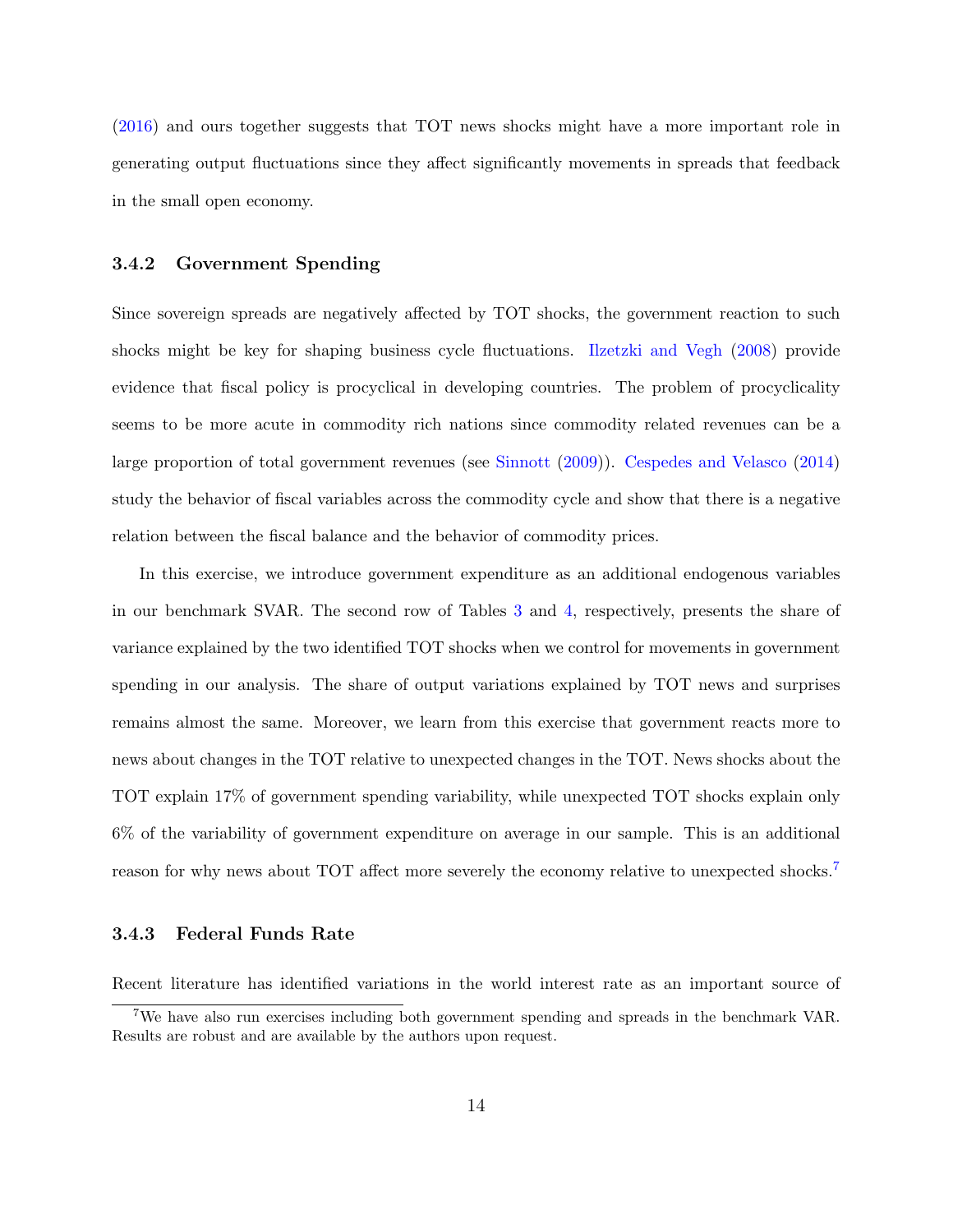business cycle fluctuations in EMEs. [Lubik and Teo](#page-41-8) [\(2005\)](#page-41-8) estimates a small open economy model using full information Bayesian methods and find that interest rate shocks are a more important source of business cycles than TOT shocks. [Shousha](#page-42-4) [\(2016\)](#page-42-4) uses a similar empirical model to ours, controlling for the U.S. interest rate in an exogenous block together with a commodity price index, and investigates the importance of both commodity prices and world interest rate shocks in generating cyclical fluctuations in emerging countries. Following his modelling, we introduce the Federal Funds rate in our baseline regressions and investigate how much the introduction of this additional source of variations affects our results about the role of TOT surprises and news shocks as a source of business cycle variations. Adopting his assumptions, we postulate that foreign variables are completely exogenous and that TOT have no effect on the U.S. interest rate. While, innovations in the U.S. interest rate have a contemporaneous effect on the TOT to take into account the phenomenon of financialization of commodity markets (see for example [Cheng and](#page-40-5) [Xiong](#page-40-5) [\(2014\)](#page-40-5)). Results of this exercise appear in the third row of Tables [3](#page-34-0) and [4.](#page-35-0) Introducing an additional variable in the VAR mechanically decreases the predictive power of TOT shocks: TOT surprise shocks explain on average 11% of cyclical fluctuations, while TOT news shocks explain 17% of output fluctuations on average. On the other hand, when we look at the capacity of world interest rate shocks in explaining cyclical fluctuations, we find that FFR shocks account for 19% and 24% of TOT and output variation, respectively. However, the combined effect of TOT surprises and news implies that the role of shocks to the TOT in cyclical fluctuations in Latin American countries is not negligible (i.e. they explain 28% of output variations), confirming the results of [Shousha](#page-42-4) [\(2016\)](#page-42-4).

#### <span id="page-16-0"></span>3.4.4 Commodity-Based TOT

In their conclusions, [Schmitt-Grohe and Uribe](#page-42-0) [\(2015\)](#page-42-0) suggest that an improvement in their empirical model could stem from entertaining the hypothesis that commodity prices are a better measure of the TOT than aggregate indices of export and import unit values, especially for countries whose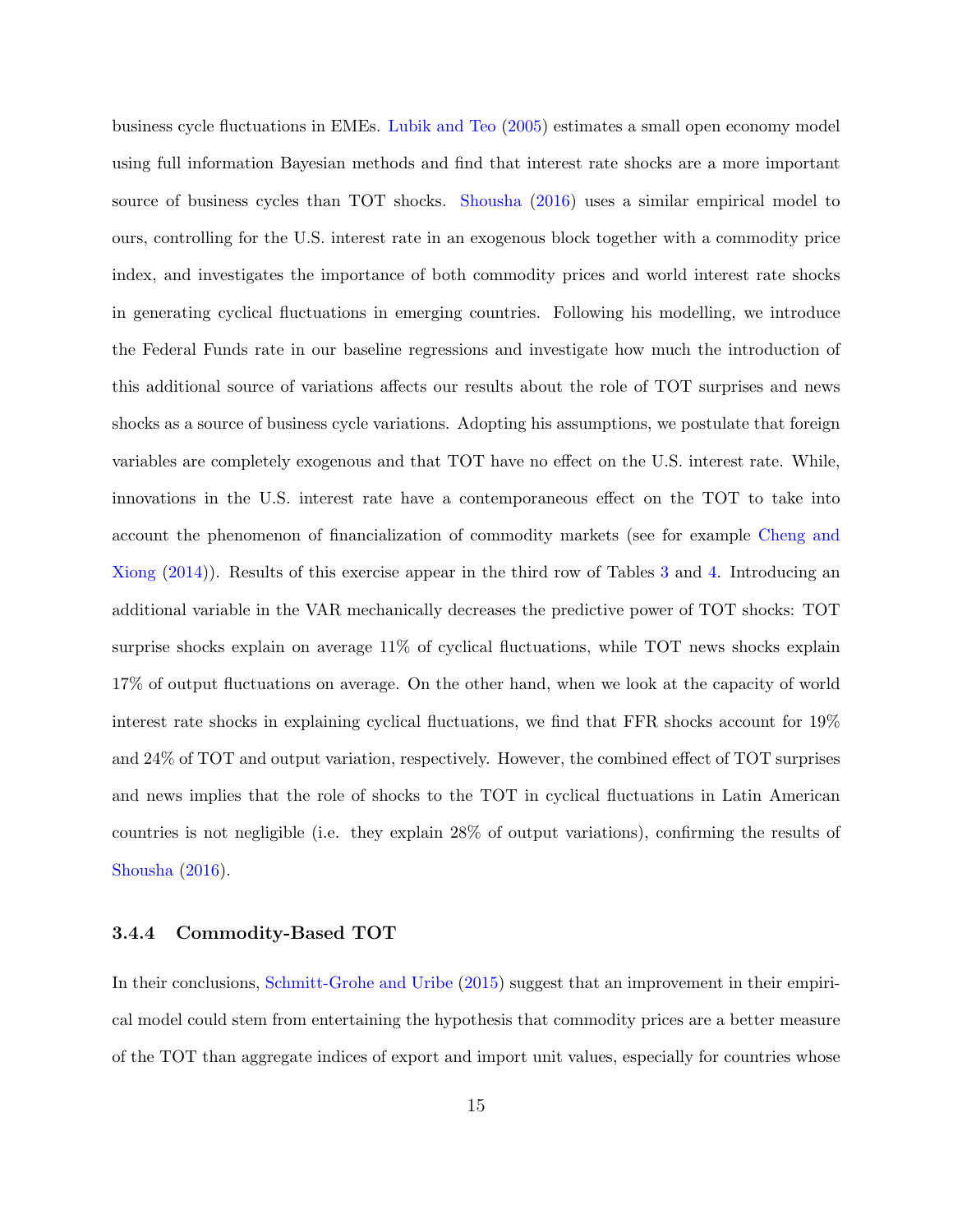exports or imports are concentrated in a small number of commodities. [Fernandez, Gonzalez,](#page-41-4) [and Rodriguez](#page-41-4) [\(2015\)](#page-41-4) and [Shousha](#page-42-4) [\(2016\)](#page-42-4) estimate a VAR including commodity prices and find that they explain between 25% and 42% of fluctuations in GDP in EMEs. In order to investigate whether their and our conclusions are sensitive to the measure of the TOT used in the empirical model, we have re-estimated our benchmark model substituting commodity-based TOT with our benchmark TOT index. We define the commodity-based TOT as the ratio of weighted average price of the main commodity exports to weighted average price of main commodity imports. The index is available at annual frequency from IMF's website.<sup>[8](#page-17-0)</sup> [Spatafora and Tytell](#page-42-8)  $(2009)$  constructed it from prices of six commodity categories (food, fuels, agricultural raw materials, metals, gold, and beverages) measured against the manufacturing unit value index (MUV) of the World Economic Outlook database. Relative commodity prices of six categories are weighted by the time average (over 1980–2009) of export and import shares of each commodity category in total trade (exports and imports of goods and services). Exports and imports by commodity category are obtained from the United Nations International Trade Statistics Database (COMTRADE) at SITC second digit level. Results from the exercise with annual data and the alternative measure of TOT appear in the fourth row of Tables [3](#page-34-0) and [4.](#page-35-0) Using commodity-based TOT series in our baseline regressions does not change the fact that unexpected and anticipated movements in the TOT explain a significant part of cyclical fluctuations in emerging countries. TOT shocks explain in total 34% of output fluctuations on average while the contribution of unexpected TOT shocks in explaining output fluctuations remains unchanged with respect to the benchmark model.

#### <span id="page-17-1"></span>3.4.5 The [Schmitt-Grohe and Uribe](#page-42-0) [\(2015\)](#page-42-0) Specification

We continue by analyzing the empirical specification used in [Schmitt-Grohe and Uribe](#page-42-0) [\(2015\)](#page-42-0), in

<span id="page-17-0"></span><sup>8</sup>See <https://www.imf.org/external/pubs/cat/longres.aspx?sk=23307.0> for more information on this series. [Fernandez, Gonzalez, and Rodriguez](#page-41-4) [\(2015\)](#page-41-4) and [Shousha](#page-42-4) [\(2016\)](#page-42-4) compute country-specific commodity price indexes following a similar methodology at quarterly frequency. However, their series are not available to use for comparisons.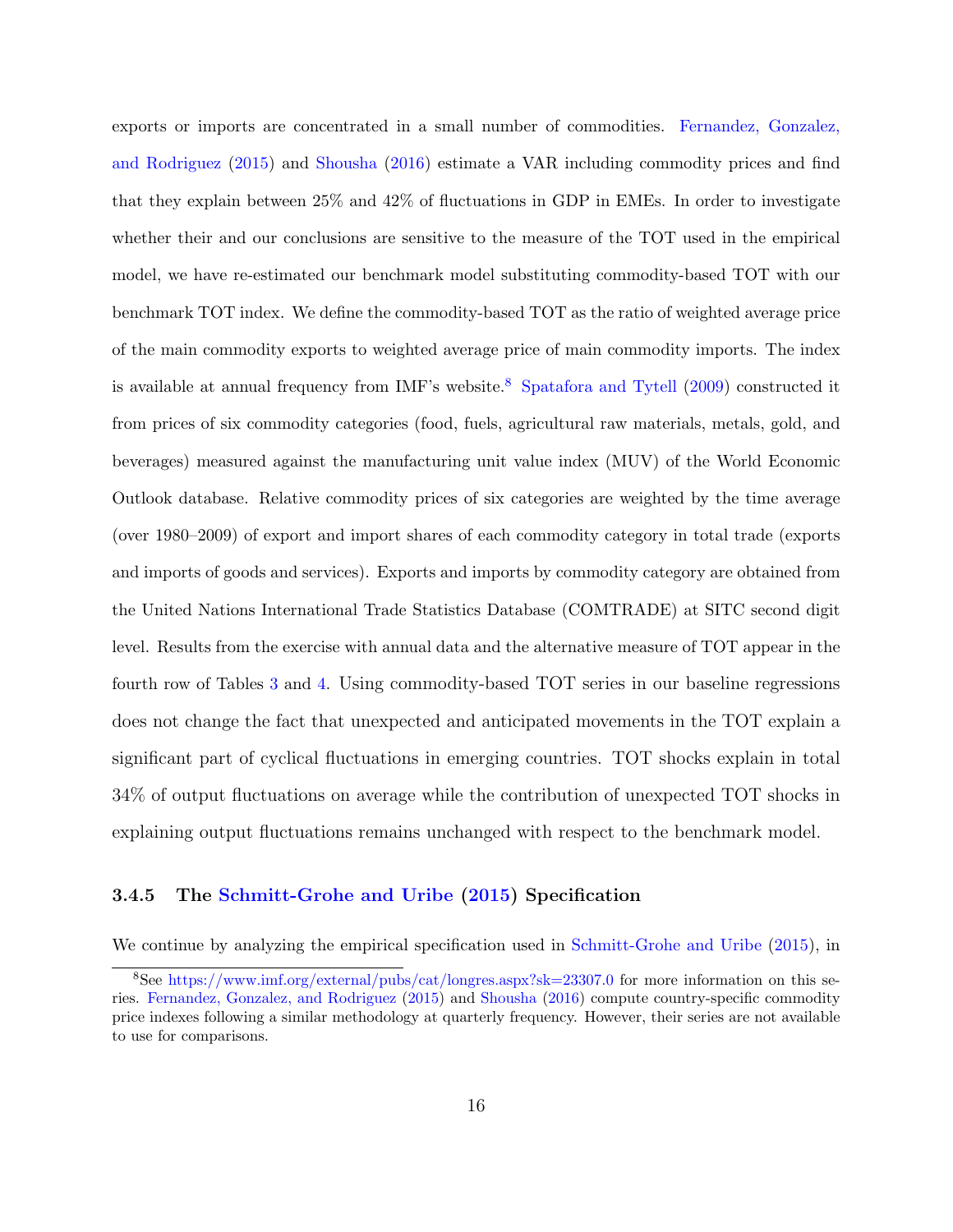order to compare directly our empirical results with theirs and to show that differences are not due to the different sample, different frequency, or different variables included in the VAR. In this exercise we use exactly the same specification and sample as [Schmitt-Grohe and Uribe](#page-42-0) [\(2015\)](#page-42-0). That is, we estimate country by country VARs using annual data for 38 countries that include log deviations of the TOT, real output, private consumption and gross investment per capita, and the real exchange rate from their respective time trends, as well as series for the ratio of trade balance to trend output.<sup>[9](#page-18-0)</sup> We present impulse responses to a positive one standard deviation shock to the unexpected TOT shock and to TOT news in the Online Appendix, and in the fifth row of Tables [3](#page-34-0) and [4](#page-35-0) we present the share of variance explained by the two identified TOT shocks in this exercise. The predictions concerning the importance of unexpected TOT shocks in generating business cycles are very similar with the numbers documented in [Schmitt-Grohe and Uribe](#page-42-0) [\(2015\)](#page-42-0). In this specification, TOT news shocks are also important, but slightly less relative to the benchmark specification in explaining the variance of output on average. Note that restricting our sample to the Latin American countries of their sample would make results deviate even further. In the sixth row of Tables [3](#page-34-0) and [4](#page-35-0) we present the corresponding numbers of the exercise with annual data and the specification used in [Schmitt-Grohe and Uribe](#page-42-0) [\(2015\)](#page-42-0) when we use only the sample of Latin American countries.<sup>[10](#page-18-1)</sup> What we see is that results are very different when looking at the forecast error variance of unexpected TOT shocks. The SVAR with annual data overstates the importance of surprises in generating aggregate fluctuations while news, although still important, become less significant in generating cyclical fluctuations in annual data. Hence, we conclude that, although

<span id="page-18-0"></span><sup>9</sup>The [Schmitt-Grohe and Uribe](#page-42-0) [\(2015\)](#page-42-0) data set includes the following countries: Algeria, Argentina, Bolivia, Botswana, Brazil, Burundi, Cameroon, Central African Republic, Colombia, Congo Dem. Rep., Costa Rica, Cote d'Ivoire, Dominican Republic, Egypt Arab Rep., El Salvador, Ghana, Guatemala, Honduras, India, Indonesia, Jordan, Kenya, Korea Rep., Madagascar, Malaysia, Mauritius, Mexico, Morocco, Pakistan, Paraguay, Peru, Philippines, Senegal, South Africa, Sudan, Thailand, Turkey, and Uruguay for the period 1980 to 2011.

<span id="page-18-1"></span><sup>&</sup>lt;sup>10</sup>The Latin American sample consists of: Argentina, Bolivia, Brazil, Colombia, Mexico, Peru, and Uruguay. Appendix [A](#page-43-0) contains more information about the data set. Results are similar if we restrict the sample to the four countries for which their and our data set coincide (i.e. Argentina, Brazil, Colombia, and Peru) and are available upon request.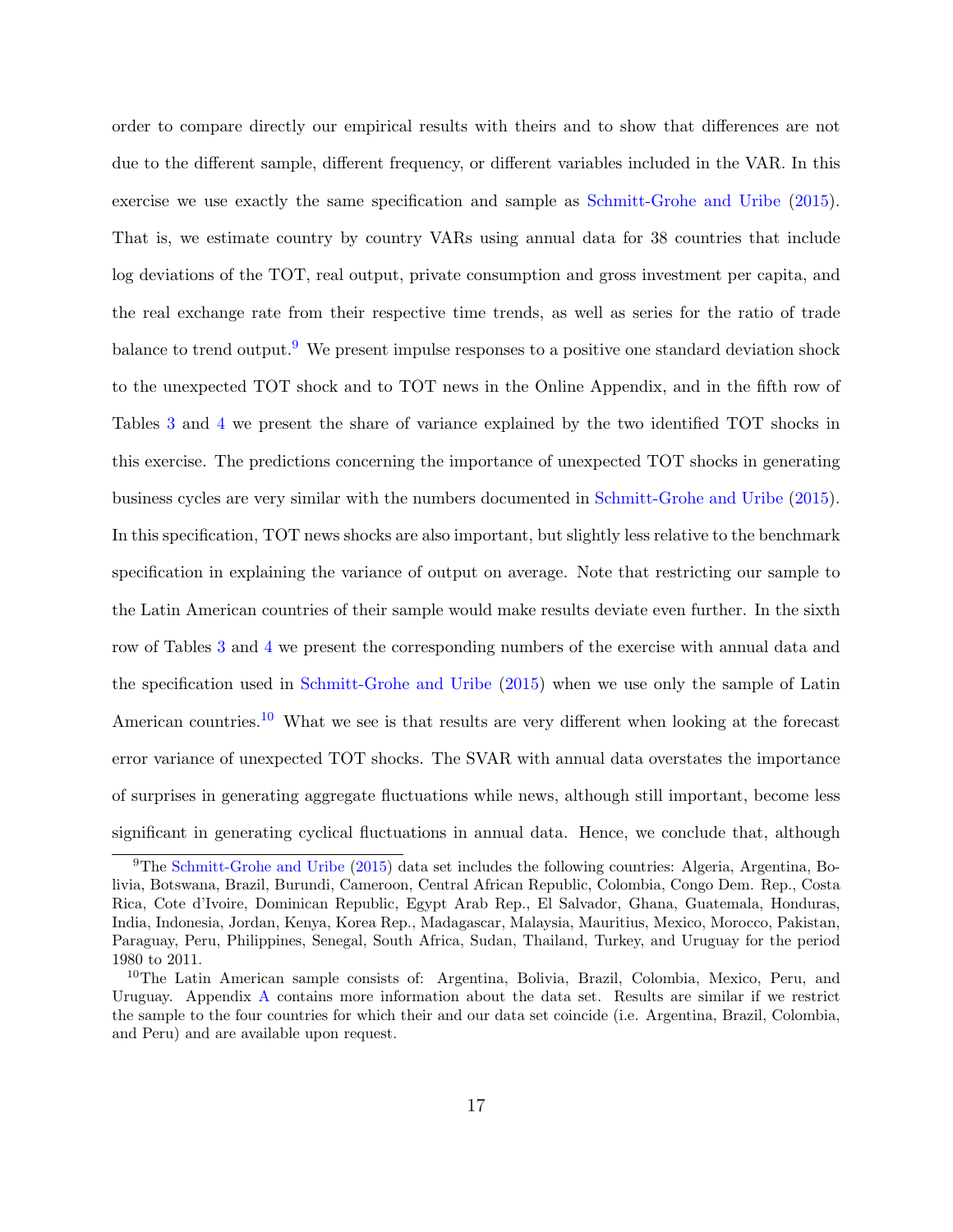the frequency of the sample might affect overall the relative importance of TOT surprises versus news in explaining cyclical fluctuations, the joint importance of both shocks in generating aggregate variability in emerging countries remains relatively robust to the frequency of the data used.

#### <span id="page-19-0"></span>3.4.6 TOT News and TFP Shocks

For our identification procedure to be valid, TOT should be exogenous. Clearly, TOT is largely exogenous from a small open economy's perspective. Yet, in many standard models, an adverse shock to the TOT acts like an adverse shock to productivity along many dimensions. We show that this is true also in our framework. Using annual Latin American country-specific VARs and annual data on TFP, we show in the Online Appendix that both unexpected and anticipated increases in the TOT induce significant increases in the TFP; here we present in the seventh row of Tables [3](#page-34-0) and [4](#page-35-0) the shares of the two-year variation in the variables accounted for the unanticipated shock and the news shock, respectively.<sup>[11](#page-19-2)</sup> It is noteworthy that TOT unanticipated and news shocks account for 21% and 19% of the variation in TFP, respectively. We have also confirmed that TFP unanticipated and news shocks also explain similar shares of the variation in TOT by using our identification strategy to identify TFP news shocks (15% and 20%, respectively).<sup>[12](#page-19-3)</sup> Hence, we can conclude that while there is an obvious relation between TOT and TFP shocks, this relation seems to be quite limited and, when we take it into account, it does not alter the main results of our analysis.

#### <span id="page-19-1"></span>3.4.7 Exogeneity of TOT Shocks

Another important concern is that, according to our methodology, the true TOT news shock is identified as the linear combination of all other VAR innovations apart from surprise TOT shocks

<span id="page-19-2"></span><sup>&</sup>lt;sup>11</sup>The sample of countries consists of: Argentina 1994-2011, Bolivia 1990-2011, Brazil 1994-2011, Colombia 1990-2011, Costa Rica 1990-2011, Dominican Republic 1990-2011, Mexico 1990-2011, Peru 1994-2011, and Uruguay 1990-2011. TFP series are available since 1990. Appendix [A](#page-43-0) contains detailed information about the data set.

<span id="page-19-3"></span><sup>&</sup>lt;sup>12</sup>These results are available upon request from the authors.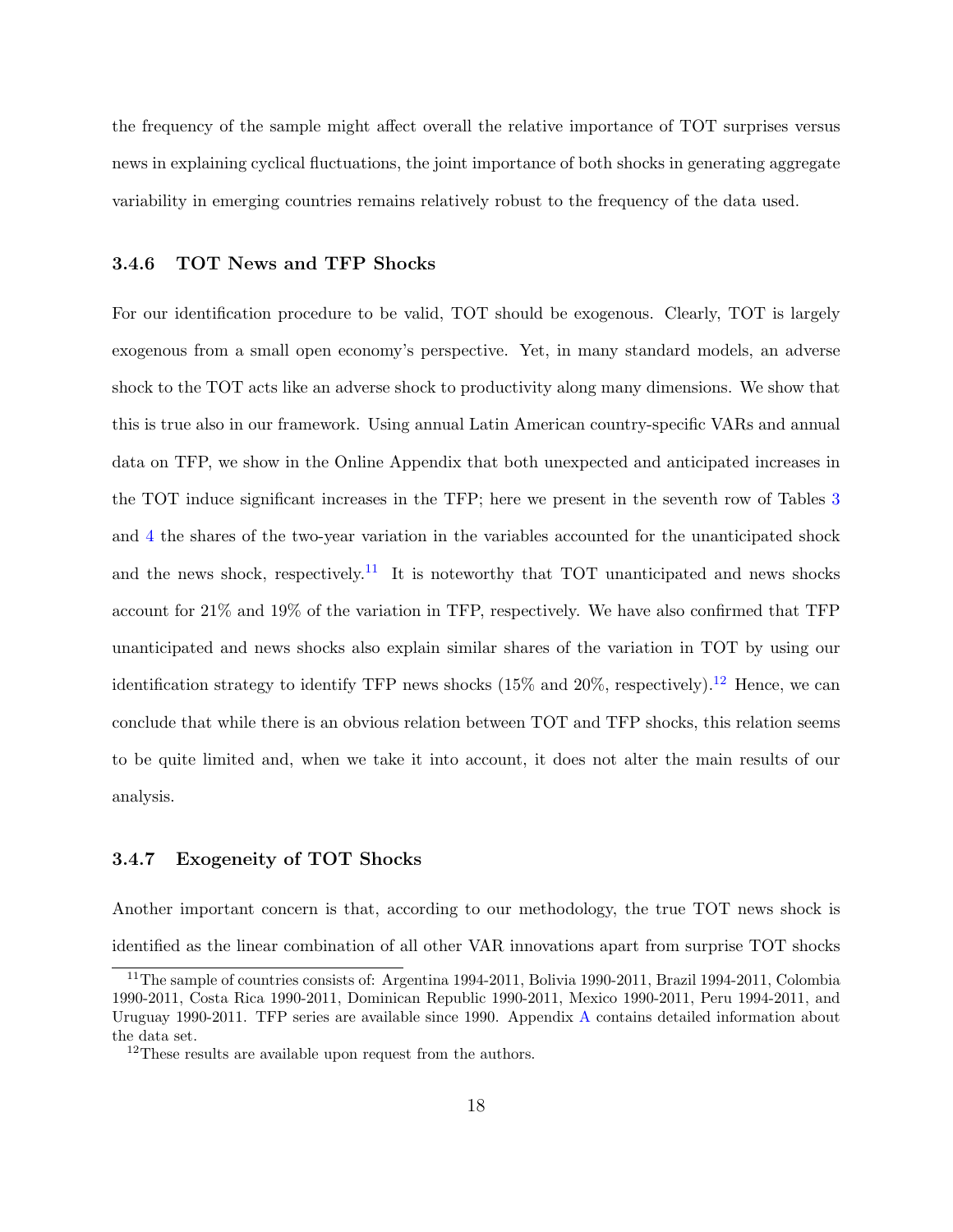that maximize the residual forecast error variance of TOT over a finite horizon. In other words, in our setting, domestic variables may be relevant to identify news about TOT. Since such an assumption may raise suspicions about the validity of our results, we implement an alternative VAR framework in which the TOT and future prices are included in the exogenous block of the VAR. The identification restriction of news shocks implies that only TOT and futures prices movements can affect the evolution of the TOT. Results regarding the quantitative contribution of the TOT news shocks to the forecast error variance decompositions of macroeconomic variables are robust to this specification. Moreover, using this specification, contrary to [Schmitt-Grohe and Uribe](#page-42-0) [\(2015\)](#page-42-0), the quantitative importance of unexpected changes in TOT doubles.

# <span id="page-20-0"></span>4 The Predictions of a Small Open Economy Model

In this section, we adopt the theoretical model used in [Schmitt-Grohe and Uribe](#page-42-0) [\(2015\)](#page-42-0) in order to perform country-by-country comparisons of the predictions of the empirical SVAR model with the predictions of a theoretical model concerning the effects of unexpected and anticipated TOT shocks. Following the authors, the comparison is disciplined by the same three principles: 1) the SVAR is based on the identification restriction that the TOT in emerging countries are exogenous and driven by an expected and an unexpected component; 2) the empirical SVAR model and the theoretical model share the same terms-of-trade processes for each country in the sample; 3) some of the parameters of the model are calibrated to minimize the empirical findings country by country. Finally, an additional principle that disciplines our comparisons, for the Monte Carlo exercise, is that the TOT shocks are identified exactly the same way in the model and in the data. That is we use the same identification technique to recover the unexpected and TOT news shocks in the theoretical model as we do in the empirical one. In this way, we can investigate the validity of our identification technique in recovering the true surprise and news shocks from the data. In order to make the comparisons meaningful, we augment the [Schmitt-Grohe and Uribe](#page-42-0) [\(2015\)](#page-42-0) model with labor market rigidities, in the form of labor adjustment costs, in order to give it a larger chance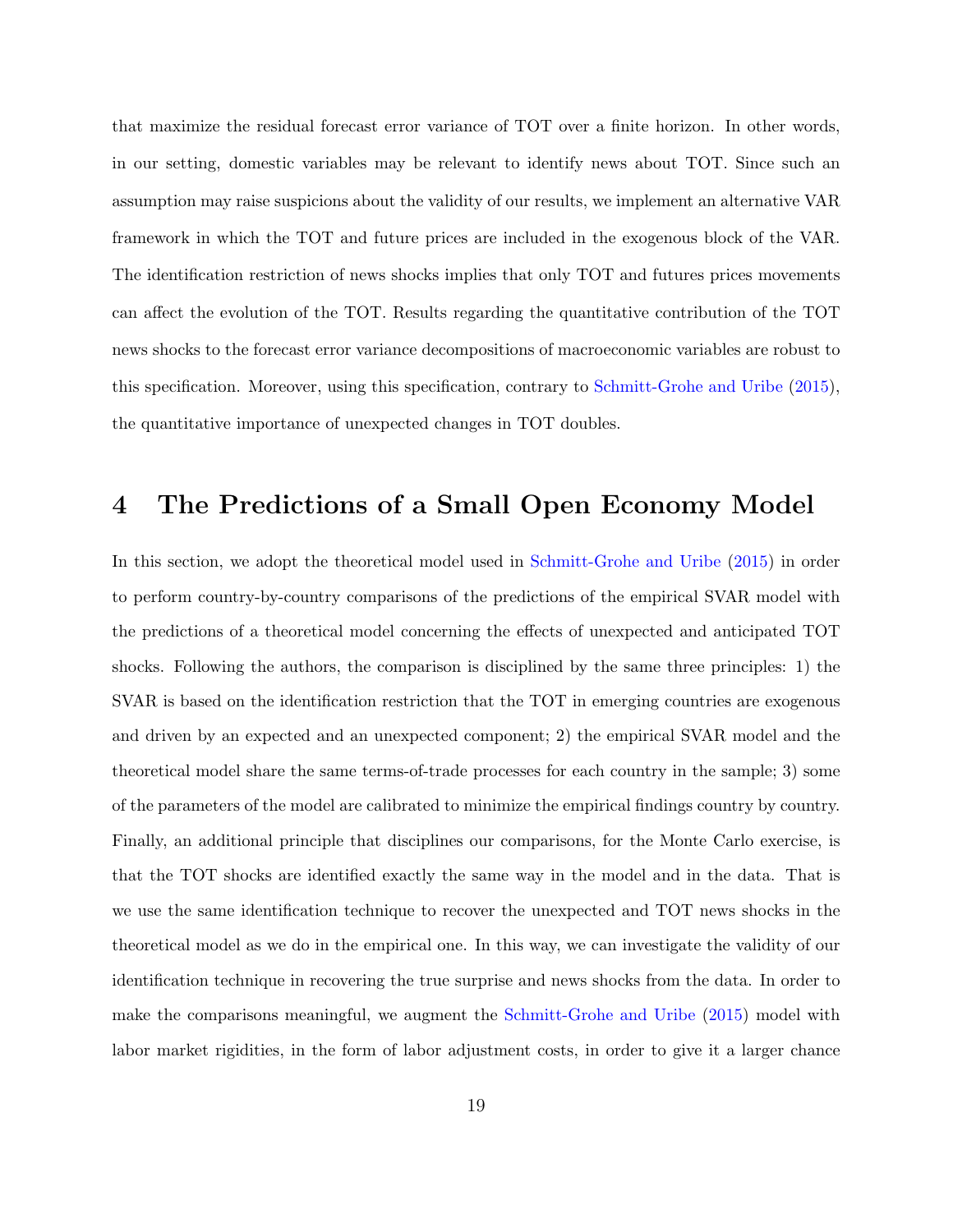to match the data. In the next subsection, we describe the model. Subsection [4.9](#page-25-0) describes the Monte Carlo exercise we have performed in order to recover the shocks from our simulated series.

### <span id="page-21-0"></span>4.1 The Model

We borrow the model directly from [Schmitt-Grohe and Uribe](#page-42-0) [\(2015\)](#page-42-0), the only additional feature of our model relative to theirs is the assumption of labor adjustment costs in the production of intermediate goods. We present the model and the calibration briefly below. The model includes three sectors: exportable, importable and nontradable. Households derive utility from consumption and disutility from working in the different sectors of the economy. They accumulate sectoral capital, which is subject to adjustment costs, and issue international debt. Final goods are produced using tradable and nontradable, while tradable goods are a composite of exportable and importable goods. The production function of each sector is assumed to be Cobb-Douglas and domestic nontradables are consumed at home, while net exports are the difference between exportable and importable goods. To ensure stationarity, we assume that the country spread is debt elastic.

### 4.2 Households

The economy is populated by a continuum of homogenous households with preferences described by the following utility function:

$$
U_t = \mathbb{E}_t \sum_{t=0}^{\infty} \beta^t \left( \frac{\left(c_t - G\left(h_t^m, h_t^x, h_t^n\right)\right)^{1-\sigma} - 1}{1-\sigma}\right) \tag{11}
$$

where  $c_t$  denotes consumption and  $h_t^m, h_t^x$ , and  $h_t^n$  denote hours worked in the importable, exportable and nontradable sector, respectively. In particular,  $G(h_t^m, h_t^x, h_t^n)$  has the following functional form:

$$
G\left(h_t^m, h_t^x, h_t^n\right) = \frac{(h_t^m)^{\omega_m}}{\omega_m} + \frac{(h_t^x)^{\omega_x}}{\omega_x} + \frac{(h_t^n)^{\omega_n}}{\omega_n} \tag{12}
$$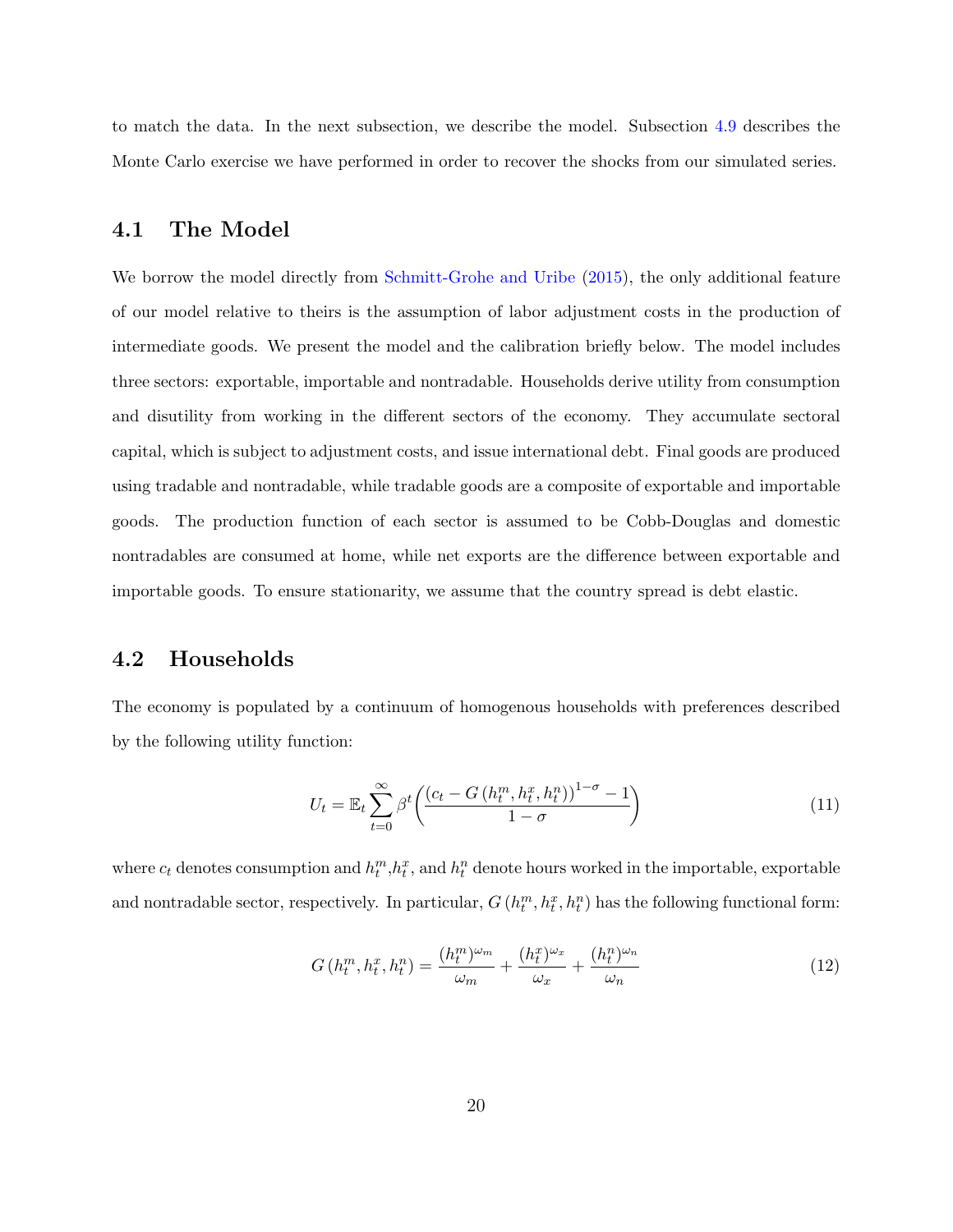Households are subject to the following budget constraint:

$$
c_{t} + i_{t}^{x} + i_{t}^{m} + i_{t}^{n} + \frac{\phi_{x}}{2} \left(k_{t+1}^{x} - k_{t}^{x}\right)^{2} + \frac{\phi_{m}}{2} \left(k_{t+1}^{m} - k_{t}^{m}\right)^{2} + \frac{\phi_{n}}{2} \left(k_{t+1}^{n} - k_{t}^{n}\right)^{2} + \rho_{t}^{T} d_{t} =
$$
\n
$$
\frac{\rho_{t}^{T} d_{t+1}}{1 + r_{t}} + w_{t}^{x} h_{t}^{x} + w_{t}^{m} h_{t}^{m} + w_{t}^{n} h_{t}^{n} + u_{t}^{x} k_{t}^{x} + u_{t}^{m} k_{t}^{m} + u_{t}^{n} k_{t}^{n} + \pi_{t}^{x} + \pi_{t}^{m} + \pi_{t}^{n}
$$
\n
$$
(13)
$$

where  $i_t^i, k_t^i, \phi_t^i, w_t^i$ , and  $u_t^i$  denote investment, capital stock, capital adjustment costs, wages, and rents for each sector  $i = \{m, x, n\}$ .  $\rho_t^{\tau}$  denotes the relative price of the tradable composite good in terms of the final good  $c_t$  (to be defined below),  $d_t$  denotes the stock of debt that matures in period t, which is expressed in units of the tradable composite good, and  $r_t$  denotes the interest rate on debt. The capital stock dynamics of each sector are described by the following equations:

$$
k_{t+1}^i = (1 - \delta)k_t^i + i_t^i
$$
\n(14)

for  $i = \{x, m, n\}$  and where  $\delta$  denotes the depreciation rate of capital.

# 4.3 Production of Final Goods

Final goods are produced using tradable and nontradable goods via the following technology:

$$
B(a_t^{\tau}, a_t^n) = \left(\chi_{\tau} (a_t^{\tau})^{1 - \frac{1}{\mu_{\tau}}} + (1 - \chi_{\tau}) (a_t^n)^{1 - \frac{1}{\mu_{\tau}}} \right)^{\frac{1}{1 - \frac{1}{\mu_{\tau}}}}
$$
(15)

where  $a_t^{\tau}$  denotes the domestic absorption of the tradable composite good, and  $a_t^n$  denotes the domestic demand for nontradable goods. Final goods are sold to households and can be either consumed or invested. Firms of this sector behave competitively. Their profits are given by the following expression:

$$
B(a_t^\tau, a_t^n) - p_t^\tau a_t^\tau - p_t^n a_t^n \tag{16}
$$

where  $p_t^n$  denotes the relative price of nontradable goods in terms of final goods.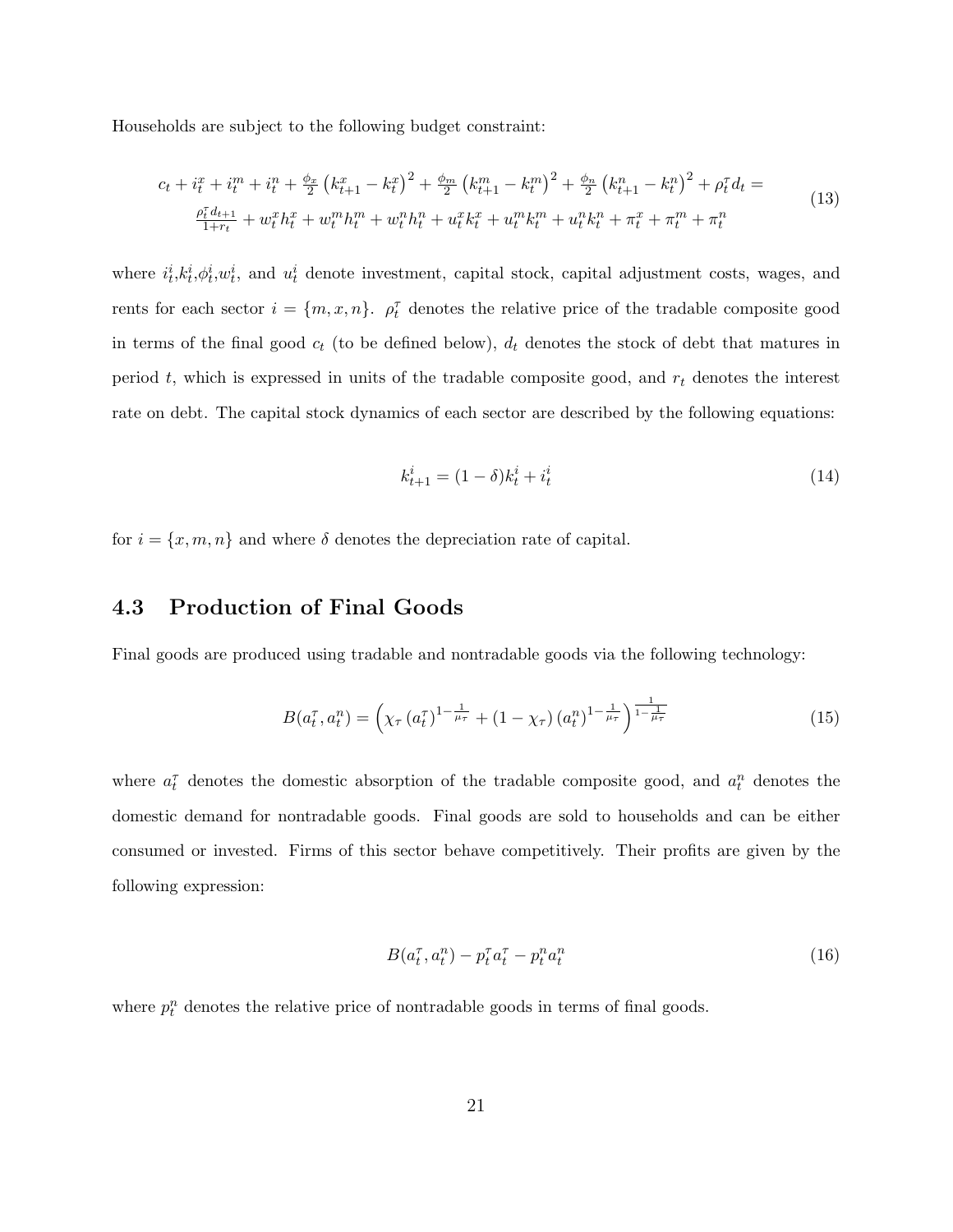# 4.4 Production of the Tradable Composite Good

The tradable composite good is produced using exportable and importable goods via the following technology:

$$
a_t^{\tau} = A(a_t^m, a_t^x) = \left(\chi_m \left(a_t^m\right)^{1 - \frac{1}{\mu_m}} + \left(1 - \chi_m\right) \left(a_t^x\right)^{1 - \frac{1}{\mu_m}}\right)^{\frac{1}{1 - \frac{1}{\mu_m}}} \tag{17}
$$

where  $a_t^m$  and  $a_t^x$  denote the domestic absorption of importable and exportable goods, respectively. Firms in this sector also behave competitively. Profits are given by the following expression:

$$
p_t^{\tau} A(a_t^m, a_t^x) - p_t^m a_t^m - p_t^x a_t^x \tag{18}
$$

# 4.5 Production of Exportable, Importable, and Nontradable Goods

Exportable, importable, and nontradable goods are produced with the following technologies:

$$
y_t^i = A_t^i F^i(k_t^i, h_t^i) = A_t^i(k_t^i)^{\alpha_i} (h_t^i)^{1-\alpha_i}
$$
\n(19)

for each  $i = \{x, m, n\}$ , where  $A_t^i$  and  $y_t^i$  denote productivity and output of each sector. Firms in each sector are homogenous and behave competitively both in factor and product markets. Following [Mumtaz and Zanetti](#page-42-9) [\(2015\)](#page-42-9), we assume that each firm is subject to quadratic labor adjustment costs. Thus, profits are given by the following expression:

$$
\mathbb{E}_{t} \sum_{t=0} \beta^{t} \mathbb{E}_{t} \frac{u'(c_{t+1})}{u'(c_{t})} \left( p_{t}^{i} y_{t}^{i} - u_{t}^{i} k_{t}^{i} - w_{t}^{i} h_{t}^{i} - \frac{\gamma^{i}}{2} \left( \frac{h_{t}^{i}}{h_{t-1}^{i}} - 1 \right)^{2} y_{t}^{i} \right)
$$
(20)

where  $\gamma^i$  is the parameter that measures the extent of labor adjustment costs. The optimal labor demand decision is given by:

$$
p_t^i (1 - \alpha^i) \frac{y_t^i}{h_t^i} = w_t^i + \gamma^i \left( \frac{h_t^i}{h_{t-1}^i} - 1 \right) \frac{y_t^i}{h_{t-1}^i} - \beta \frac{\mathbb{E}_t \left( u'(c_{t+1}) \right)}{u'(c_t)} \gamma^i \left( \frac{\mathbb{E}_t \left( h_{t+1}^i \right)}{h_t^i} - 1 \right) \left( \frac{\mathbb{E}_t \left( h_{t+1}^i \right)}{h_t^2} \right) y_t^i (21)
$$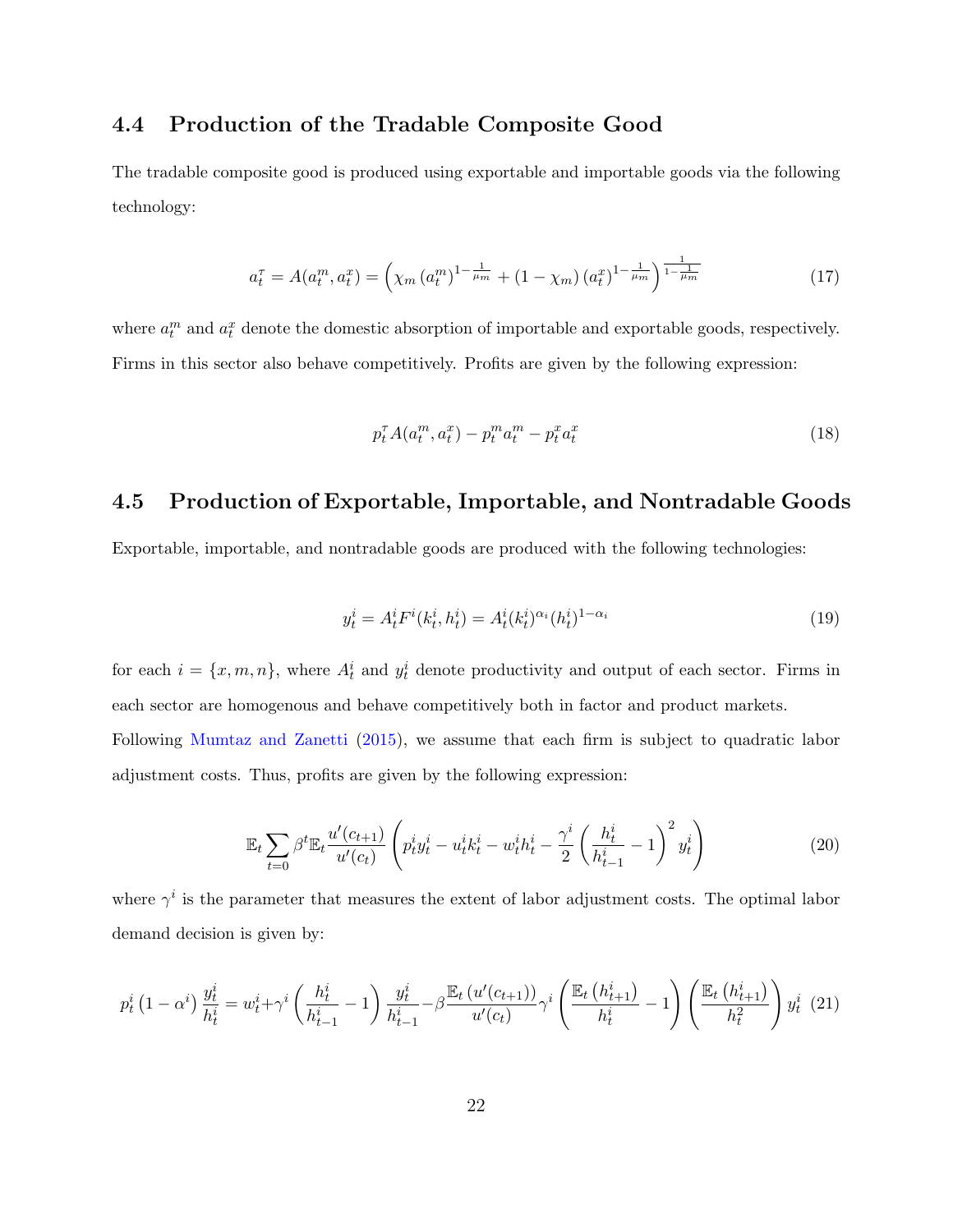# 4.6 Market Clearing Conditions and Definitions

This is the market clearing condition for the final goods:

$$
c_t + i_t^x + i_t^m + i_t^n + \frac{\phi_x}{2} \left( k_{t+1}^x - k_t^x \right) + \frac{\phi_m}{2} \left( k_{t+1}^m - k_t^m \right) + \frac{\phi_n}{2} \left( k_{t+1}^n - k_t^n \right) = B(a_t^\tau, a_t^n) \tag{22}
$$

This is the market clearing condition for the nontradable good:

$$
a_t^n = y_t^n \tag{23}
$$

The economy wide resource constraint is:

$$
p_t^{\tau} \frac{d_{t+1}}{1+r_t} = p_t^{\tau} d_t + \overbrace{p_t^m(a_t^m - y_t^m)}^{=m_t} - \overbrace{p_t^x(y_t^x - a_t^x)}^{=x_t}
$$
 (24)

where  $m_t$  and  $x_t$  denote aggregate import and export, respectively. Finally, we define two key variables for this economy. First, the TOT  $(tot_t)$  are characterized by the following expression:

$$
tot_t = \frac{p_t^x}{p_t^m} \tag{25}
$$

Second, we define the real exchange rate  $(rer_t)$  as:

$$
rer_t = \frac{\varepsilon_t P_t^*}{P_t} = \varepsilon_t p_t^\tau \tag{26}
$$

where  $\epsilon_t$  denotes the nominal exchange rate. This definition is in line with the index we are using in the VAR (i.e. an increase (decrease) means a depreciation (appreciation)).

# 4.7 Exogenous Processes

In order to close the model we need to define the exogenous processes. First, to ensure a stationary equilibrium process for external debt, we assume that the country spread, which is defined as the difference between the domestic interest rate and the international one, is debt elastic: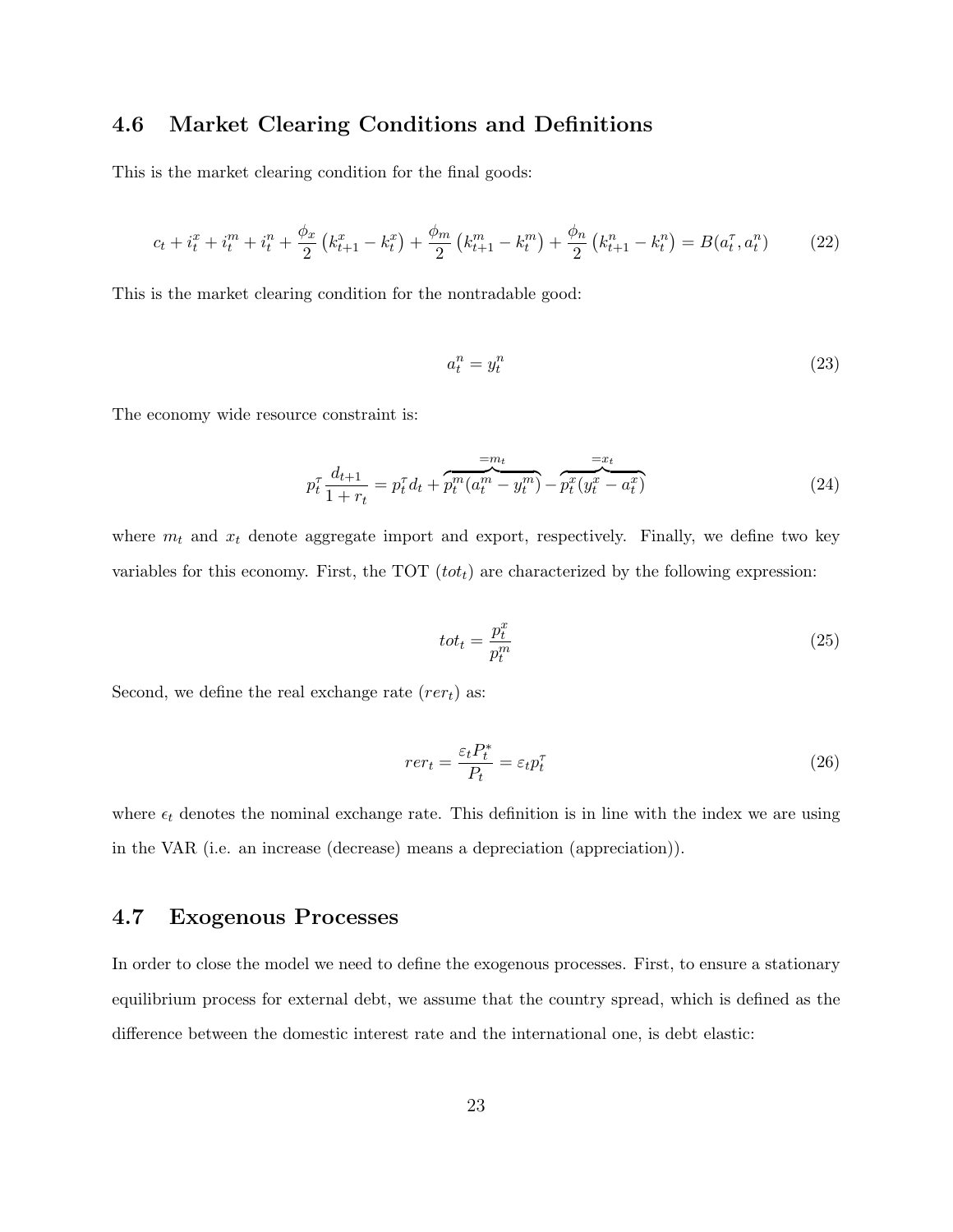$$
r_t - r_t^* = \psi \left( e^{d_t - \overline{d}} - 1 \right) \tag{27}
$$

where  $r_t^*$  denotes the world interest rate and  $\psi$  captures the sensitivity of the country spread with respect to deviations of debt with respect to its steady state.

Following our empirical specification, we introduce the estimated country-specific TOT exogenous process, including the news and surprise shocks as follows:

$$
\text{tot}_{t} = \sum_{i=1}^{I} \rho_{i}^{\text{tot}} \text{tot}_{t-i} + \sum_{j=1}^{J} \rho_{j}^{\text{news}} \text{news}_{t-j,t}^{\text{tot}} + \sum_{k=1}^{K} \rho_{j}^{\epsilon} \epsilon_{t-k}^{tot} + \epsilon_{t}^{tot}
$$
(28)

where  ${\{\text{news}_{t-j,t}, \epsilon_t^{tot}\}}$  denote the news about changes in TOT that occur in period t that were revealed in period  $t - j$  and the surprise shock, respectively. In line with our empirical analysis, we use the estimated process for each country.

# 4.8 Calibration

We calibrate the model following [Schmitt-Grohe and Uribe](#page-42-0) [\(2015\)](#page-42-0). Since our empirical analysis is in quarterly frequency, we modify some parameters accordingly. Table [5](#page-36-0) displays the values of the parameters common across countries.

Disciplined by our three principles, we adjust the sectoral investment and labor adjustment costs and the interest rate elasticity to external debt to match the dynamics of trade balance and investment in response to both shocks. Table [6](#page-36-1) displays the values of the parameters for each country.

## <span id="page-25-0"></span>4.9 Monte Carlo Exercise

In order to evaluate whether there is a disconnect between the theoretical and the empirical predictions, we need to find a way to compare data and theory consistently. The literature on the econometric relationship between DSGE models and VAR models is by now pretty extensive. In particular, if the model shocks cannot be recovered from the SVAR shocks, model estimation and validation become meaningless. This issue has been very much debated in the literature (see [Chari,](#page-40-6)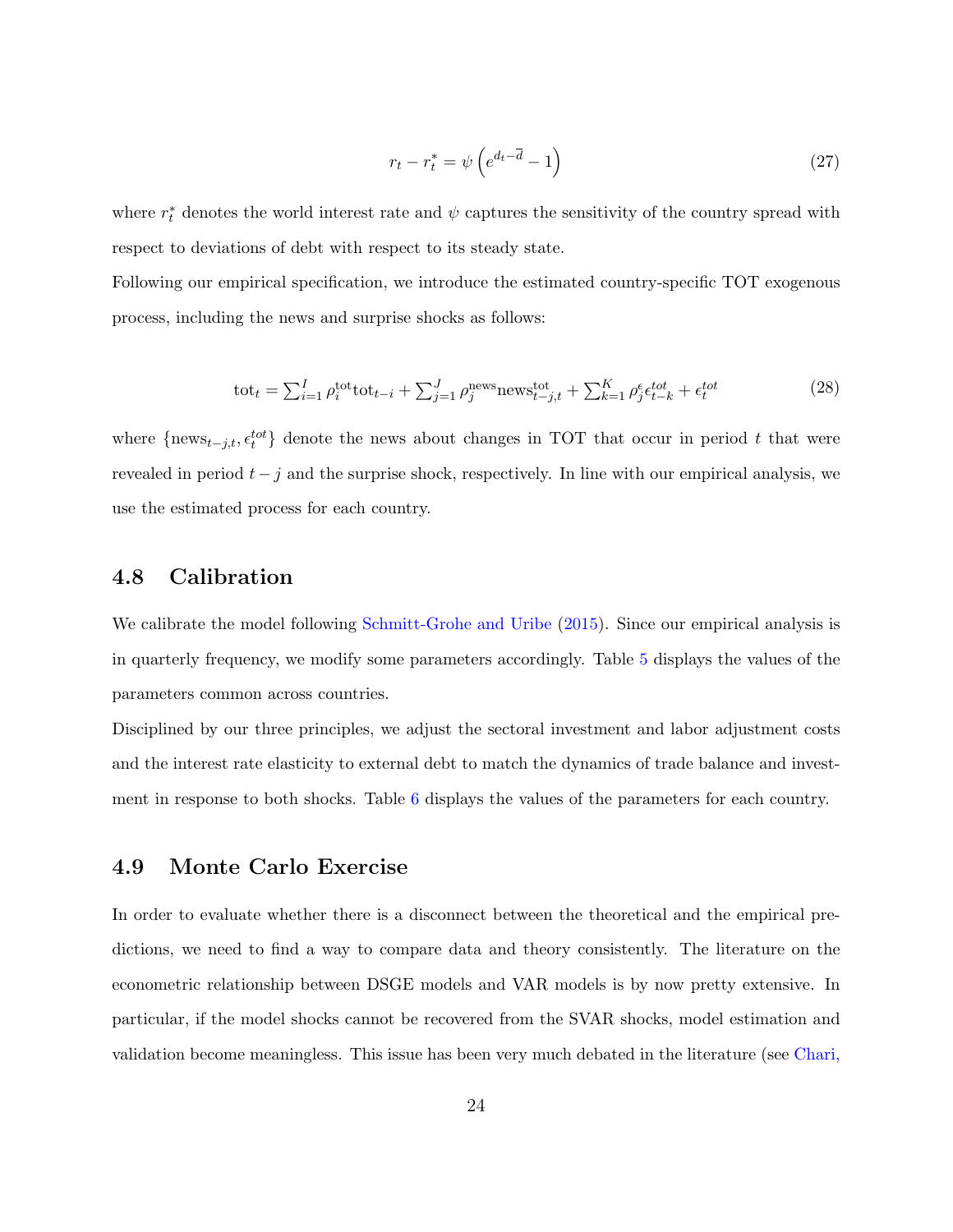[Kehoe, and McGrattan](#page-40-6) [\(2008\)](#page-40-6) vs. [Christiano, Eichenbaum, and Vigfusson](#page-40-7) [\(2007\)](#page-40-7)).<sup>[13](#page-26-0)</sup> In order to avoid these critiques, we treat simulated and actual data in the same manner. Given that in our VAR exercise we have only identified TOT news and unexpected shocks, neglecting the identification of other shocks, we use the same identification technique to recover news and unexpected TOT shocks also in the simulated data. This way the comparison between theoretical and empirical predictions is direct.[14](#page-26-1)

To this end, we simulate 1000 sets of data from the standard small open economy DSGE model presented in Section [4.1,](#page-21-0) where the sample sizes correspond to our empirical country specific sample sizes. For each simulation, we estimate the median impulse response from a Bayesian VAR based on 1000 draws from the posterior distribution of the VAR parameters; we include in the Monte Carlo VAR the same variables that we used in the empirical exercise. The only difference in our Monte Carlo exercise relative to the empirical VAR is that we do not include a commodities futures variable because our theoretical model does not contain a natural counterpart to the futures series we have in the empirical VAR.<sup>[15](#page-26-2)</sup> Also note that, to keep things simple, our model does not include any other structural shock apart from the unanticipated and anticipated TOT shocks.

We draw the unanticipated and anticipated TOT shocks from the normal distribution. To avoid stochastic singularity, we add measurement errors to output, consumption, and investment. We calibrate the standard deviations of the measurement errors such that estimated contributions to

<span id="page-26-0"></span> $13$ It is worthwhile noting that much of the criticism by [Chari, Kehoe, and McGrattan](#page-40-6) [\(2008\)](#page-40-6) focuses on the unsuitability of using long-run restrictions for the identification of technology shocks. The MFEV identification method has been recently shown by [Francis, Owyang, Roush, and DiCecio](#page-41-9) [\(2014\)](#page-41-9) to significantly outperform long-run restrictions based identification strategies in terms of estimation precision. Moreover, [Barsky and Sims](#page-40-2) [\(2011\)](#page-40-2) have shown the effectiveness of a suitably extended MFEV identification strategy, as the one we use in this paper, in identifying news shocks. Hence, there is a good reason to believe, a priori, that our identification method is not susceptible to the criticism put forward in [Chari, Kehoe, and](#page-40-6) [McGrattan](#page-40-6) [\(2008\)](#page-40-6). The results we present in this section confirm this belief.

<span id="page-26-1"></span><sup>&</sup>lt;sup>14</sup>[Schmitt-Grohe and Uribe](#page-42-0) [\(2015\)](#page-42-0) compare theoretical and empirical predictions by computing the share of variance explained by unexpected TOT shocks as the ratio between the variance conditional on terms-oftrade shocks predicted by the model divided by the unconditional variance implied by the empirical country specific SVAR model, implicitly assuming that SVAR and DSGE model are directly comparable. We perform their exercise for the sake of comparing results, but we opted for presenting the Monte Carlo exercise since we find that this is the only way to accurately compare theoretical and empirical predictions.

<span id="page-26-2"></span><sup>&</sup>lt;sup>15</sup>We have nevertheless confirmed that the simulation results are generally insensitive to adding a variable that is equal to the true news shock series and some reasonably calibrated measurement error that could proxy for future prices.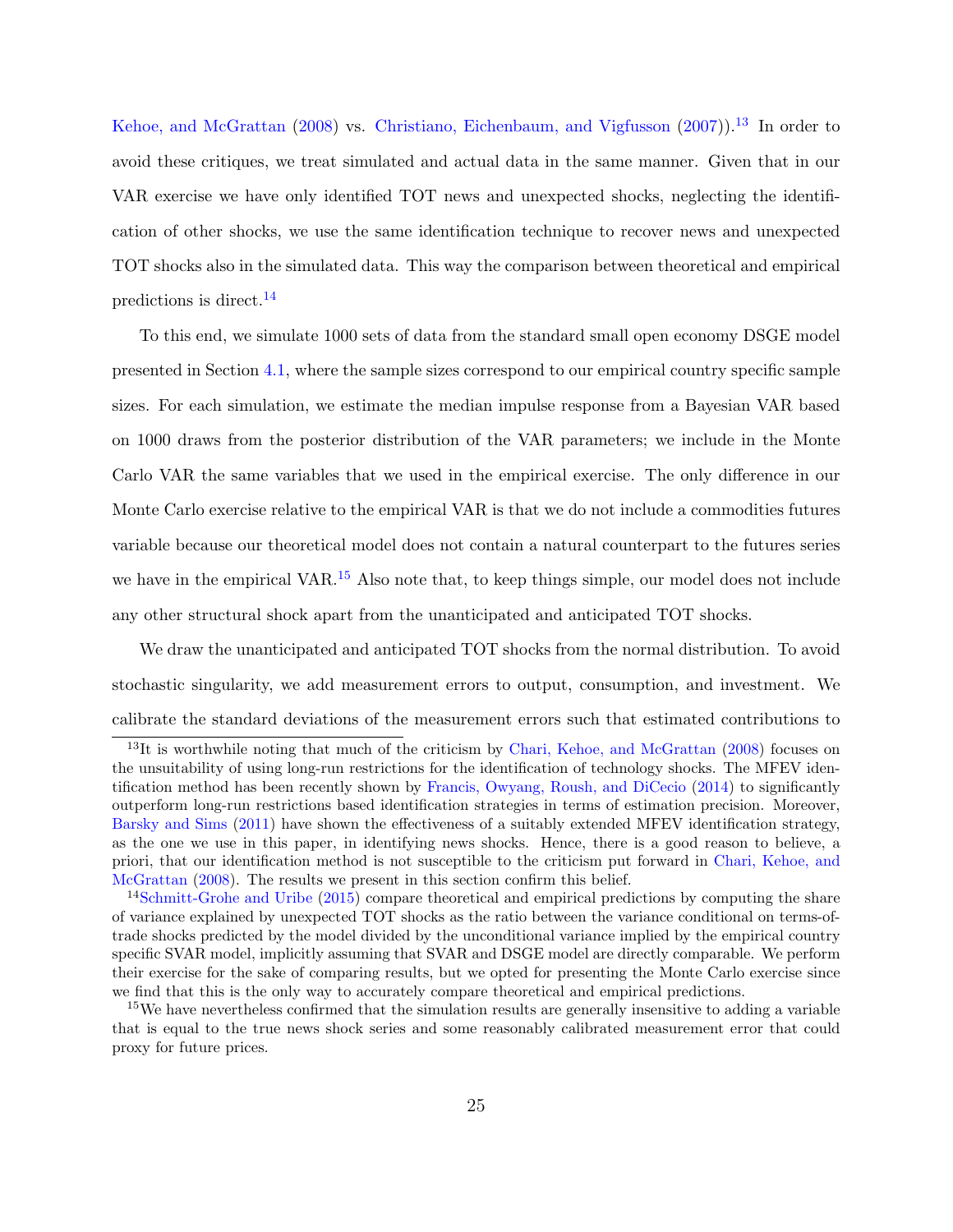the forecast error variance of output reasonably match their empirical counterparts. The standard deviations of the TOT shocks and measurement errors for our five countries are presented in Table [7.](#page-36-2) These measurement errors are also drawn from the normal distribution.

For illustrative reasons, in Figures [4](#page-38-0) and [5](#page-39-0) we depict the SVAR impulse responses with their bands, the theoretical model responses, and the estimated median impulse responses averaged over the simulations to an unanticipated TOT shock and a TOT news shock in Brazil.<sup>[16](#page-27-0)</sup> The SVAR responses are given by the solid lines, with the shaded areas depicting the 90% confidence bands, the theoretical responses are represented by the dashed lines, and the average estimated median responses over the simulations are depicted by the dotted lines.<sup>[17](#page-27-1)</sup> Responses to the unanticipated shock are comparable to the typical responses presented in Section [3.3](#page-12-0) (see Figure [2\)](#page-31-0) and to the estimated responses from the MC exercise. In responses to TOT news, the model fails to generate the persistent fall in the trade balance observed in the Brazilian data.<sup>[18](#page-27-2)</sup> The responses of the other variables are comparable with the responses presented in Figure [3](#page-32-0) and the estimated median responses from the MC exercise. Tables [8](#page-37-0) and [9](#page-37-1) present the estimated contributions of the unanticipated and news shocks to the two-year variation in output using the simulated data, along with their empirical counterparts from Section [3.3,](#page-12-0) respectively. The model attributes a slightly more important role to unexpected TOT shocks in explaining cyclical fluctuations in EMEs but much smaller relative to the one reported in [Schmitt-Grohe and Uribe](#page-42-0)  $(2015)$ .<sup>[19](#page-27-3)</sup> For all the countries in the sample but Colombia, the model still slightly overpredicts the contribution of unexpected TOT shocks in explaining macroeconomic fluctuations (see also [Aguirre](#page-40-8) [\(2011\)](#page-40-8)).

When we focus on the case of TOT news, model and data predictions square well for all the countries except Argentina and Chile. This is not surprising given the estimates of Table [2.](#page-33-1) In our

<span id="page-27-1"></span><span id="page-27-0"></span><sup>&</sup>lt;sup>16</sup>In the Appendix we depict similar graphs for all the five Latin American countries.

<sup>&</sup>lt;sup>17</sup>In exercises that we have done and do not present here for economy of space, we confirm that our identification procedure enables us to properly identify the effects of unexpected and anticipated TOT shocks, by showing that the bands from the MC exercise always include the true theoretical responses for all the variables considered in the MC VAR.

<span id="page-27-2"></span><sup>&</sup>lt;sup>18</sup>Notice that the typical response of EMEs in our sample does not fit the response of the trade balance in Brazil.

<span id="page-27-3"></span><sup>&</sup>lt;sup>19</sup>In the absence of labor adjustment costs, the theoretical FEV of unexpected TOT shocks for output increases by almost 30% relative to the number reported in Table [8.](#page-37-0)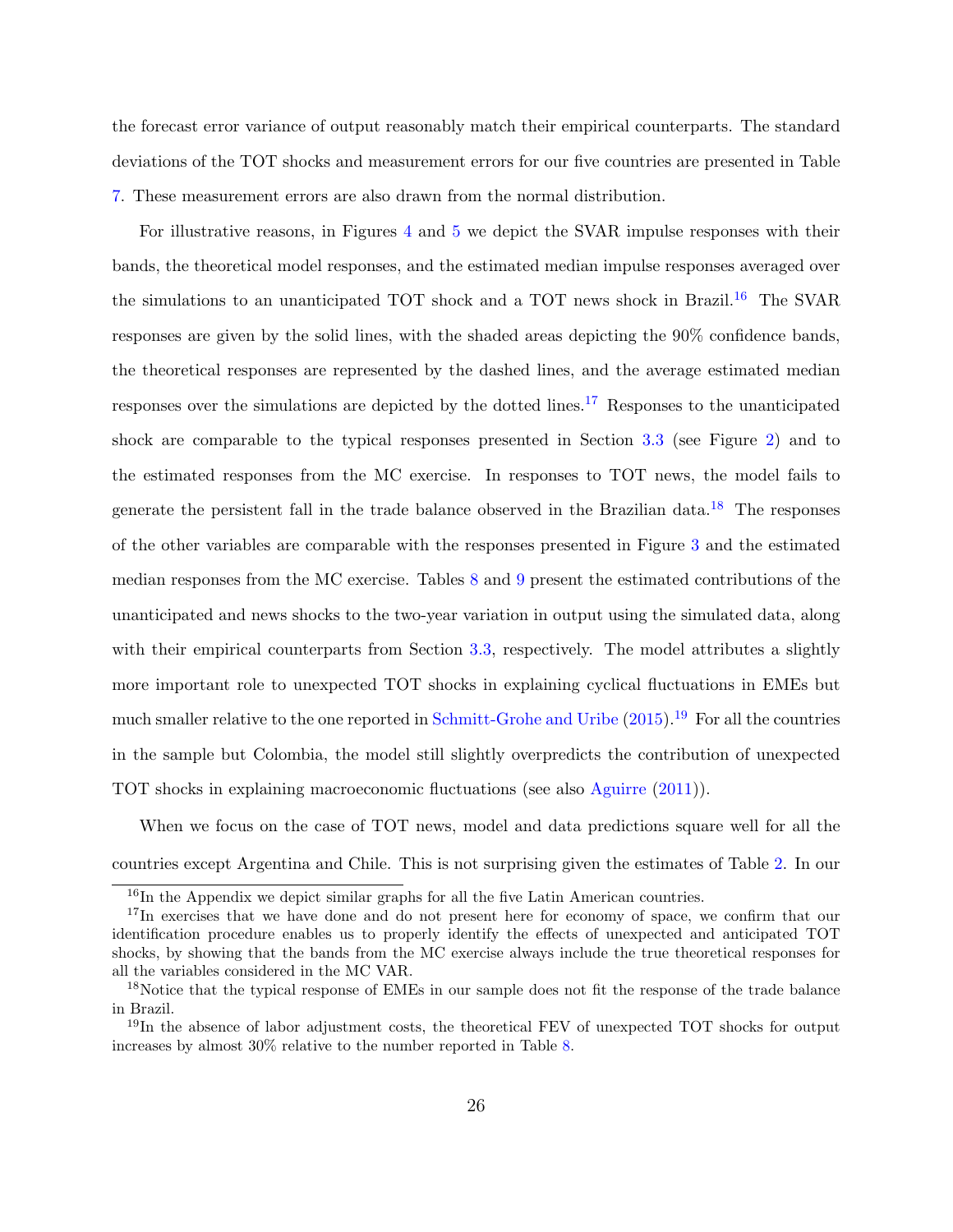calibration exercise, we have only assumed that those countries differ only in their investment and labor adjustment costs and the interest rate elasticity with respect to external debt. Thus, it is not surprising that we cannot match the data country-by-country perfectly well and this was not the purpose of our exercise. Our exercise highlights the combined importance of unexpected and anticipated TOT shocks as a source of cyclical fluctuations in EMEs and shows that overall the standard small open economy model augmented with labor adjustment costs can depict well the role of those shocks in generating cyclical fluctuations. Adding up the numbers in Tables [8](#page-37-0) and [9,](#page-37-1) it results that TOT news and surprise shocks explain on average 46% of output fluctuations in EMEs according to our theoretical model, whereas the data suggests a corresponding number of 42%. Hence, we conclude that data and model agree on the joint importance of TOT shocks.

# <span id="page-28-0"></span>5 Conclusions

The TOT of many commodity-producing small open economies are subject to large shocks that can be an important source of macroeconomic fluctuations. The literature so far based on calibrated business-cycle models has traditionally suggested this to be the case. In their recent article [Schmitt-Grohe and Uribe](#page-42-0) [\(2015\)](#page-42-0) challenge this view by providing evidence from SVAR that show that unexpected changes in the TOT account for a small share of output variations in developing countries.

In this paper we confirm the findings of [Schmitt-Grohe and Uribe](#page-42-0) [\(2015\)](#page-42-0) and examine the sensitivity of their results when using quarterly instead of annual SVARs and when we complement their analysis with additional information such as country spreads, the world interest rate, fiscal policy and futures commodity prices. We show that their results are robust when alternative commodity based TOT are used to identify TOT shocks and when we control for TFP movements and account for the exogeneity of the TOT. Yet, we also show that in all these specifications TOT news shocks are equally or even more important as sources of business cycle fluctuations in EMEs, mainly because they move country spreads and fiscal policy triggering larger expansions after they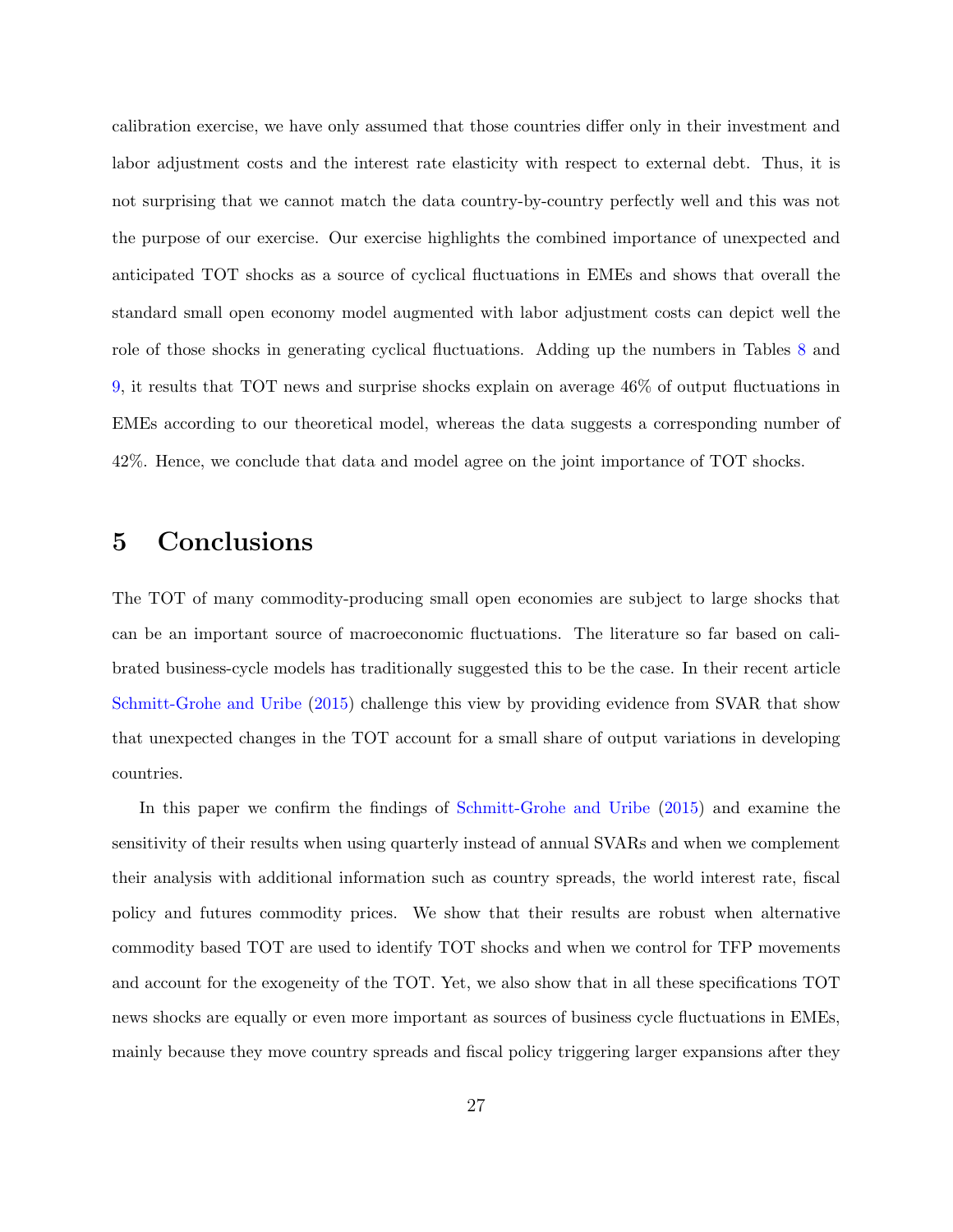occur.

When we feed a standard small open economy model with unexpected and TOT news shock series, we show that both shocks can account jointly for around 46% of variation in output volatility in emerging countries, matching on average the empirical predictions from our SVAR exercises. We humbly conclude that TOT shocks, when controlling for anticipation effects, matter more than what originally stated by [Schmitt-Grohe and Uribe](#page-42-0) [\(2015\)](#page-42-0). Future work, following the work of [Lubik and Teo](#page-41-8) [\(2005\)](#page-41-8), should consider various sources of business cycles fluctuations in small open economies and investigate the importance of both surprise and news shocks in accounting for aggregate fluctuations in EMEs.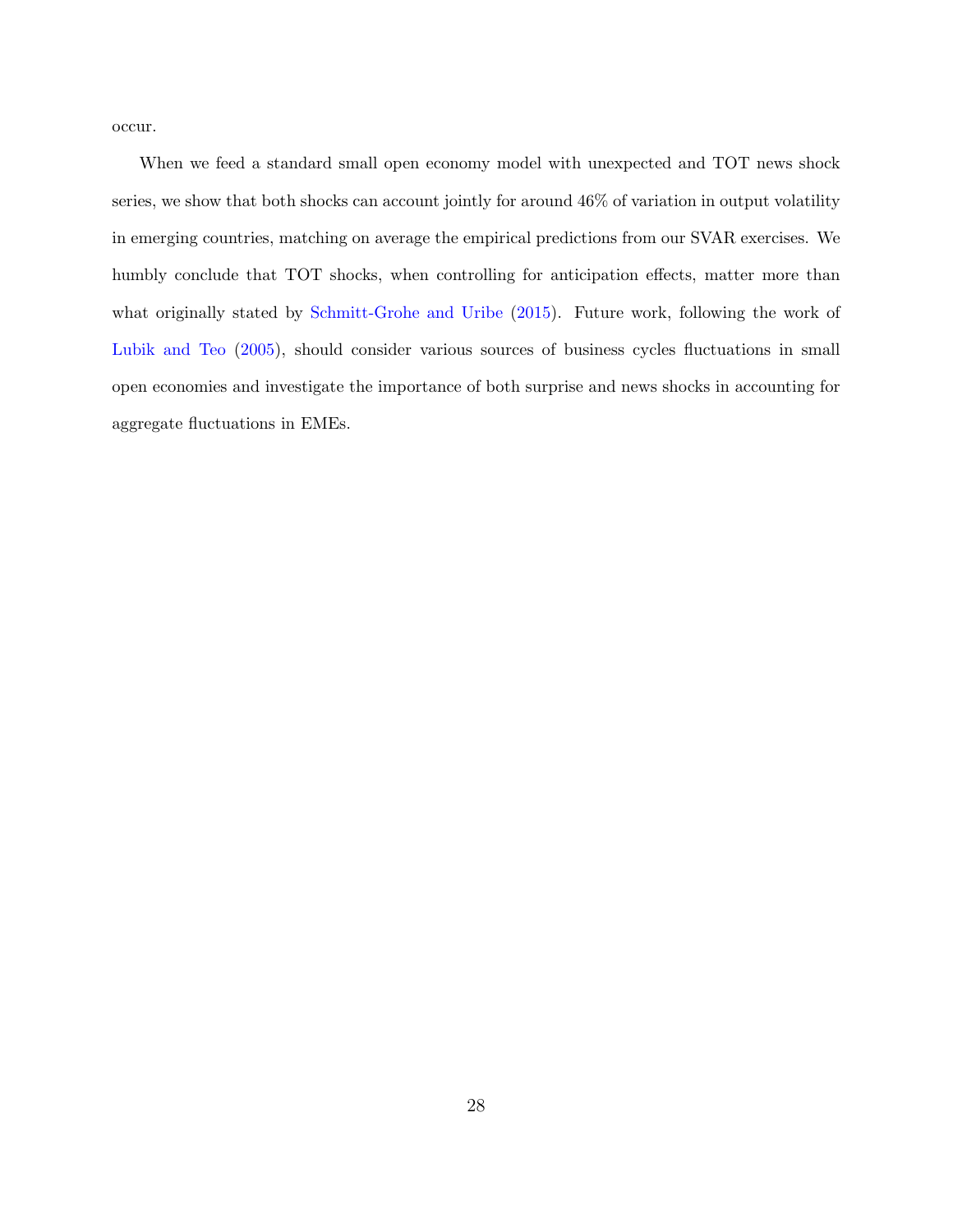

<span id="page-30-0"></span>

Notes: Solid line denotes the estimated TOT news shocks for Brazil using our baseline VAR. Vertical lines denote the dates of these TOT events:

- $\bullet\,$  1997:Q1: Storm 'El Niño' affected Latin America.
- 1997:Q3-Q4: Asian Crisis
- 1998:Q3-Q4: Russian Crisis
- 2001:Q1: Burst of 'Dot-Com' Bubble U.S
- 2001:Q4: Argentinian Crisis
- $\bullet\,$  2004:Q1: Storm 'El Niño' affected Latin America.
- 2007:Q4: Discovery of field of oil and forecast of record agricultural production
- 2008:Q4: World Recession
- 2009:Q2: Draught affected regions of Brazil
- 2012:Q1: Oil reservoir discovery (Pão de Aucar)
- 2012:Q3: Oil reservoir discovery
- 2013:Q3: Oil reservoir discovery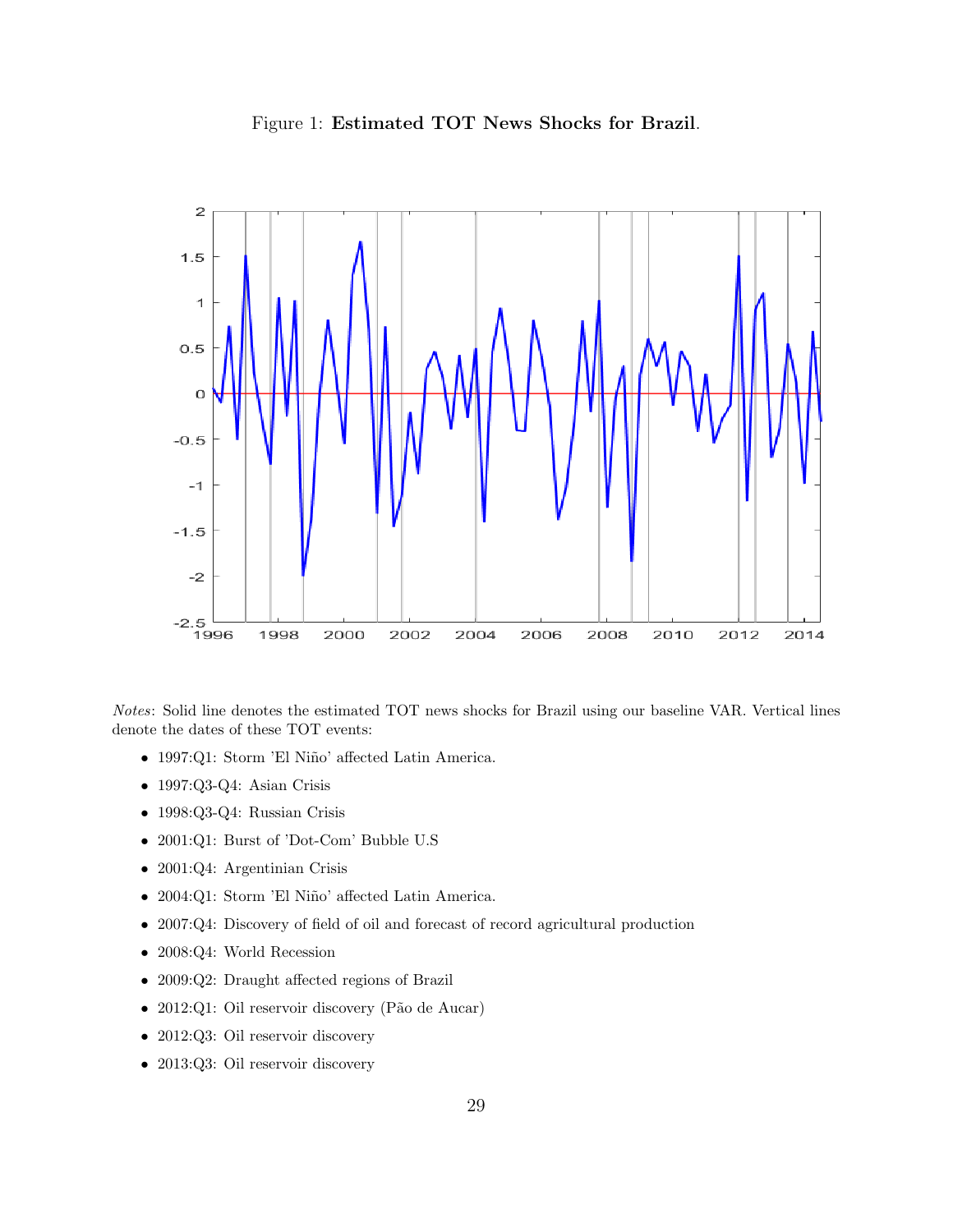

<span id="page-31-0"></span>Figure 2: Impulse Responses to a One Standard Deviation Unanticipated TOT Shock from the Benchmark VARs (solid lines).

Notes: The solid lines are the average of the country-specific median responses to the unanticipated TOT shock. The dashed lines are one standard error bands computed as the square root of the average variance across countries. The underlying country-specific estimates are based on 1000 draws taken from the posterior distribution of the VAR parameters, where the unanticipated TOT shock is identified as the VAR innovation in TOT. Horizon is in quarters.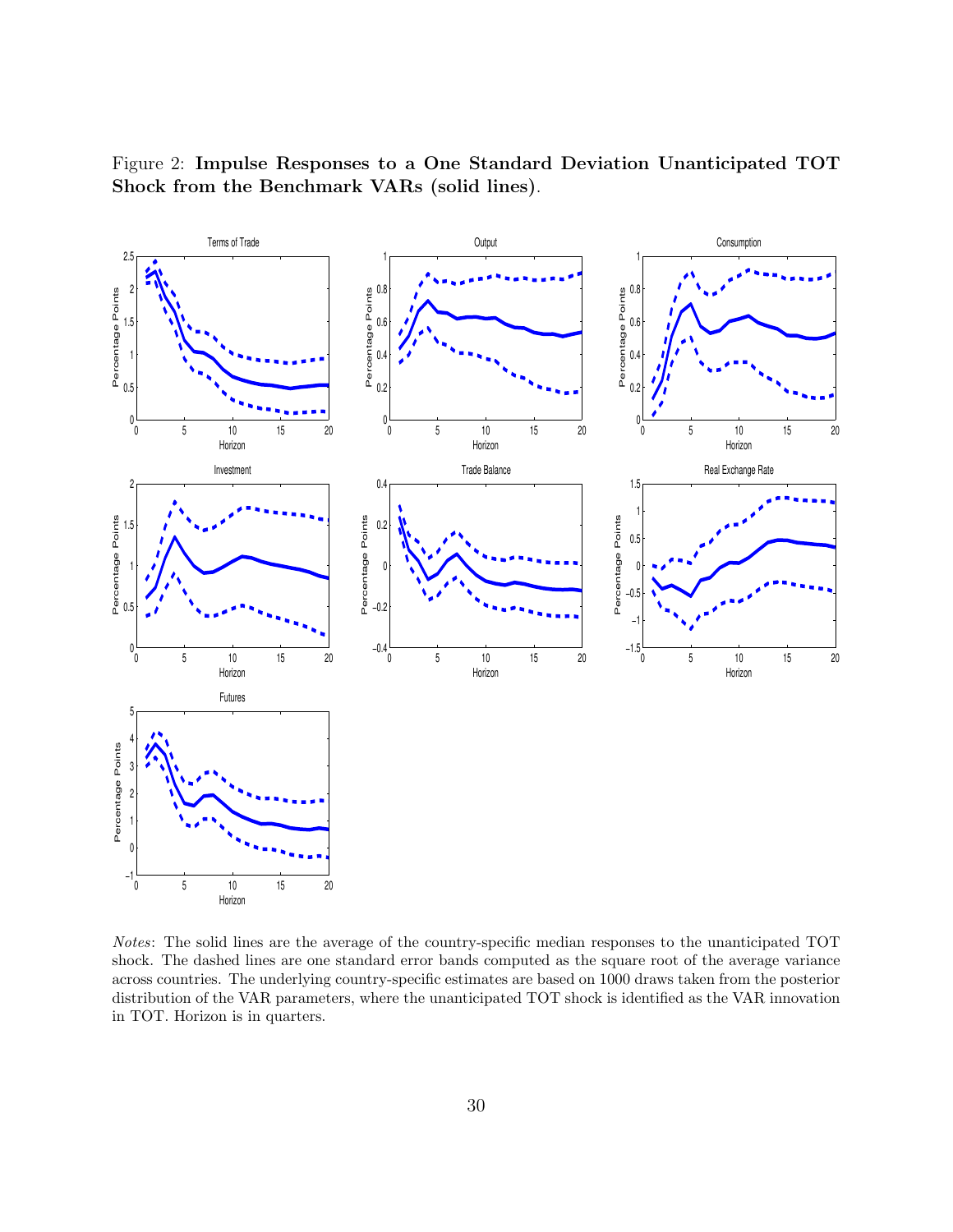

<span id="page-32-0"></span>Figure 3: Impulse Responses to a One Standard Deviation TOT News Shock from the Benchmark VARs (solid lines).

Notes: The solid lines are the average of the country-specific median responses to the TOT news shock. The dashed lines are one standard error bands computed as the square root of the average variance across countries. The underlying country-specific estimates are based on 1000 draws taken from the posterior distribution of the VAR parameters, where the TOT news shock is identified in accordance with the MFEV estimation procedure described in Section . Horizon is in quarters.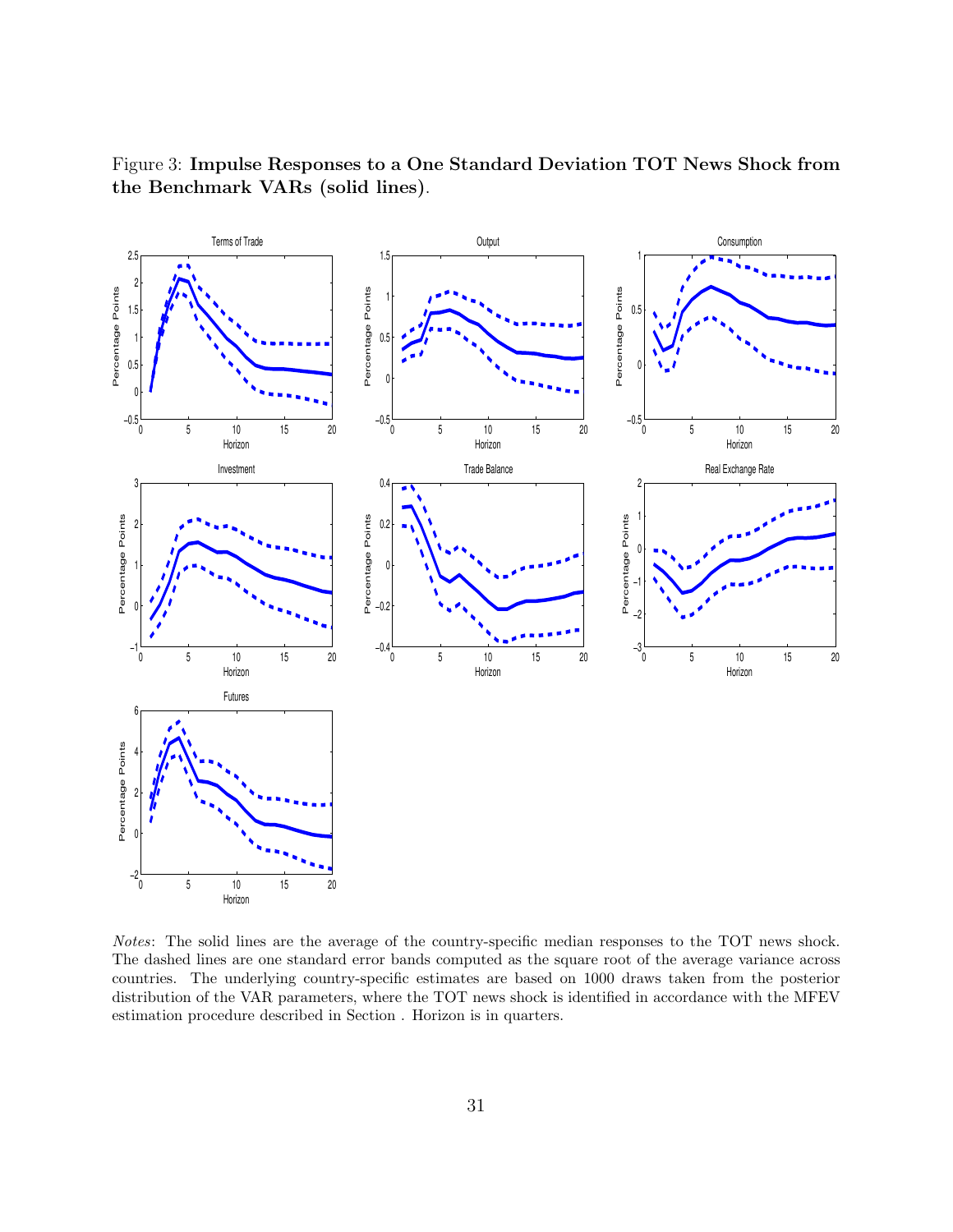| Country   | ТОТ | GDP) | С  |    | TВ | REER | Fut |
|-----------|-----|------|----|----|----|------|-----|
| Argentina | 49  | 17   | 13 | 4  |    | 11   | 28  |
| Brazil    | 54  | 16   | 7  | 20 | 5  | 19   | 21  |
| Chile     | 37  | 10   | 14 | 12 | 10 | 14   | 10  |
| Colombia  | 56  | 27   | 19 | 19 | 5  | 17   | 16  |
| Peru      | 30  | 18   | 9  | 14 | 16 | 8    | 24  |
| Average   | 45  | 18   | 12 | 14 | 9  | 14   | 20  |

<span id="page-33-0"></span>Table 1: Share of Forecast Error Variance Explained by Unanticipated TOT Shocks: Country-Level SVAR Evidence.

Notes: This table presents the estimated contribution of the TOT unanticipated shock to the two-year variation in the variables obtained from each of the 5 country-level VARs. Average estimate is simple mean of the country specific estimates. Shares are expressed in percent. Column variables are: Terms of Trade (TOT), Output (GDP), Consumption (C), Investment (I), Trade Balance to GDP ratio (TB), Real Exchange Rate (REER), and Commodity Futures (Fut).

<span id="page-33-1"></span>

|  |                              |  | Table 2: Share of Forecast Error Variance Explained by TOT News Shocks: |  |  |
|--|------------------------------|--|-------------------------------------------------------------------------|--|--|
|  | Country-Level SVAR Evidence. |  |                                                                         |  |  |

| Country       | TOT | GDP) | C  |    | TВ | REER | Fut |
|---------------|-----|------|----|----|----|------|-----|
| Argentina     | 29  | 30   | 27 | 19 | 10 | 9    | 31  |
| <b>Brazil</b> | 33  | 16   | 38 | 18 | 27 | 31   | 23  |
| Chile         | 41  | 49   | 21 | 13 | 11 | 39   | 35  |
| Colombia      | 30  | 16   | 16 | 15 | 24 | 24   | 13  |
| Peru          | 56  | 18   | 29 | 26 | 47 | 10   | 42  |
| Average       | 38  | 26   | 26 | 18 | 24 | 23   | 29  |

Notes: This table presents the estimated contribution of the TOT news shock to the two-year variation in the variables obtained from each of the 5 country-level VARs. Average estimate is simple mean of the country specific estimates. Shares are expressed in percent. Column variables are: Terms of Trade (TOT), Output (GDP), Consumption (C), Investment (I), Trade Balance to GDP ratio (TB), Real Exchange Rate (REER), and Commodity Futures (Fut).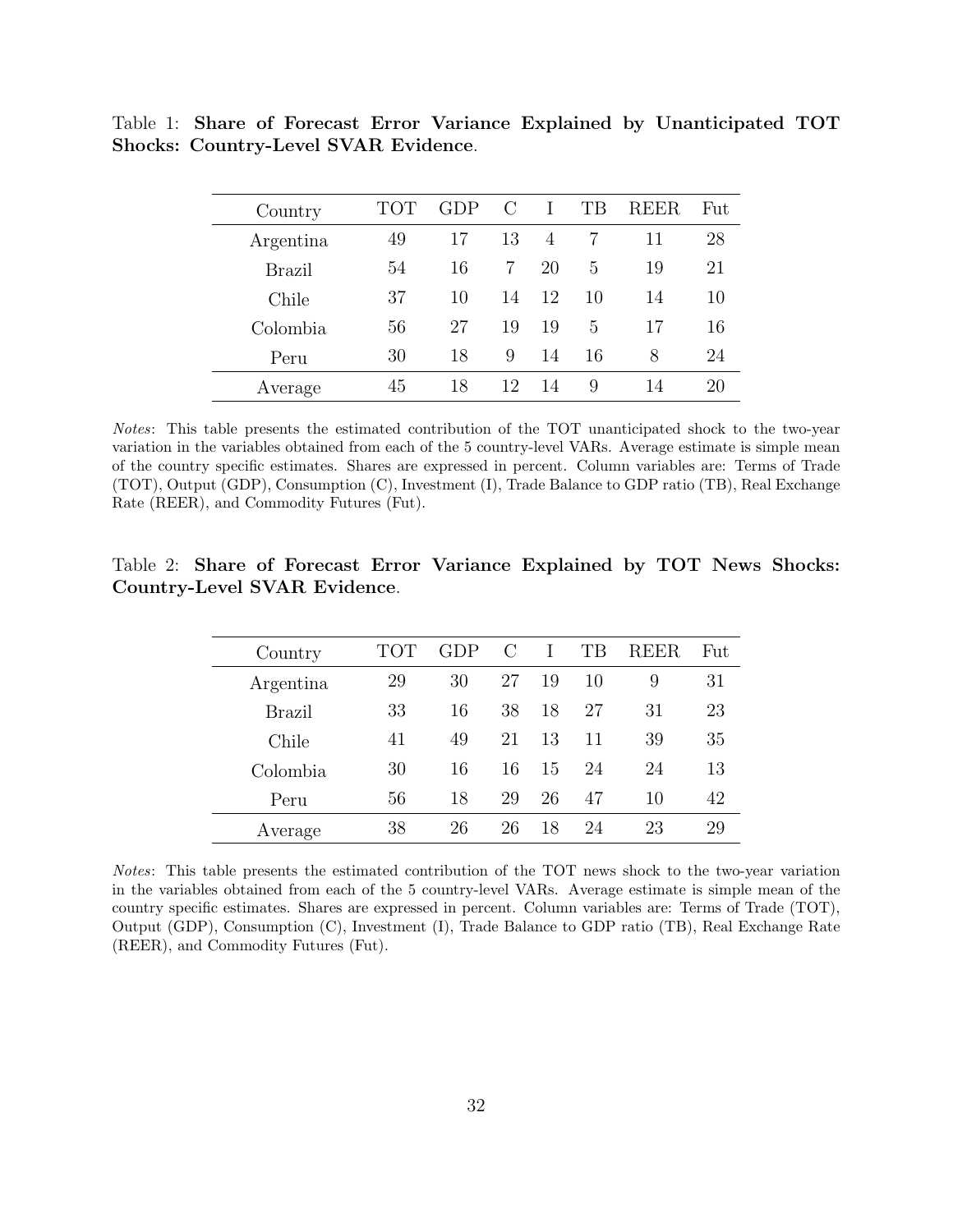| Specification                 | <b>TOT</b> | <b>GDP</b> | $\mathcal{C}$ | $\bf{I}$ | TB             | <b>REER</b>    | Fut | <b>Spreads</b> | G | <b>TFP</b> |
|-------------------------------|------------|------------|---------------|----------|----------------|----------------|-----|----------------|---|------------|
| <b>Spreads</b>                | 41         | 21         | 14            | 14       | 14             | 15             | 15  | 23             |   |            |
| G                             | 42         | 17         | 11            | 14       | 10             | 17             | 20  |                | 6 |            |
| <b>FFR</b>                    | 32         | 11         | 8             | 8        | $\overline{7}$ | $\overline{7}$ | 14  |                |   |            |
| Commodity-<br>TOT(Annual)     | 72         | 18         | 16            | 17       | 13             | 20             |     |                |   |            |
| SGU                           | 72         | 16         | 16            | 15       | 17             | 19             |     |                |   |            |
| SGU (LA<br>Sample)            | 75         | 27         | 22            | 19       | 14             | 24             |     |                |   |            |
| <b>TFP</b>                    | 63         | 23         | 22            | 20       | 16             | 17             |     |                |   | 21         |
| TOT & Fut Exo<br><b>Block</b> | 89         | 42         | 29            | 28       | 25             | 25             | 42  |                |   |            |

<span id="page-34-0"></span>Table 3: Robustness Table: Share of Forecast Error Variance Explained by Unanticipated TOT Shocks for Various Alternative SVAR Specifications.

Notes: This table presents the average estimated contribution of the TOT unanticipated shock to the two-year variation in the variables. Each row corresponds to an alternative SVAR specification described in Section [3.4.](#page-14-0) Shares are expressed in percent. Column variables are: Terms of Trade (TOT), Output (GDP), Consumption (C), Investment (I), Trade Balance to GDP ratio (TB), Real Exchange Rate (REER), Commodity Futures (Fut), Country Spreads (Spreads), Government Spending (G) and Total Factor Productivity (TFP). Rows specifications are: Country Spreads (Spreads, Section [3.4.1\)](#page-14-1), Government Spending (G, Section [3.4.2\)](#page-15-1), Federal Funds Rate (FFR, Section [3.4.3\)](#page-15-2), Commodity-based TOT series at annual frequency (Commodity-TOT(Annual), Section [3.4.4\)](#page-16-0), SGU Sample (SGU, Section [3.4.5\)](#page-17-1), SGU Latin American economies sample (SGU (LA Sample), Section [3.4.5\)](#page-17-1), Total Factor Productivity (TFP, Section [3.4.6\)](#page-19-0) and TOT and Commodity Futures included in an exogenous block (TOT & Fut Exo Block, Section [3.4.7\)](#page-19-1).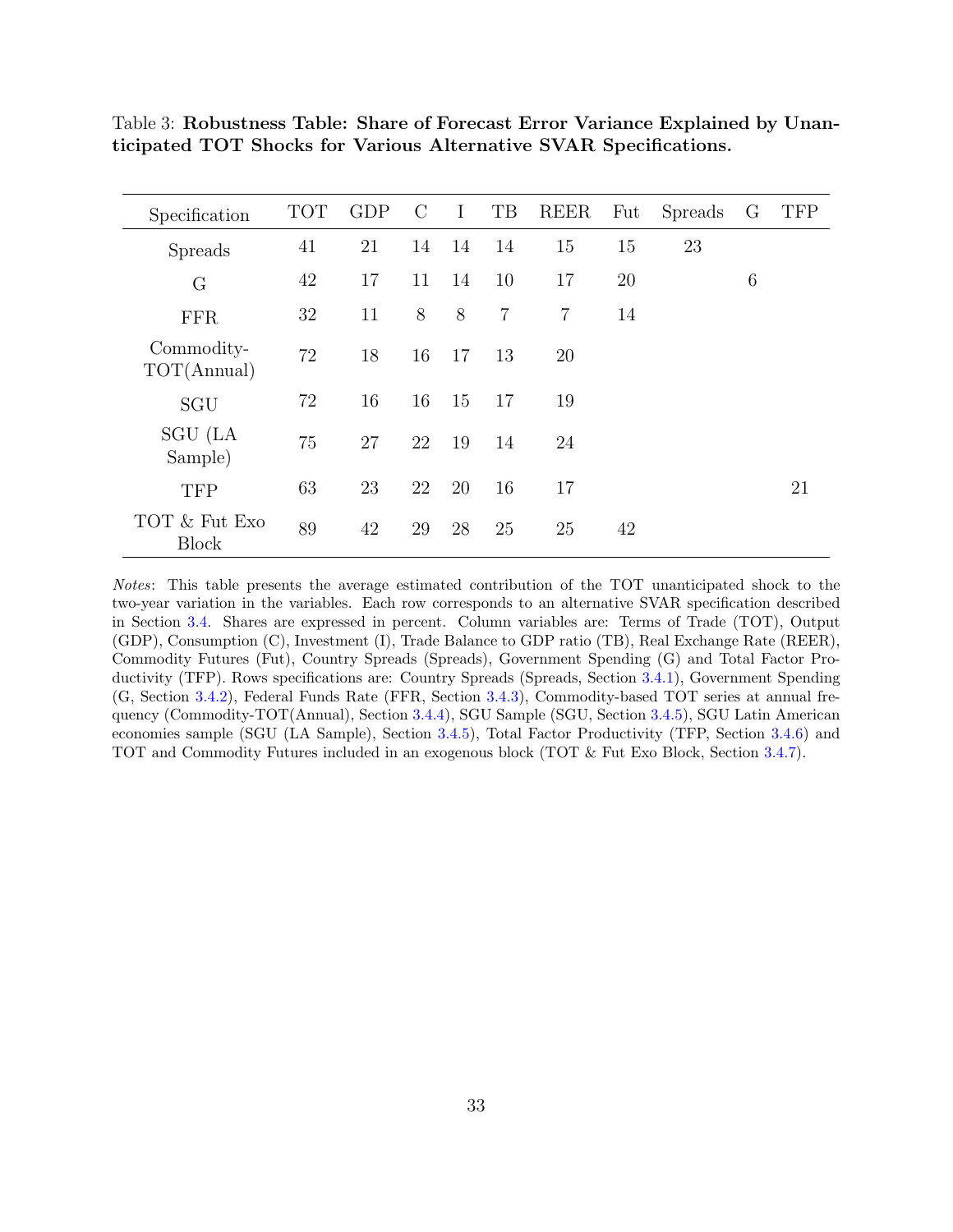| Specification                 | <b>TOT</b> | <b>GDP</b> | $\mathcal{C}$ | $\bf{I}$ | TB | <b>REER</b> | Fut | <b>Spreads</b> | G  | <b>TFP</b> |
|-------------------------------|------------|------------|---------------|----------|----|-------------|-----|----------------|----|------------|
| <b>Spreads</b>                | 36         | 20         | 21            | 17       | 20 | 21          | 19  | 27             |    |            |
| $\rm G$                       | 39         | 28         | 28            | 21       | 22 | 21          | 28  |                | 17 |            |
| <b>FFR</b>                    | 28         | 17         | 17            | 17       | 19 | 14          | 21  |                |    |            |
| Commodity-<br>TOT(Annual)     | 18         | 16         | 27            | 23       | 33 | 23          |     |                |    |            |
| SGU                           | 24         | 18         | 21            | 23       | 25 | 21          |     |                |    |            |
| SGU (LA<br>Sample)            | 22         | 13         | 18            | 25       | 32 | 28          |     |                |    |            |
| <b>TFP</b>                    | 31         | 17         | 15            | 20       | 26 | 23          |     |                |    | 19         |
| TOT & Fut Exo<br><b>Block</b> | 11         | 18         | 17            | 19       | 18 | 26          | 58  |                |    |            |

<span id="page-35-0"></span>Table 4: Robustness Table: Share of Forecast Error Variance Explained by TOT News Shocks for Various Alternative SVAR Specifications.

Notes: This table presents the average estimated contribution of the TOT news shock to the two-year variation in the variables. Each row corresponds to an alternative SVAR specification described in Section [3.4.](#page-14-0) Shares are expressed in percent.Column variables are: Terms of Trade (TOT), Output (GDP), Consumption (C), Investment (I), Trade Balance to GDP ratio (TB), Real Exchange Rate (REER), Commodity Futures (Fut), Country Spreads (Spreads), Government Spending (G) and Total Factor Productivity (TFP). Rows specifications are: Country Spreads (Spreads, Section [3.4.1\)](#page-14-1), Government Spending (G, Section [3.4.2\)](#page-15-1), Federal Funds Rate (FFR, Section [3.4.3\)](#page-15-2), Commodity-based TOT series at annual frequency (Commodity-TOT(Annual), Section [3.4.4\)](#page-16-0), SGU Sample (SGU, Section [3.4.5\)](#page-17-1), SGU Latin American economies sample (SGU (LA Sample), Section [3.4.5\)](#page-17-1), Total Factor Productivity (TFP, Section [3.4.6\)](#page-19-0) and TOT and Commodity Futures included in an exogenous block (TOT & Fut Exo Block, Section [3.4.7\)](#page-19-1).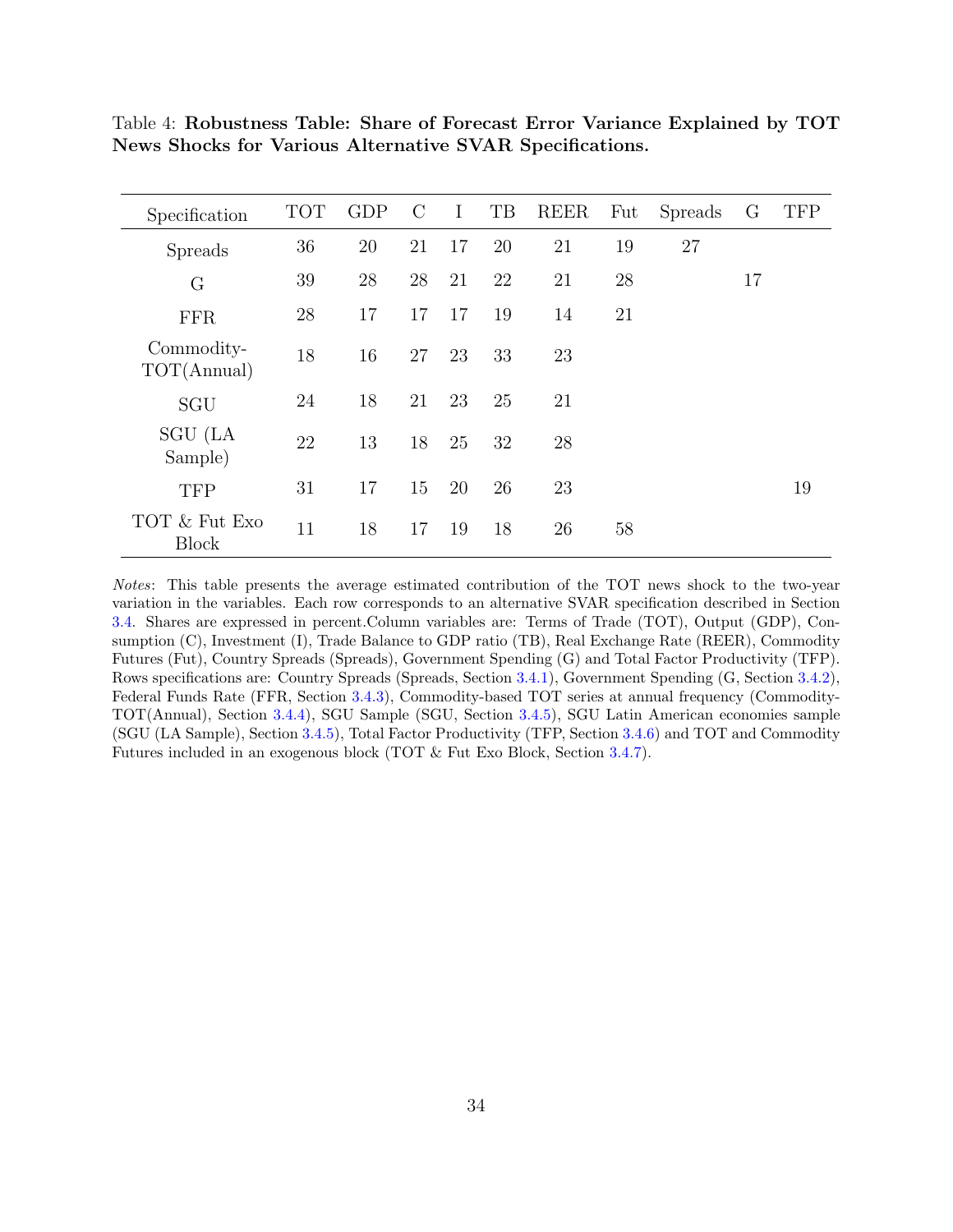|  |  |  | Table 5: Calibration-Common Parameters |
|--|--|--|----------------------------------------|
|--|--|--|----------------------------------------|

<span id="page-36-1"></span><span id="page-36-0"></span>

|  |  | $\alpha_x$ 0.35 $\alpha_m$ 0.35 $\alpha_n$ 0.25 $\omega_x$ 1.455 $\omega_m$ 1.455 $\omega_n$ 1.455 $\sigma$ 2 |  |  |  |  |
|--|--|---------------------------------------------------------------------------------------------------------------|--|--|--|--|
|  |  | $\chi_m$ 0.898 $\chi_{\tau}$ 0.813 $r^*$ 0.0277 $\bar{d}$ 0.2189 $\delta$ 0.025 $\mu_m$ 1 $\mu_{\tau}$ 0.5    |  |  |  |  |

| Table 6: Calibration-Country Specific Parameters |  |  |
|--------------------------------------------------|--|--|
|                                                  |  |  |

|                                                                                         |  | $\phi_m$ $\phi_x$ $\phi_n$ $\psi$ $\gamma_m$ $\gamma_x$ $\gamma_n$ |                 |    |
|-----------------------------------------------------------------------------------------|--|--------------------------------------------------------------------|-----------------|----|
| Argentina   $2.1 \quad 1.5 \quad 3 \quad 0.8 \quad 0 \quad 0 \quad 0.5$                 |  |                                                                    |                 |    |
| Brazil 1 0.5 2 0.8 3 3 12                                                               |  |                                                                    |                 |    |
| Chile 3 3 8 0.9                                                                         |  |                                                                    | 8 8             | 10 |
| Colombia $\begin{array}{ c c c c c } \hline 0.5 & 3 & 7 & 1.5 & 5 \ \hline \end{array}$ |  |                                                                    | $5\overline{)}$ | -5 |
| Peru                                                                                    |  | $2 \t 5 \t 6 \t 0.1 \t 0$                                          | -9              |    |

<span id="page-36-2"></span>Table 7: Monte Carlo Experiment: TOT shocks and Measurement Error Standard Deviations.

| Country       | Unanticipated Shock News Shock Measurement Errors |       |      |
|---------------|---------------------------------------------------|-------|------|
| Argentina     | 0.023                                             | 0.012 | 0.03 |
| <b>Brazil</b> | 0.054                                             | 0.035 | 0.03 |
| Chile         | 0.011                                             | 0.009 | 0.03 |
| Colombia      | 0.013                                             | 0.004 | 0.03 |
| Ecuador       | 0.029                                             | 0.018 | 0.03 |
| Mexico        | 0.017                                             | 0.007 | 0.03 |
| Peru          | 0.024                                             | 0.013 | 0.03 |

Notes: This table reports the standard deviations of the structural TOT shocks and measurement errors of output, consumption, investment, trade balance, and real exchange rate used to generate the data in the Monte Carlo experiment of Section [4.9.](#page-25-0) The idiosyncratic measurement errors are simply white noise errors whose purpose is to avoid singularity and are added to GDP, Investment, Consumption, Trade Balance, and Real Exchange Rate.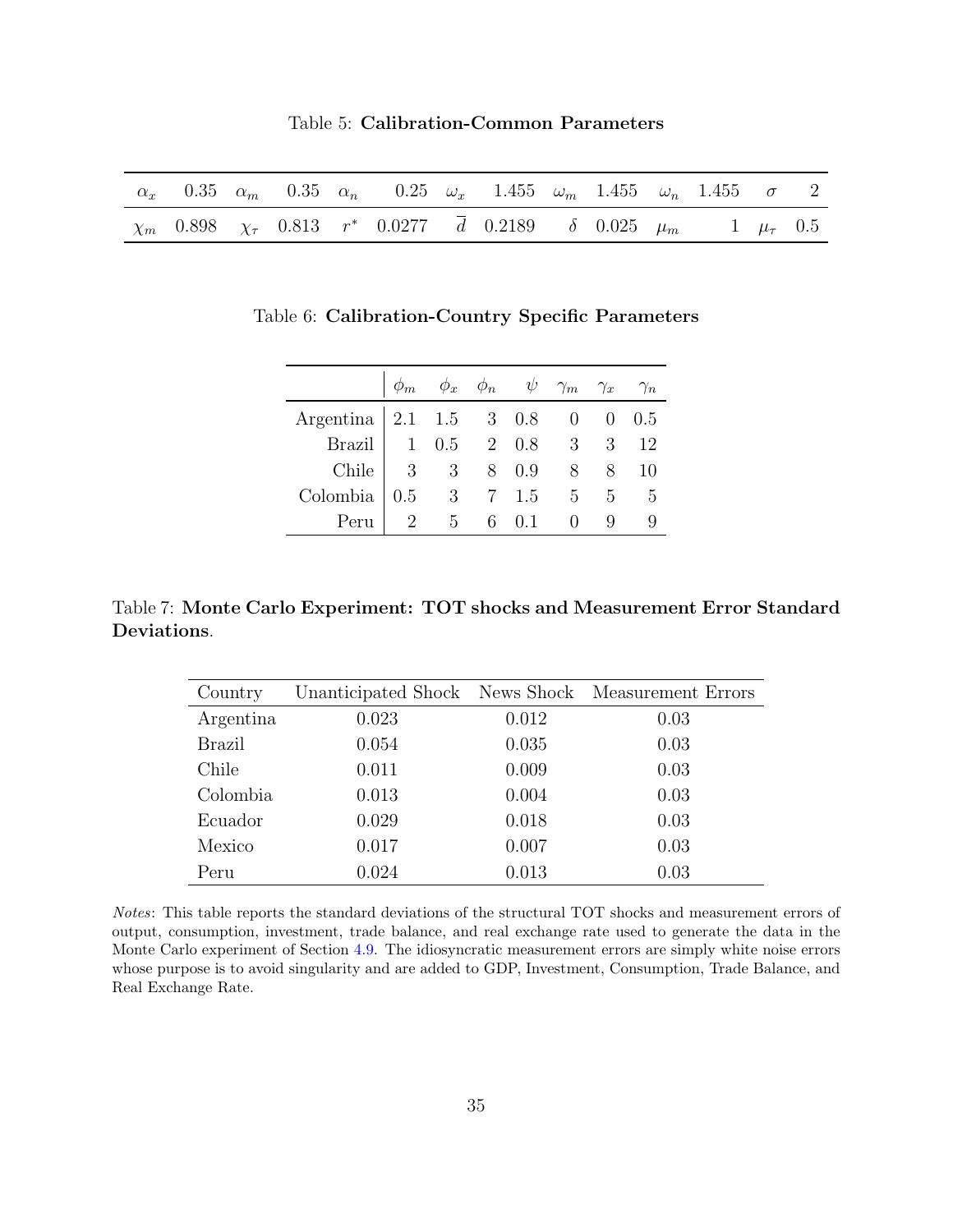<span id="page-37-0"></span>Table 8: SVAR and Monte Carlo Estimated Forecast Error Variance Contributions of Unanticipated TOT Shocks.

|             |        |           | Argentina Brazil                          | Chile<br>Colombia                  |  | Peru |                                         |        |
|-------------|--------|-----------|-------------------------------------------|------------------------------------|--|------|-----------------------------------------|--------|
|             |        |           |                                           |                                    |  |      | Data MC Data MC Data MC Data MC Data MC |        |
| TOT         | 49\%   |           | $63\%$ 54\% 71\% 37\% 59\% 56\% 56\% 30\% |                                    |  |      |                                         | .59%   |
| GDP         |        | 17\% 30\% |                                           | 16\% 26\% 10\% 18\% 27\% 28\% 18\% |  |      |                                         | 29\%   |
| $\rm C$     |        | 13\% 23\% |                                           | $7\%$ 15\% 14\% 16\% 19\% 21\% 9\% |  |      |                                         | 19\%   |
| L           | $4\%$  |           | 52\% 20\% 61\% 12\% 35\% 19\% 51\% 14\%   |                                    |  |      |                                         | 23\%   |
| TВ          | $7\%$  | $13\%$    |                                           | 5\% 9\% 10\% 11\% 5\% 10\% 16\%    |  |      |                                         | $17\%$ |
| <b>REER</b> | $11\%$ |           | $10\%$ 19\% 10\% 14\% 10\% 17\% 10\%      |                                    |  |      | 8%                                      | $10\%$ |

Notes: C, I, TB and REER denote consumption, investment, trade balance to GDP ratio and real exchange rate, respectively.

<span id="page-37-1"></span>Table 9: SVAR and Monte Carlo Estimated Forecast Error Variance Contributions of TOT News Shocks.

|             | Argentina |             |        | Brazil | Chile |                                             | Colombia<br>Peru |          |      |
|-------------|-----------|-------------|--------|--------|-------|---------------------------------------------|------------------|----------|------|
|             | Data.     |             |        |        |       | MC Data MC Data MC Data MC Data MC          |                  |          |      |
| <b>TOT</b>  | 29\%      |             |        |        |       | $22\%$ 33\% $22\%$ 41\% 27\% 30\% 33\%      |                  | 56%      | 31%  |
| <b>GDP</b>  |           | $30\%$ 20\% |        |        |       | 16\% 19\% 49\% 19\% 16\% 21\% 18\%          |                  |          | 22\% |
| $\rm C$     | $27\%$    | $19\%$      |        |        |       | 38\% 18\% 21\% 18\% 16\% 18\% 29\% 19\%     |                  |          |      |
| L           | $19\%$    | 21\%        |        |        |       | 18\% 20\% 13\% 23\% 15\% 29\% 26\% 24\%     |                  |          |      |
| TB          | $10\%$    | 19%         | $27\%$ |        |       | 18\% 11\% 17\% 24\%                         | $15\%$           | 47\%21\% |      |
| <b>REER</b> |           |             |        |        |       | 9\% 18\% 31\% 18\% 39\% 17\% 24\% 15\% 10\% |                  |          | 15%  |

Notes: C, I, TB and REER denote consumption, investment, trade balance to GDP ratio and real exchange rate, respectively.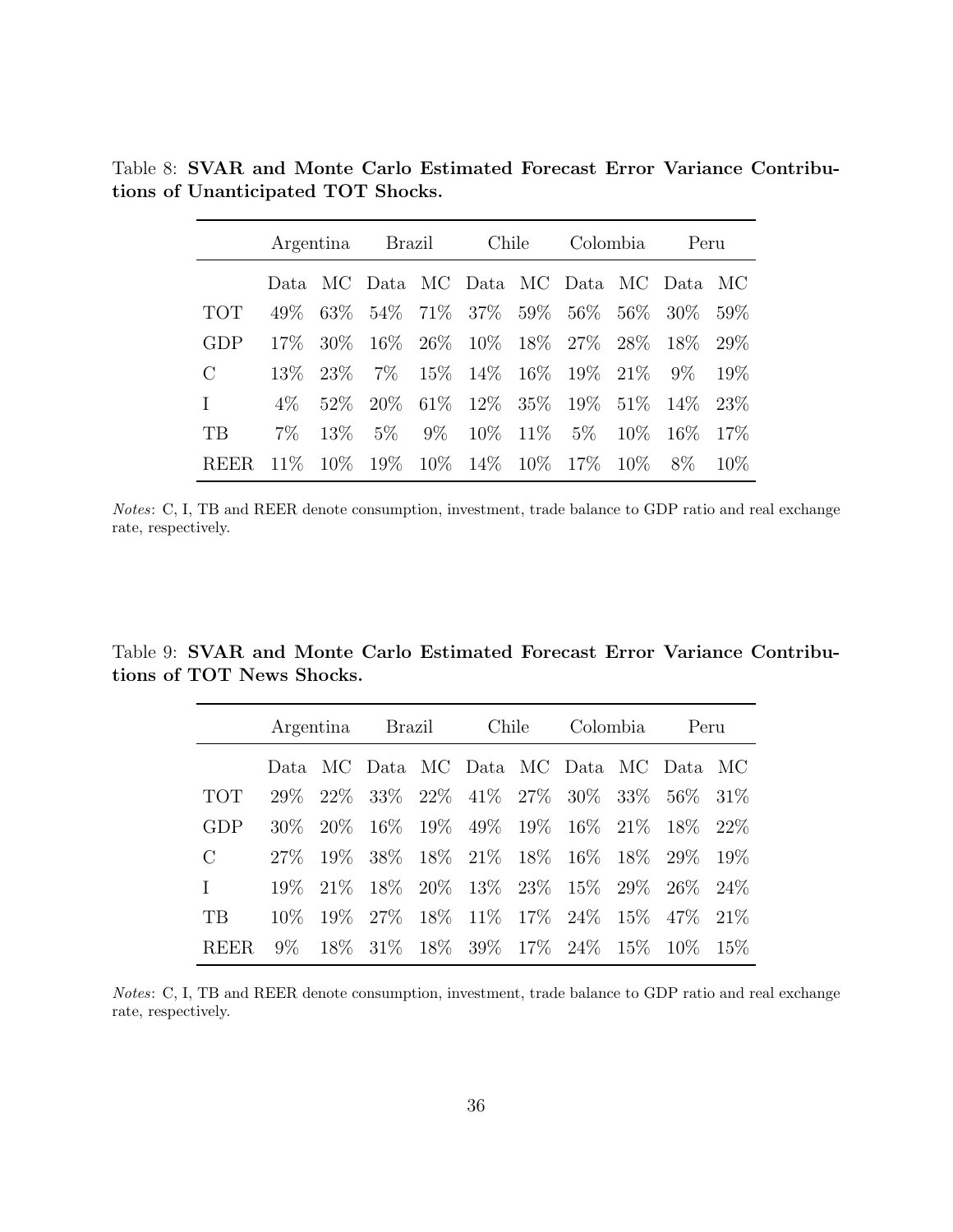<span id="page-38-0"></span>Figure 4: The SVAR Impulse Responses, Monte Carlo Estimated Mean Impulse Responses, and the Theoretical Impulse Responses to the TOT Unanticipated Shock.



Notes: The figure displays the SVAR IRF (in continuous line) with one standard error confidence bands, the theoretical IRF (in dashed line), and the MC estimated mean IRF (dotted line) for Brazil to an unanticipated TOT shock. MC responses are based on 1000 Monte Carlo simulations of the model of Section [4.1](#page-21-0) for Brazil, where in each simulation the impulse responses to the unanticipated and news shock were identified as the median values of impulse responses based on 1000 draws from the posterior distribution of the VAR parameters.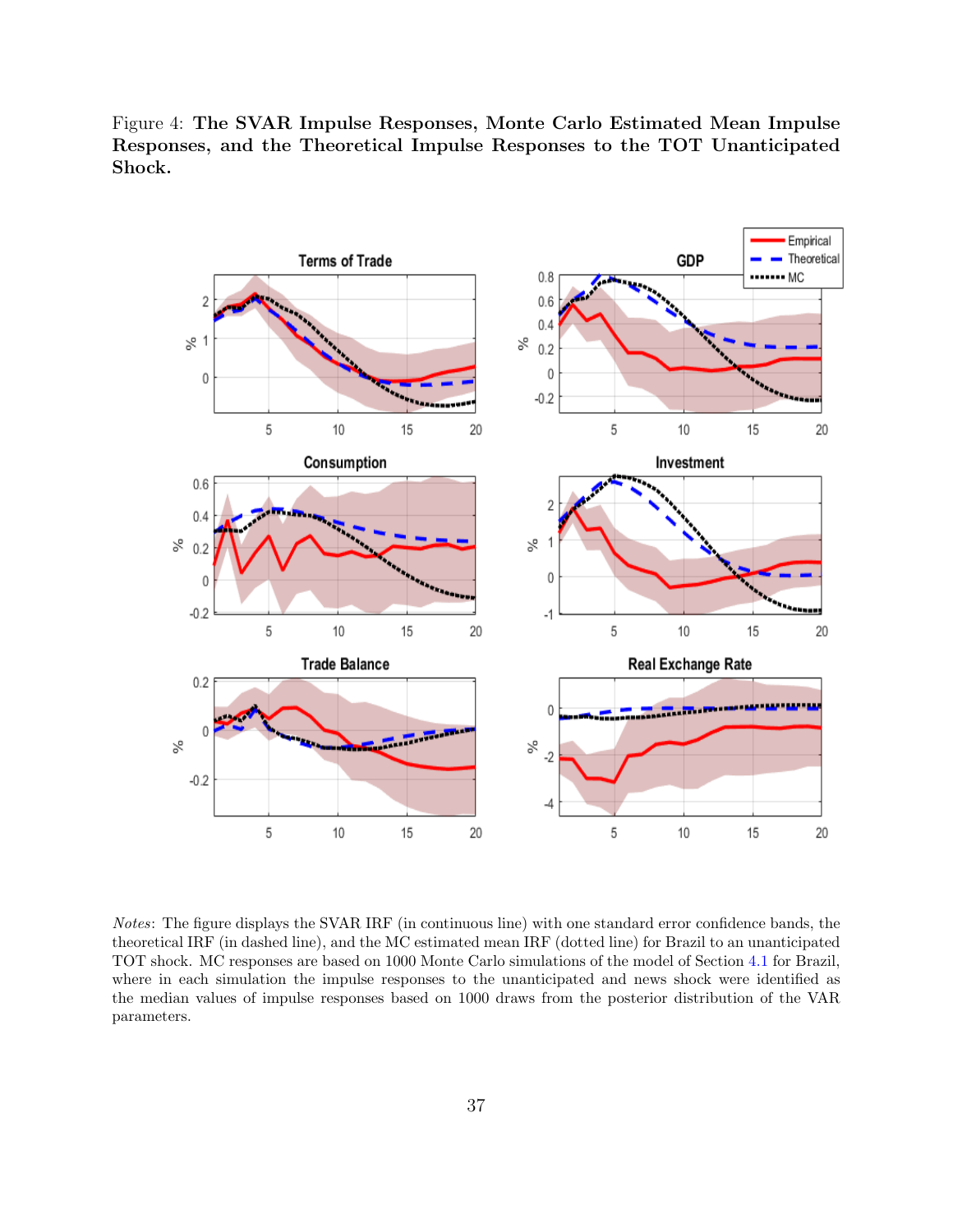<span id="page-39-0"></span>Figure 5: The SVAR Impulse Responses, Monte Carlo Estimated Mean Impulse Responses, and the Theoretical Impulse Responses to the TOT News Shock.



Notes: The figure displays the SVAR IRF (in continuous line) with one standard error confidence bands, the theoretical IRF (in dashed line), and the MC estimated mean IRF (dotted line) for Brazil to a TOT news shock. MC responses are based on 1000 Monte Carlo simulations of the model of Section [4.1](#page-21-0) for Brazil, where in each simulation the impulse responses to the unanticipated and news shock were identified as the median values of impulse responses based on 1000 draws from the posterior distribution of the VAR parameters.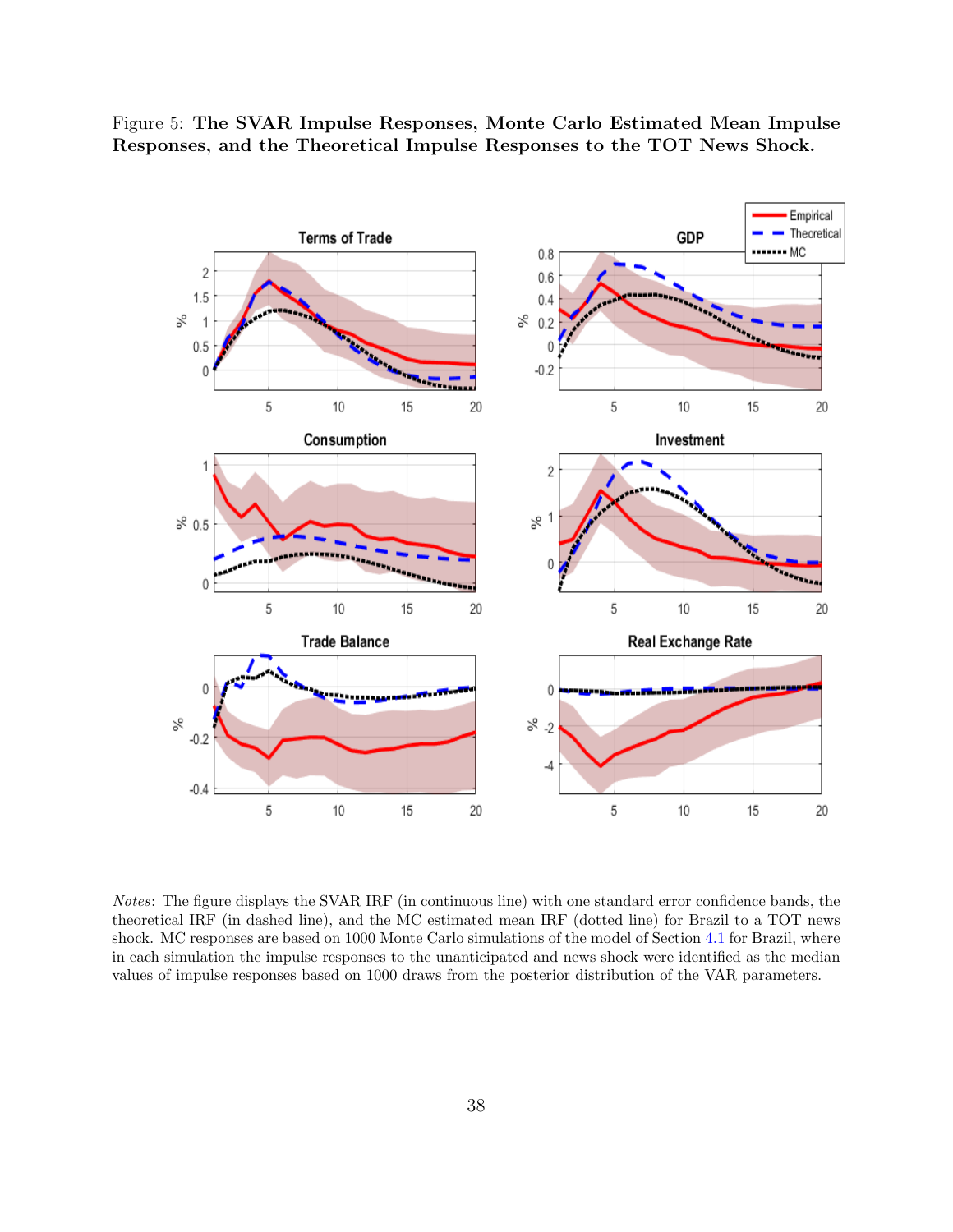# References

- <span id="page-40-8"></span>AGUIRRE, E. (2011): "Essays on Exchange Rates and Emerging Markets," Ph.D. thesis, Columbia University.
- <span id="page-40-3"></span>Arezki, R., V. Ramey, and L. Sheng (2015): "News Shocks in Open Economies: Evidence from Giant Oil Discoveries," Working Paper 20857, National Bureau of Economic Research.
- <span id="page-40-2"></span>BARSKY, R., AND E. R. SIMS (2011): "News Shocks and Business Cycles," *Journal of* Monetary Economics, 58(3), 235–249.
- <span id="page-40-1"></span>BEAUDRY, P., AND F. PORTIER (2006): "Stock Prices, News, and Economic Fluctuations," American Economic Review, 96(4), 1293–1307.
- <span id="page-40-4"></span>Cespedes, L. F., and A. Velasco (2014): "Was this Time Different?: Fiscal Policy in Commodity Republics," Journal of Development Economics, 106(C), 92–106.
- <span id="page-40-6"></span>Chari, V. V., P. J. Kehoe, and E. R. McGrattan (2008): "Are Structural VARs with Long-Run Restrictions Useful in Developing Business Cycle Theory?," Journal of Monetary Economics, 55(8), 1337–1352.
- <span id="page-40-5"></span>Cheng, I.-H., and W. Xiong (2014): "Financialization of Commodity Markets," Annual Review of Financial Economics, 6(1), 419–441.
- <span id="page-40-0"></span>Chinn, M. D., and O. Coibion (2014): "The Predictive Content of Commodity Futures," Journal of Futures Markets, 34(7), 607–636.
- <span id="page-40-7"></span>Christiano, L. J., M. Eichenbaum, and R. Vigfusson (2007): "Assessing Structural VARs," in NBER Macroeconomics Annual 2006, Volume 21, pp. 1–106. MIT Press.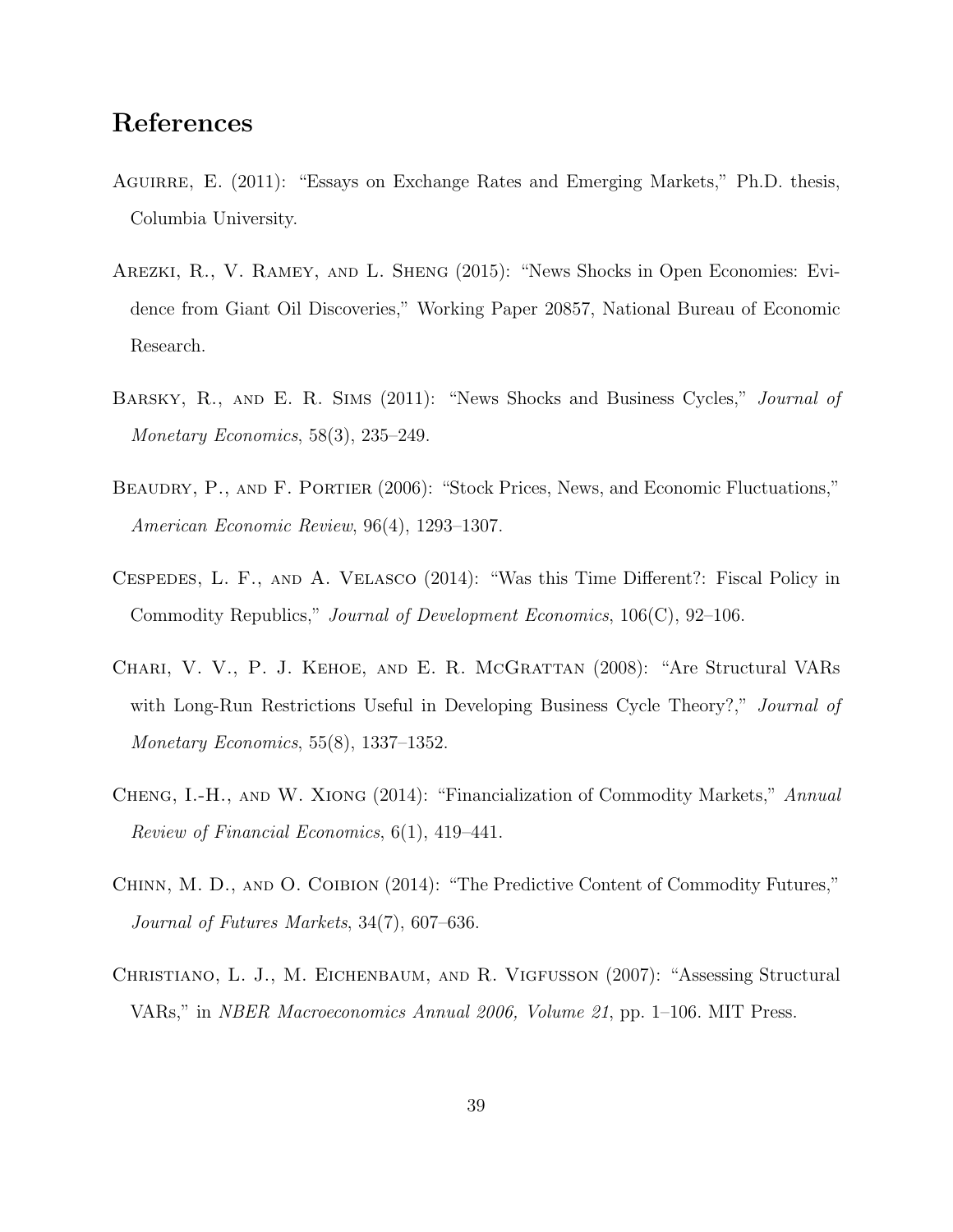- <span id="page-41-4"></span>FERNANDEZ, A., A. GONZALEZ, AND D. RODRIGUEZ (2015): "Sharing a Ride on the Commodities Roller Coaster: Common Factors in Business Cycles of Emerging Economies," Unpublished Manuscript.
- <span id="page-41-9"></span>Francis, N., M. T. Owyang, J. E. Roush, and R. DiCecio (2014): "A Flexible Finite-Horizon Alternative to Long-Run Restrictions with an Application to Technology Shocks," Review of Economics and Statistics, 96(4), 638–647.
- <span id="page-41-5"></span>HECKMAN, J., AND C. PAGÉS-SERRA (2007): Law and Employment: Lessons from Latin America and the Caribbean. Chicago: University of Chicago Press.
- <span id="page-41-3"></span>Husain, A. M., and C. Bowman (2004): "Forecasting Commodity Prices: Futures Versus Judgment," IMF Working Papers 04/41, International Monetary Fund.
- <span id="page-41-7"></span>ILZETZKI, E., AND C. A. VEGH (2008): "Procyclical Fiscal Policy in Developing Countries: Truth or Fiction?," Unpublished Manuscript.
- <span id="page-41-2"></span>Jaimovich, N., and S. Rebelo (2009): "Can News About the Future Drive the Business Cycle?," American Economic Review, 99(4), 1097–1118.
- <span id="page-41-1"></span>Kilian, L., and B. Hicks (2013): "Did Unexpectedly Strong Economic Growth Cause the Oil Price Shock of 2003-2008?," Journal of Forecasting, 32(5), 385–394.
- <span id="page-41-0"></span>Kose, M. (2002): "Explaining Business Cycles in Small Open Economies: How Much do World Prices Matter?," Journal of International Economics, 56(2), 299 – 327.
- <span id="page-41-6"></span>KURMANN, A., AND C. OTROK (2013): "News Shocks and the Slope of the Term Structure of Interest Rates," American Economic Review, 6(103), 2612–32.
- <span id="page-41-8"></span>Lubik, T., and W. L. Teo (2005): "Do World Shocks Drive Domestic Business Cycles? Some Evidence from Structural Estimation," John Hopkins University Department of Economics Working Paper, (522).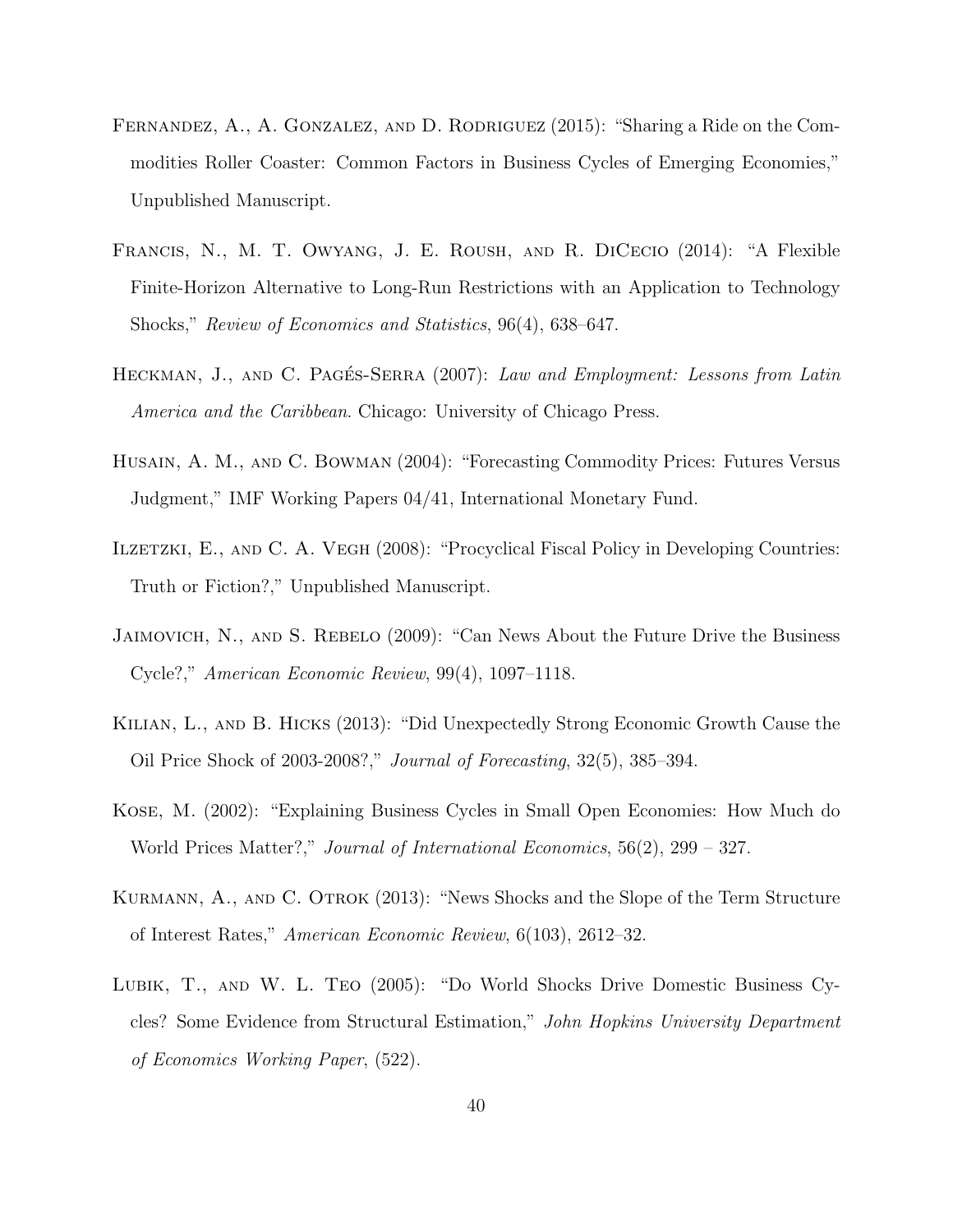- <span id="page-42-1"></span>Mendoza, E. G. (1995): "The Terms of Trade, the Real Exchange Rate, and Economic Fluctuations," International Economic Review, 36(1), 101–37.
- <span id="page-42-9"></span>MUMTAZ, H., AND F. ZANETTI (2015): "Factor Adjustment Costs: a Structural Investigation," Journal of Economic Dynamics and Control, 51, 341–355.
- <span id="page-42-2"></span>SCHMITT-GROHÉ, S., AND M. URIBE (2012): "What's News in Business Cycles?," Econometrica, 80, 2733–2764.
- <span id="page-42-0"></span>SCHMITT-GROHE, S., AND M. URIBE (2015): "How Important Are Terms Of Trade Shocks?," Working Paper 21253, National Bureau of Economic Research.
- <span id="page-42-4"></span>Shousha, S. (2016): "Macroeconomic Effects of Commodity Booms and Busts: The Role of Financial Frictions," Unpublished Manuscript.
- <span id="page-42-5"></span>Sims, E. R. (2012): "News, Non-Invertibility, and Structural VARs," Advances in Econometrics (fortcoming).
- <span id="page-42-7"></span>SINNOTT, E. (2009): "Commodity Prices and Fiscal Policy in Latin America and the Caribbean," Unpublished Manuscript.
- <span id="page-42-8"></span>SPATAFORA, N., AND I. TYTELL (2009): "Commodity Terms of Trade: The History of Booms and Busts," IMF Working Papers, pp. 1–34.
- <span id="page-42-3"></span>Uhlig, H. (2003): "What Moves Real GNP?," Unpublished manuscript.
- <span id="page-42-6"></span>URIBE, M., AND V. Z. YUE (2006): "Country Spreads and Emerging Countries: Who Drives Whom?," Journal of international Economics, 69(1), 6–36.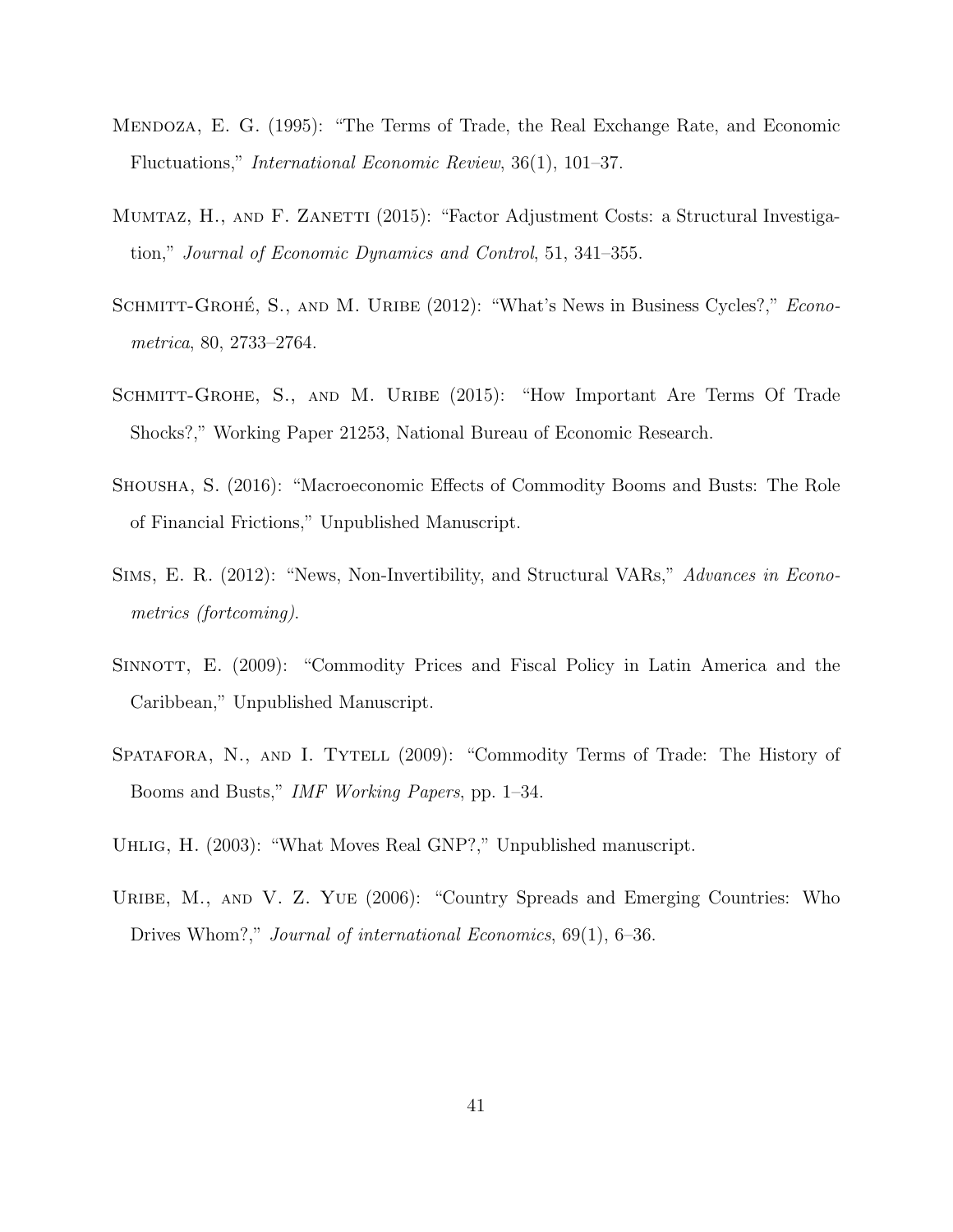# <span id="page-43-0"></span>A Data

We use quarterly data for the following countries and periods: Argentina 1994:Q1-2013:Q3, Brazil 1995:Q1-2014:Q3, Chile 1996:Q1-2014:Q3, Colombia 1994:Q1-2014:Q3, and Peru 1994:Q1- 2014:Q2. The sample varies across countries according to data availability. For each case, we use the following series: GDP, Gross Fixed Capital Formation, Private Consumption Expenditure, and Exports and Imports of Goods and Services. All these variables are expressed in current prices and local currency units. We deflate all the variables (except the last two) using the GDP Deflator. Finally, we compute the trade balance (difference between exports and imports) as a share of current GDP. All these series were downloaded from the International Financial Statistics (IFS) database, which is published by International Monetary Fund. Additionally, we use the Export and Import Price index to compute the TOT series for each country. These indexes were downloaded from the national central banks (Brazil, Chile, Colombia, and Peru) and IMF (Argentina). Finally, we use the Real Exchange Rate index computed by the Bank of International Settlements. This index is calculated as geometric weighted averages of bilateral exchange rates adjusted by relative consumer prices. We compute the quarterly average and reexpress the series such than an increase (decrease) indicates a depreciation (appreciation). All the series were seasonally adjusted using ARIMA X13.

We compute a country-specific commodity price index using the average price of the commodity future contracts of the main commodities exported by each country. Following [Shousha](#page-42-4) [\(2016\)](#page-42-4), Table [A.1](#page-44-0) displays the commodities considered for each country and their respective weights.

For each good we use the longest available maturity. In particular, we employ the following contracts: Coffee (6th continuous contract), Cooper, Corn (6th continuous contract), Gold (7th continuous contract), Maize (6h continuous contract), Oil (12th continuous con-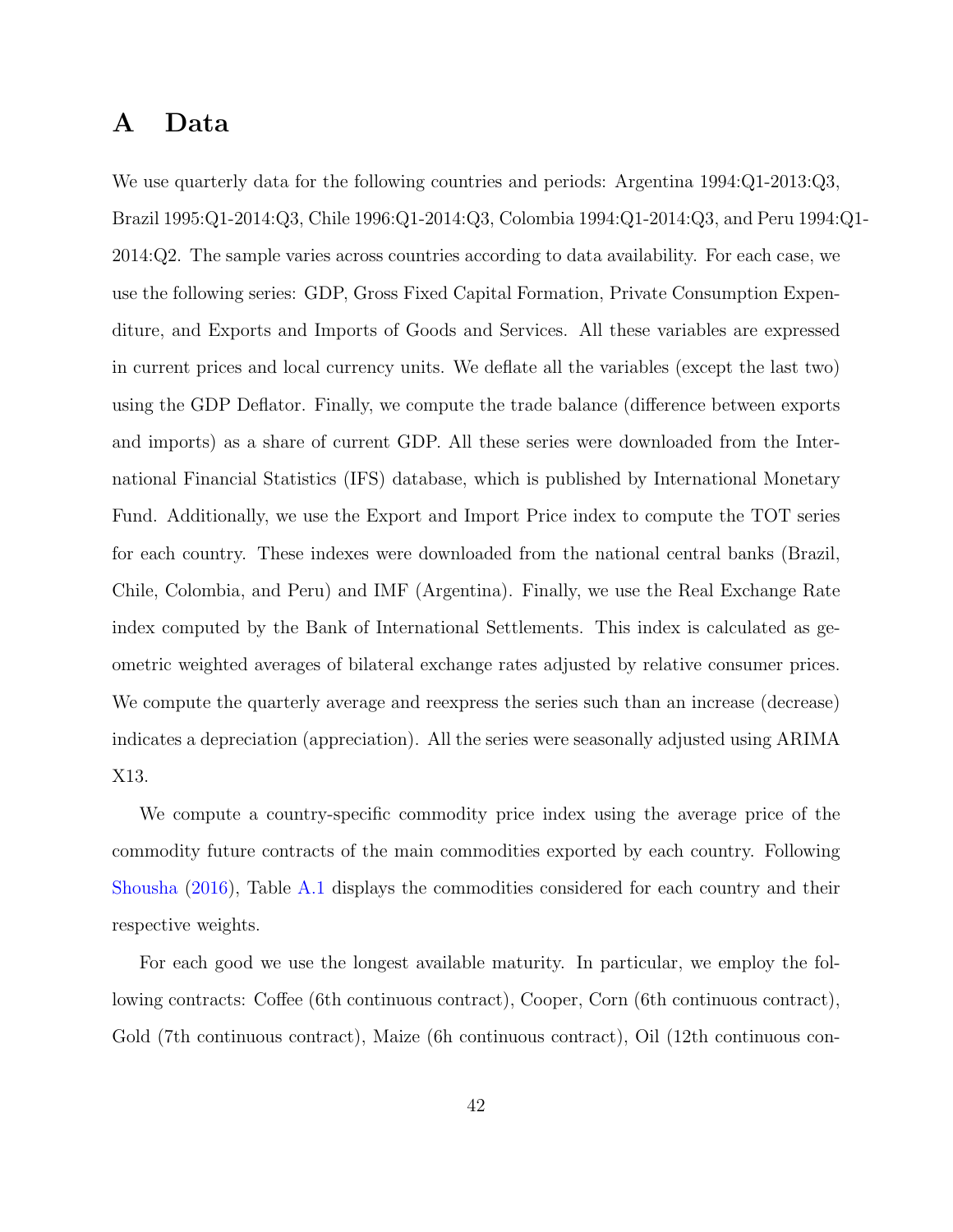|  |  |  |  | Table A.1: Main exported commodities by country |  |  |
|--|--|--|--|-------------------------------------------------|--|--|
|--|--|--|--|-------------------------------------------------|--|--|

<span id="page-44-0"></span>

| Country   | Main commodities                                   |
|-----------|----------------------------------------------------|
| Argentina | Soybeans $(41\%)$ , Oil $(12\%)$ and Maize $(9\%)$ |
| Brazil    | Soybeans $(22\%)$ , Oil $(17\%)$ and Sugar $(9\%)$ |
| Chile     | Copper $(72\%)$                                    |
| Colombia  | Oil $(45\%)$ , Coffee $(18\%)$                     |
| Peru      | Copper $(34\%)$ , Gold $(29\%)$                    |
|           | Source: Shousha (2016)                             |

tract), Soybean (8th continuous contract), and Sugar (4th continuous contract). For each country, we compute a weighted quarterly average using the shares of each good in total export commodity bundle as reported in the table. We use the weights computed by [Shousha](#page-42-4) [\(2016\)](#page-42-4) using annual trade data from UN Comtrade from 1994-2013. For some commodities (Coal, Fish, Iron Ore, Wood, and Zinc), quotations from future markets are not available for the whole sample. In these cases, we do not consider the good in case it is not representative or we replace it for another relevant commodity exported by the same country. The data for commodity prices was downloaded from Quandl.[20](#page-44-1)

For the robustness exercise, we use the Emerging Markets Bond Index (EMBI) Global computed by JP Morgan as a measure of country spread. This index is a composite of different US dollar-denominated bonds. The Stripped Spread is computed as an arithmetic, market-capitalization-weighted average of bond spreads over US Treasury bonds of comparable duration.

For the annual specification, we use the same sample of poor and emerging countries and periods as [Schmitt-Grohe and Uribe](#page-42-0) [\(2015\)](#page-42-0). In particular, the panel contains data for the period 1980 to 2011 for the following countries: Algeria, Argentina, Bolivia, Botswana, Brazil, Burundi, Cameroon, Central African Republic, Colombia, Congo Dem. Rep., Costa

<span id="page-44-1"></span><sup>&</sup>lt;sup>20</sup><https://www.quandl.com> provides continuous series for many commodities based on data from CME.